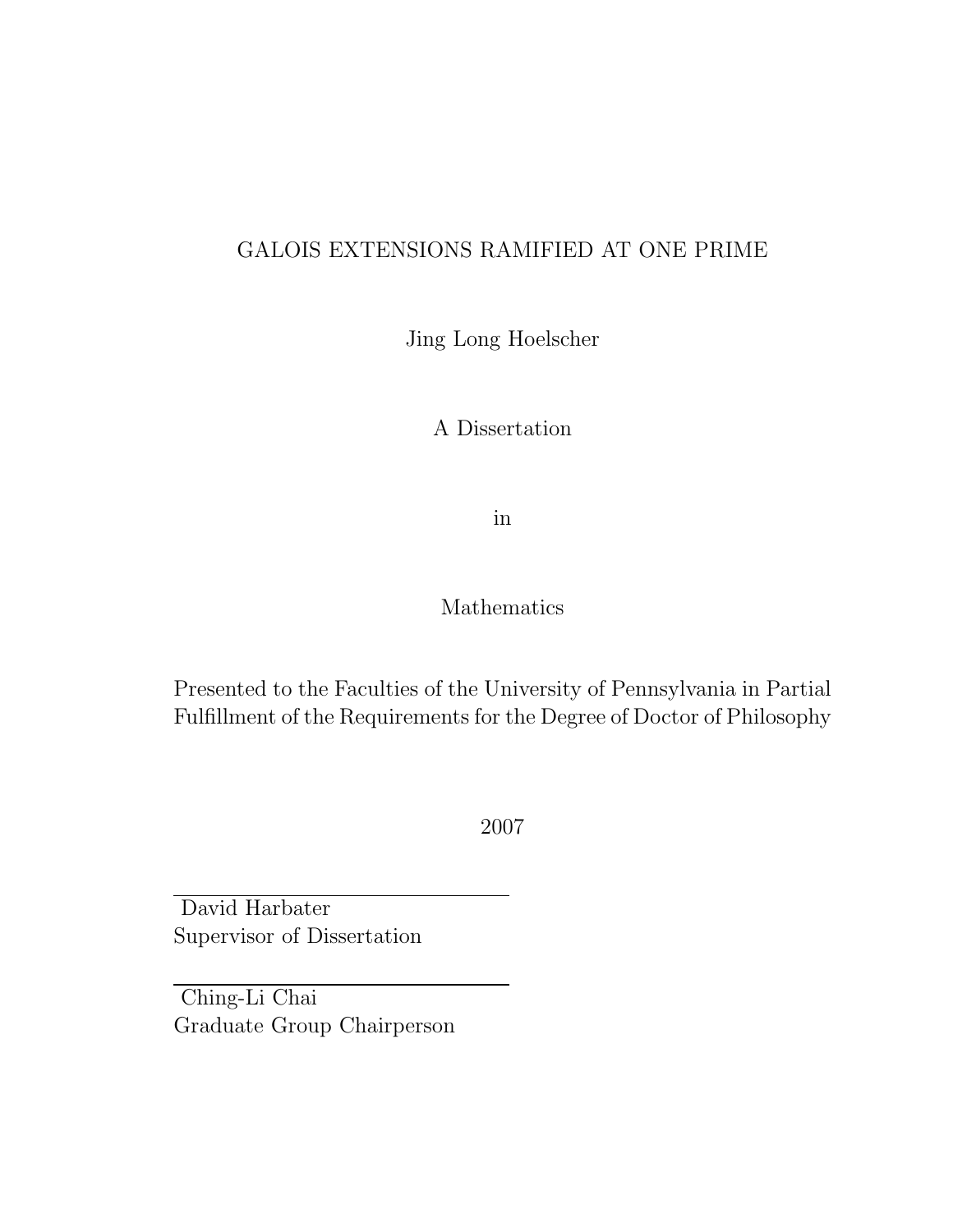# Acknowledgments

I want to use this page to express my appreciation to all the many people who made my five-year stay in the graduate program at the University of Pennsylvania a remarkable and fulfilling experience.

First I would like to thank my advisor David Harbater, who has very generously spent his time and energy on supervising me with my work. He greatly assisted me with my writing and continually stimulated my thinking.

My special thanks go to my husband Corey Hoelscher, who has always been there for me, enjoying my happiness and sharing my worries.

I also want to devote my thanks to the other two members of my dissertation committee, Florian Pop and Ted Chinburg, who have provided my with a lot of help and suggestions during their busy semesters; and to Stephen Shatz, who has consistently supported me and encouraged me during my difficult times.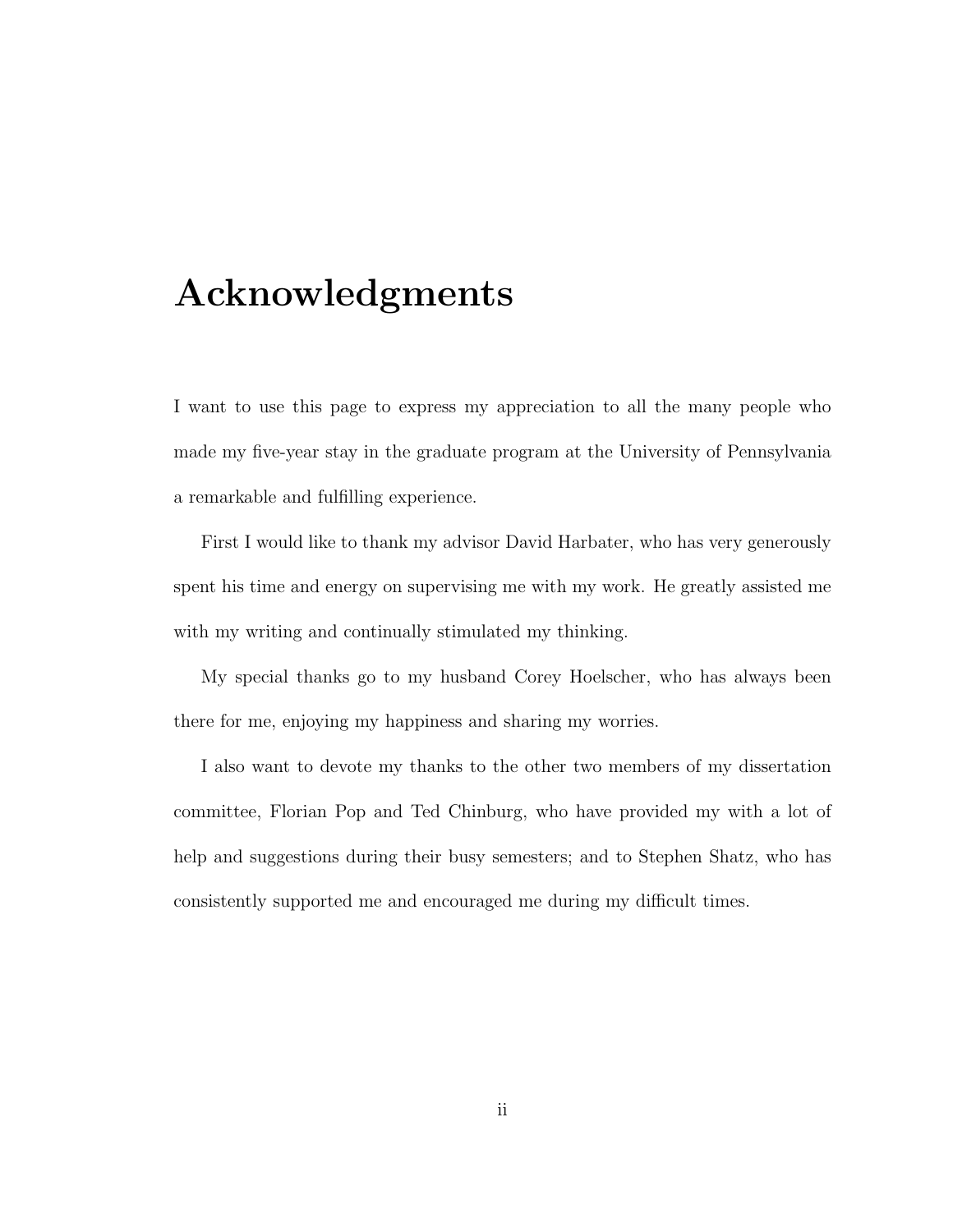#### ABSTRACT

#### GALOIS EXTENSIONS RAMIFIED AT ONE PRIME

Jing Long Hoelscher

#### David Harbater, Advisor

This thesis studies Galois extensions of global fields and associated Galois groups with one ramified prime, in both the number field and function field cases. Over  $\mathbb Q$ some restrictions on both solvable and nonsolvable Galois groups ramified only at one prime are shown. We also give a description of tamely ramified meta-abelian Galois groups and examples of infinite class field towers with one finite prime ramified. Over real quadratic fields  $\mathbb{Q}(\sqrt{2})$ d), results about nilpotent Galois groups ramified only at one prime in  $\mathbb{Q}(\sqrt{d})$  are shown. Over function fields  $\mathbb{F}_q(t)$ , a stronger version of the forward direction of "Abhyankar's conjecture" is proved. Finally, we give a simple description of cyclotomic function fields with a view toward developing Iwasawa theory for cyclotomic function fields.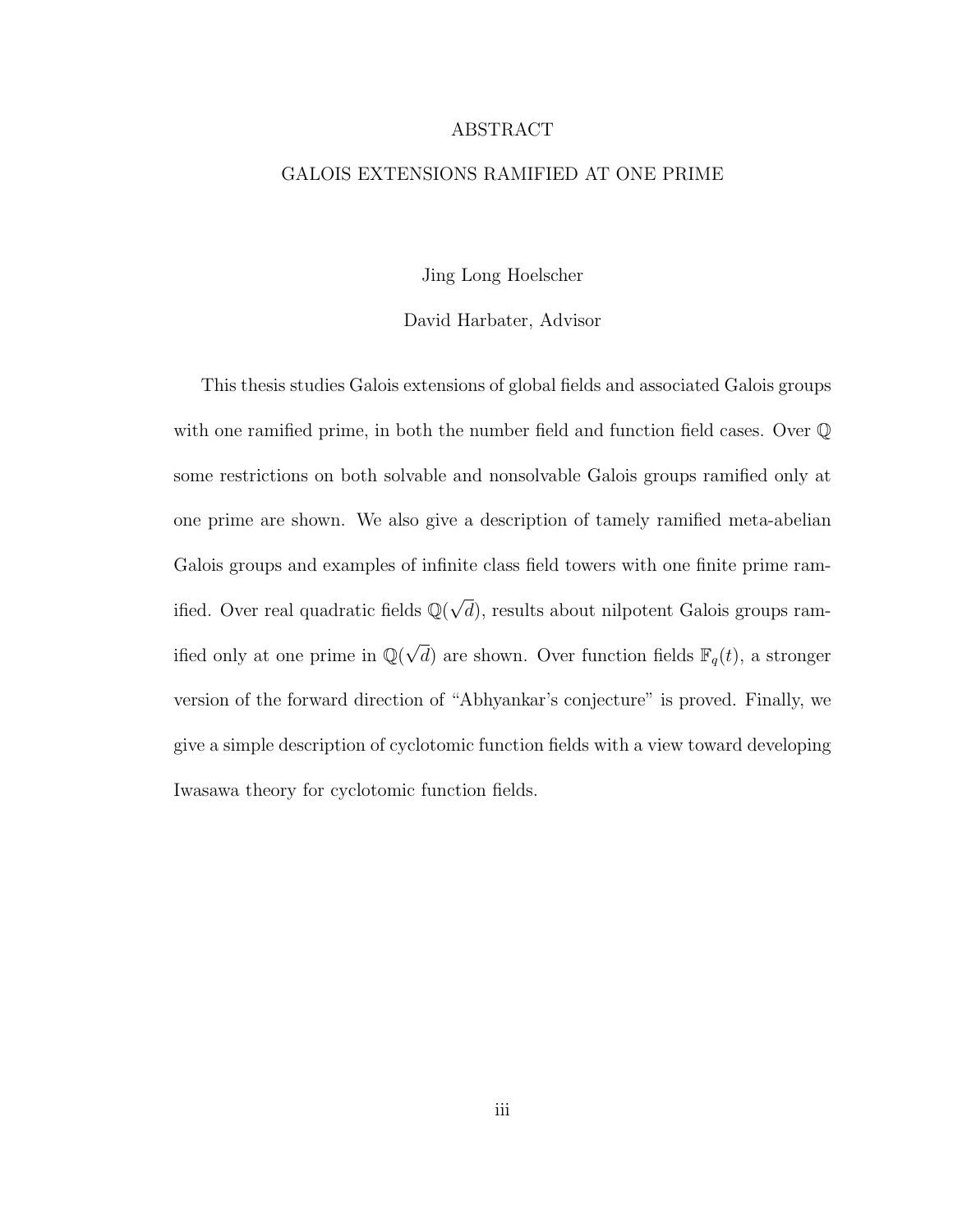# **Contents**

| $\mathbf 1$    |     | Introduction                                                                          | 1              |
|----------------|-----|---------------------------------------------------------------------------------------|----------------|
|                | 1.1 |                                                                                       | $\mathbf{1}$   |
|                | 1.2 |                                                                                       | 3              |
|                |     | 1.2.1                                                                                 | 3              |
|                |     | 1.2.2                                                                                 | $\overline{4}$ |
|                |     | Fundamental Groups $\ldots \ldots \ldots \ldots \ldots \ldots \ldots \ldots$<br>1.2.3 | $\overline{5}$ |
|                | 1.3 | Analogy between number fields and function fields                                     | $\overline{7}$ |
|                | 1.4 |                                                                                       | 9              |
|                | 1.5 |                                                                                       | 9              |
| $\overline{2}$ |     | <b>Number Field Case</b>                                                              | 11             |
|                | 2.1 |                                                                                       | 11             |
|                |     | Evidence for Conjecture $1.1.1 \ldots \ldots \ldots \ldots \ldots \ldots$<br>2.1.1    | 11             |
|                |     | Meta-abelian extensions over $\mathbb Q$<br>2.1.2                                     | 18             |
|                | 2.2 |                                                                                       | 21             |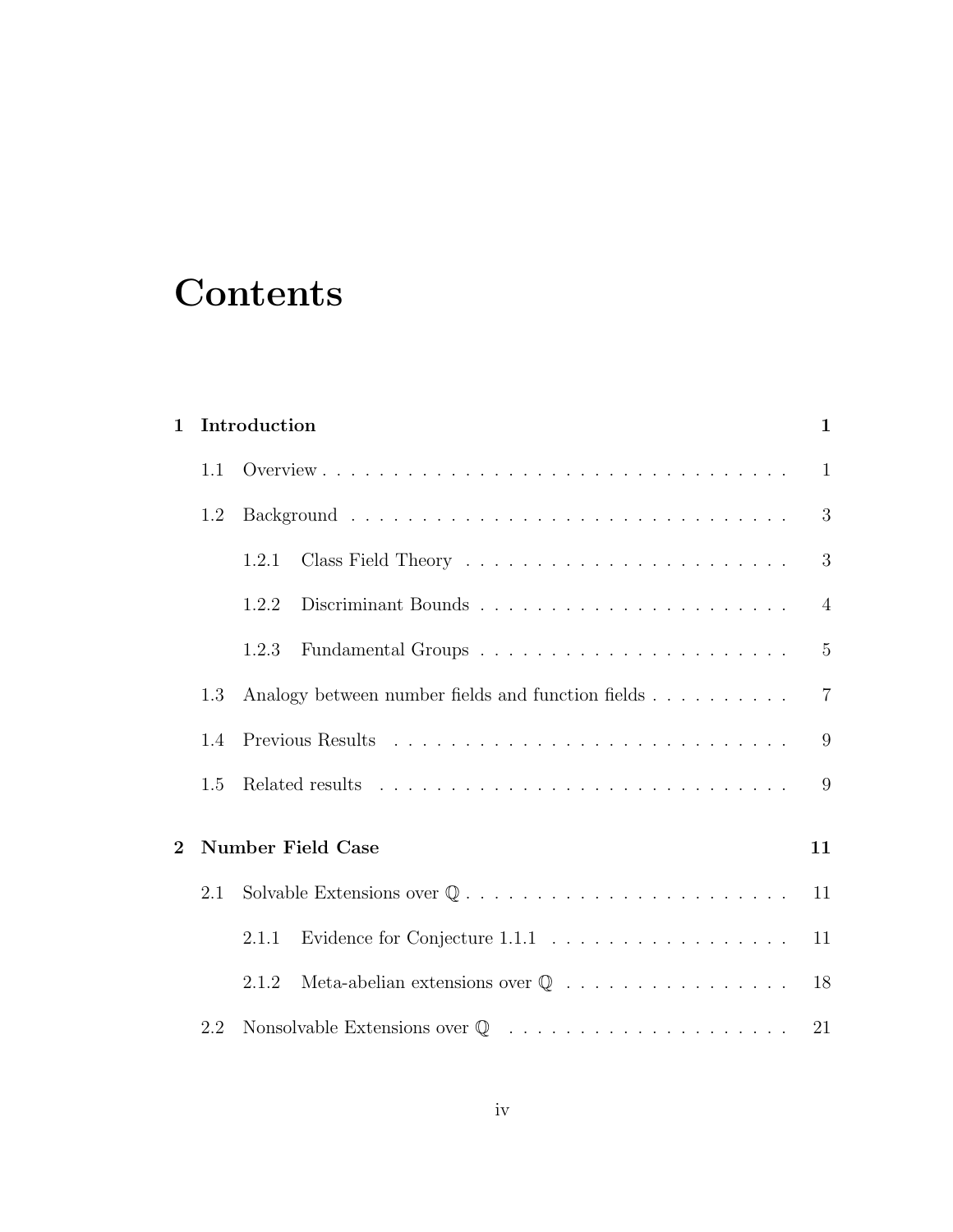|          | 2.4 |                            | 25 |
|----------|-----|----------------------------|----|
|          |     |                            | 25 |
|          |     |                            | 31 |
|          | 2.5 |                            | 33 |
|          |     |                            |    |
|          |     |                            |    |
| $\bf{3}$ |     | <b>Function Field Case</b> | 35 |
|          | 3.1 |                            | 35 |
|          |     |                            | 38 |
|          | 3.3 |                            |    |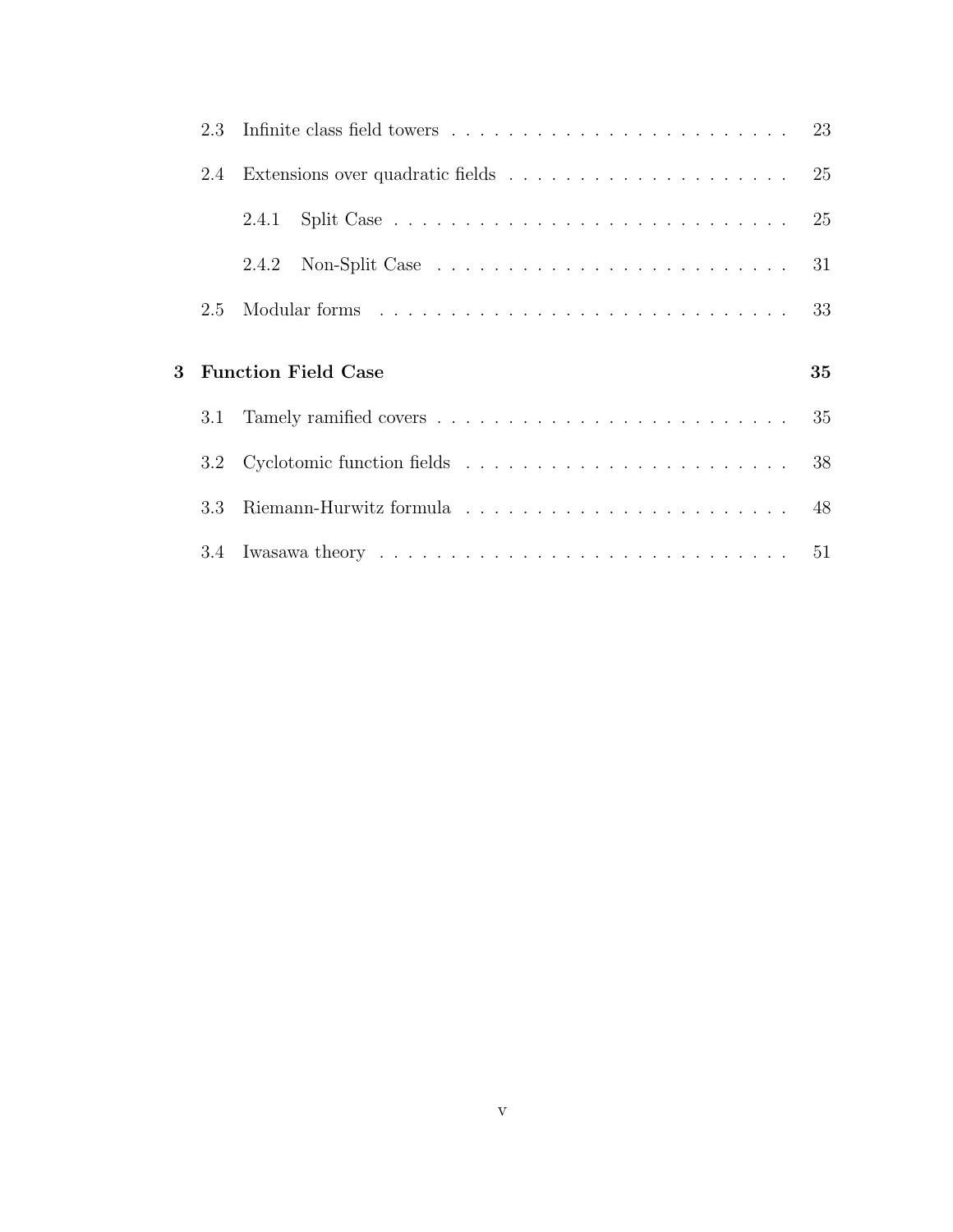# List of Tables

| 2.1              | Ray class groups of cyclotomic number fields $\ldots \ldots \ldots \ldots \ldots$ 20            |    |
|------------------|-------------------------------------------------------------------------------------------------|----|
| 2.2              | Fundamental units $u(d)$ of $\mathbb{Q}(\sqrt{d})$ , where $\omega = \frac{1+\sqrt{d}}{2}$ . 26 |    |
|                  | 3.1 Ramification indexes of $K/\mathbb{F}_q(t)$ with $g(K) = 1$ and $m = 1, \ldots$ .           | 50 |
| 3.2 <sub>1</sub> | Ramification indexes of $K/\mathbb{F}_q(t)$ with $g(K) = 1$ and $m \geq 2$                      | 50 |
| 3.3              | Ramification indexes of $K/\mathbb{F}_q(t)$ with $g(K) = 2$ and $m = 1, \ldots$ .               | 50 |
|                  | 3.4 Ramification indexes of $K/\mathbb{F}_q(t)$ with $g(K) = 2$ and $m \geq 2$                  | 51 |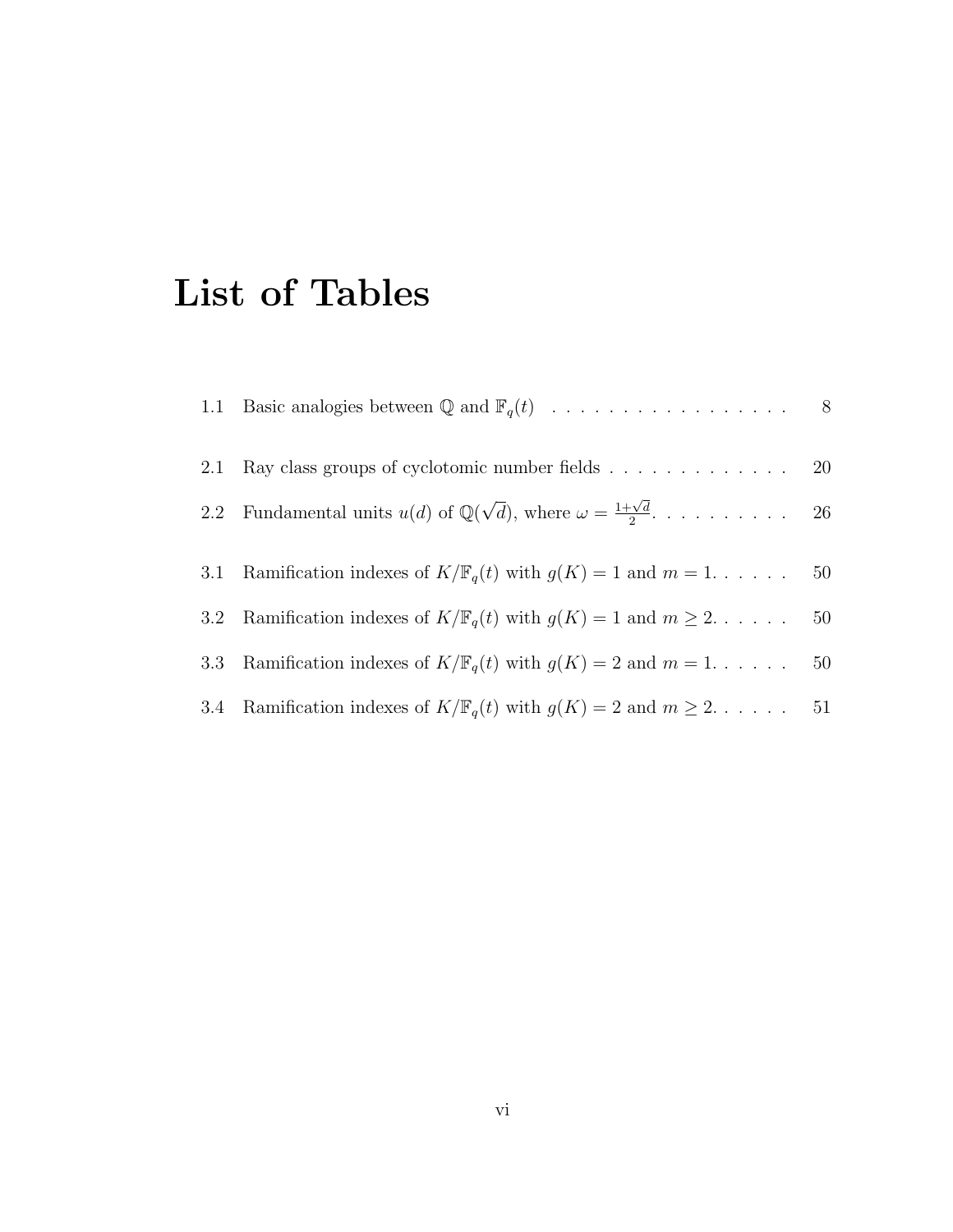# Chapter 1 Introduction

# 1.1 Overview

One of the most fundamental problems of Galois theory is that of determining which finite groups can occur as Galois groups over a given field. For an algebraically closed field K, this inverse Galois problem is solved affirmatively for  $K(t)$ , i.e. every finite group occurs as a Galois group over  $K(t)$  (see Corollary 1.5 in [Ha1]). Over the field Q and function fields  $\mathbb{F}_q(t)$  over a finite field  $\mathbb{F}_q$ , the same is believed to be true but the problem remains open.

In both the function field and number field cases, one can also ask about the "fine structure" of the inverse Galois problem, i.e. which groups occur as Galois groups with specified ramifications? In the function field case, this means studying Galois groups of finite branched covers of projective curves  $X$  with specified branch locus. In the number field case, it deals with the Galois groups over a number field F ramified only at a given finite set of primes of  $F$ . In both cases we know that not every finite group occurs with prescribed ramification. As the number and the size of ramified primes increases, more finite groups are allowed to occur as Galois groups. And in the "limit", we expect all finite groups to occur. This thesis is concerned with descriptions of finite groups that can occur as Galois groups with given ramifications, or which can be ruled out.

In the case of function fields, my focus is on curves over finite fields. On the other hand, over an algebraically closed field  $k$  of characteristic  $p$ , the situation is better understood. There, a precise form of the above question was posed in Abhyankar's Conjecture [Ab], which was proved by M. Raynaud [Ra] and D. Harbater [Ha2]. Namely, given a smooth connected projective  $k$ -curve X with genus  $g$  and a finite set S of  $n > 0$  closed points of X, we may consider the set  $\pi_A(X-S)$  of finite groups that occur as Galois groups over X with ramification only at S. Let  $U = X - S$ ; then  $\pi_A(U)$  consists of all finite quotients of the fundamental group  $\pi_1(U)$ . For a finite group G, let  $p(G)$  denote the subgroup of G generated by the subgroups of p-power order. We call a finite group G a quasi-p group if  $G = p(G)$ . Abhyankar's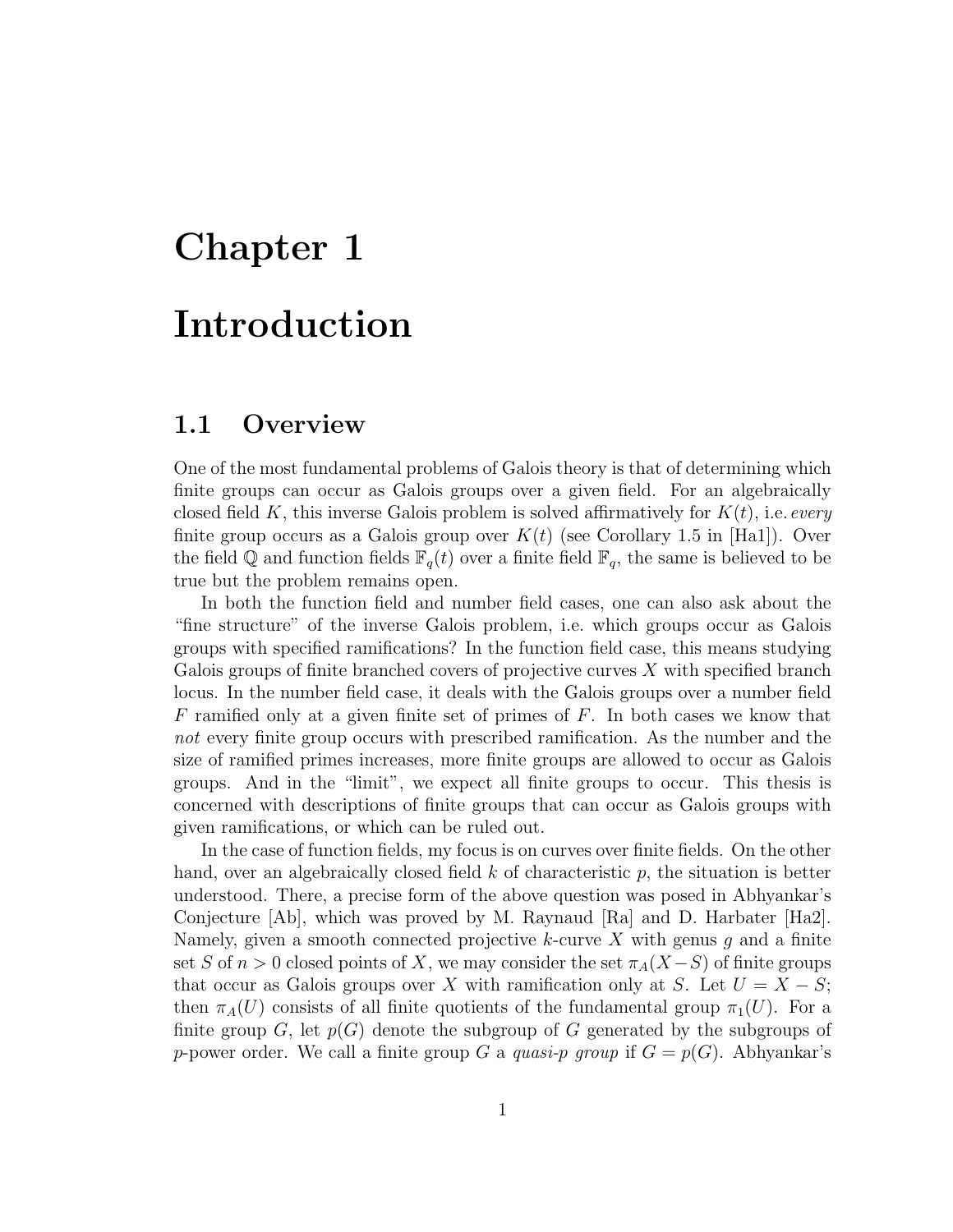conjecture says that a necessary and sufficient condition for a finite group  $G$  to be in  $\pi_A(U)$  is that  $G/p(G)$  can be generated by a set of at most  $2g + n - 1$  elements. A consequence of Abhyankar's conjecture is that

$$
\pi_A(\mathbb{A}^1) = \{ \text{quasi-}p \text{ groups} \}.
$$

It is unknown precisely which groups are Galois groups of tamely ramified covers of U, but each must have at most  $2g + n - 1$  generators.

This last assertion carries over to curves over a finite field  $\mathbb{F}_q$ , if one restricts to *geometric* curves (with no extensions of constants), since base change to  $\overline{\mathbb{F}}_q(t)$  does not change the Galois group (see Proposition 1.2.15 below). In fact, if we allow extensions of constants, there will be one more generator, i.e. the Frobenius. In the case of function fields over finite fields, we count the number of ramified primes according to their degree; here  $\deg(\mathfrak{p}) = \log_q(\text{Norm}(\mathfrak{p}))$ . Motivated by this and the analogy between function fields and number fields, Harbater posed a corresponding conjecture in [Ha3] for the open set  $U_n = \text{Spec}(\mathbb{Z}[\frac{1}{n}])$  $\frac{1}{n}]$ ) of Spec(Z):

CONJECTURE 1.1.1. [Harbater, 1994] There is a constant C such that for every positive square free integer n, every group in  $\pi_A^t(U_n)$  has a generating set with at most  $\log n + C$  elements.

That is, if  $G \in \pi_A^t(U_n)$ , i.e. G is a Galois group over  $\mathbb Q$  ramified only at primes p dividing n and each p does not divide its ramification index  $e_p$ , then the growth of the number of generators of G is asymptotic to  $log(n)$ . Also note that if  $G \in \pi<sub>A</sub>(U<sub>n</sub>)$ , Conjecture 1.1.1 implies that  $G/p(G)$  has at most  $\log n + C$  generators, which is relevant to Corollary 1.4.2 below. Harbater has some results in [Ha3] for the case  $n = 2$ , which can be regarded as evidence for this conjecture. I have extended his results to bigger primes. In addition I prove a stronger version of the conjecture in the case of function fields over finite fields.

This thesis describes finite groups that can occur as Galois groups over number fields or function fields  $\mathbb{F}_q(t)$  with only one prime ramified. For abelian Galois groups, class field theory provides a complete answer to both situations. In the solvable case, Section 2.1, we apply class field theory and group theory to towers of abelian extensions to get some restrictions on solvable groups that can occur as Galois groups over  $\mathbb Q$  ramified at only one prime. Theorem 2.1.1 and its corollaries generalize some results in [Ha3] to give more evidence for the Conjecture 1.1.1. We also give a complete description of tamely ramified meta-abelian extensions over Q. In Section 2.2, where the group needs not be solvable, finite towers of abelian extensions do not suffice. There we use the Odlyzko discriminant bound, local class field theory and group theory to rule out certain non-solvable groups as Galois groups over Q ramified only at one prime. In Section 2.3, some examples of infinite class field towers ramified only at one prime are shown, where class field theory and group cohomology are used. In Section 2.4, we show some results about nilpotent groups as Galois groups over a quadratic number field using class field theory. In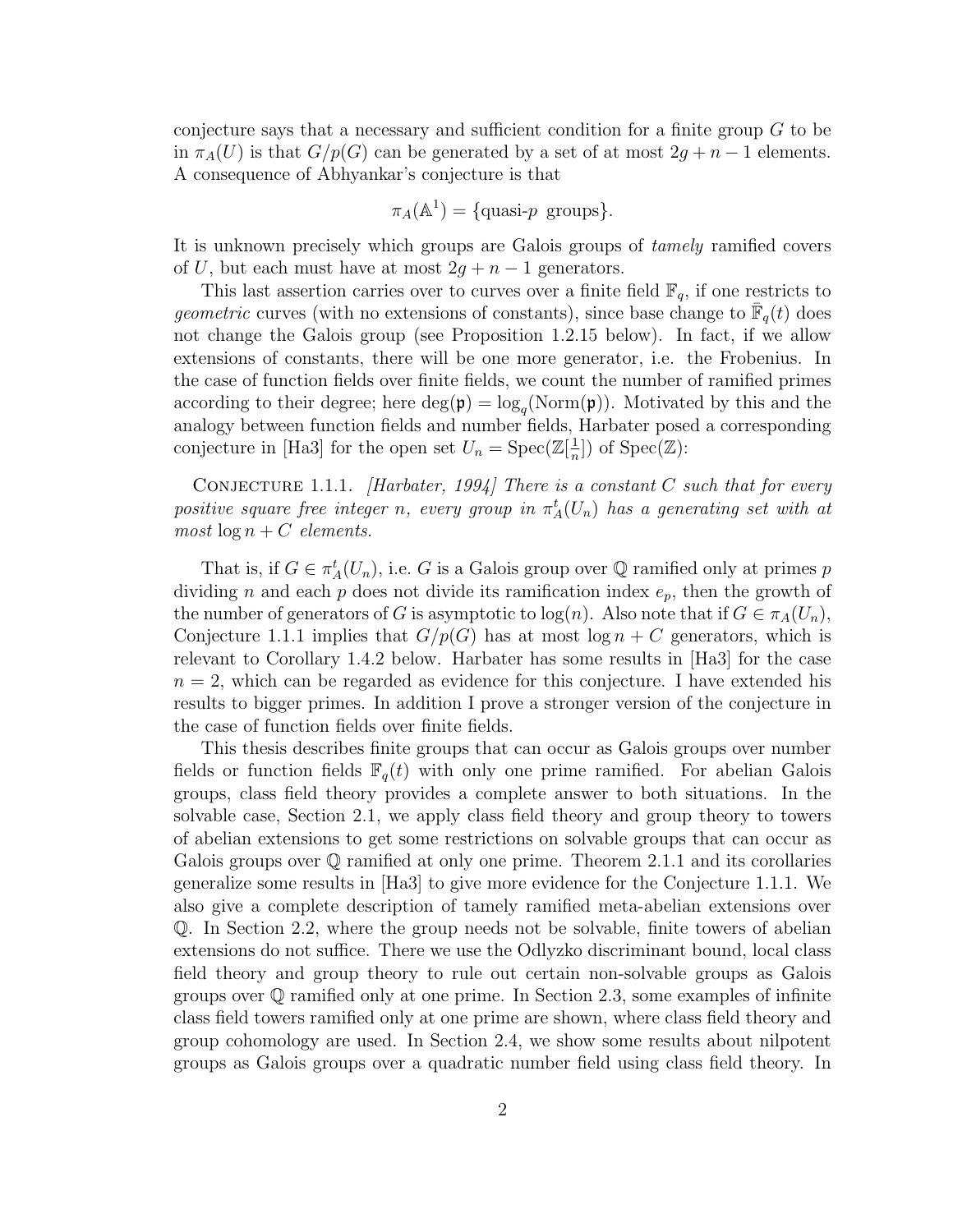Chapter 3, by combining the Frobenius action with the branch cycle description of a lift of a tame cover to characteristic 0, we give some restriction on Galois groups occurring tamely over function fields  $\mathbb{F}_q(t)$ . We also present a "hands-on" description of cyclotomic function fields and take steps to develop Iwasawa theory for cyclotomic function fields.

## 1.2 Background

In this section, we will review some background material that will be necessary in what follows.

#### 1.2.1 Class Field Theory

Let  $K$  denote a field complete under a discrete valuation,  $L$  be a finite separable extension of  $K$ . Serre has a very nice description of the inertia group:

Corollary 1.2.1 ([Se3], Corollary 4). Assume the characteristic of the residue field of L is  $p > 0$ . The inertia group I is the semi-direct product of a cyclic group of order prime to p with a normal subgroup whose order is a power of p.

In a number field K, an idèle  $\alpha = (\alpha_{\mathfrak{p}})$  is a tuple  $(\alpha_{\mathfrak{p}})$  of elements  $\alpha_{\mathfrak{p}} \in K_{\mathfrak{p}}^*$ , where  $\alpha_{\mathfrak{p}}$  is a unit in the ring  $\mathcal{O}_{\mathfrak{p}}$  of the integers of  $K_{\mathfrak{p}}$ , for all most all  $\mathfrak{p}$ . The *idèle group*  $I_K$  (i.e. the set of all *idèles*) of K is the restricted product of  $K_p^*$ 's with respect to the unit groups  $\mathcal{O}_{\mathfrak{p}}^*$ ,

$$
I_K = \prod_{\mathfrak{p}} K_{\mathfrak{p}}^*.
$$

The quotient group  $C_K = I_K/K^*$  is called the *idèle class group*. Given a modulus  $\mathfrak{m} = \prod_{\mathfrak{p}} \mathfrak{p}^{n_{\mathfrak{p}}}, \, \text{define}$ 

$$
U_{\mathfrak{p}}^{n_{\mathfrak{p}}} = \left\{ \begin{array}{ll} 1 + \mathfrak{p}^{n_{\mathfrak{p}}}, & \text{if } \mathfrak{p} \nmid \infty \\ \mathbb{R}_{+}^{*} \subset K_{\mathfrak{p}}^{*}, & \text{if } \mathfrak{p} \text{ is real} \\ \mathbb{C}^{*} = K_{\mathfrak{p}}^{*}, & \text{if } \mathfrak{p} \text{ is complex} \end{array} \right.
$$

The congruence subgroup  $C_K^{\mathfrak{m}} = I_K^{\mathfrak{m}} K^* / K^*$  mod  $\mathfrak{m}$  is formed from the idèle group  $I_K^{\mathfrak{m}} = \prod_{\mathfrak{p}} U_{\mathfrak{p}}^{(n_{\mathfrak{p}})}$ . The *ray class field*  $K^{\mathfrak{m}}$  mod  $\mathfrak{m}$  is the class field  $K^{\mathfrak{m}}/K$  for the congruence subgroup  $C_K^{\mathfrak{m}}$ , which satisfies canonically

$$
\mathrm{Gal}(K^{\mathfrak{m}}/K) \cong C_K/C_K^{\mathfrak{m}}.
$$

PROPOSITION 1.2.2 ([Ne], Corollary 6.3). Every finite abelian extension  $L/K$  is contained in a ray class field  $K^m/K$  for some module  $m$ .

In the case  $m = 1$ , the ray class field  $K<sup>m</sup>$  is the big Hilbert class field, which is the maximal unramified abelian extension of K.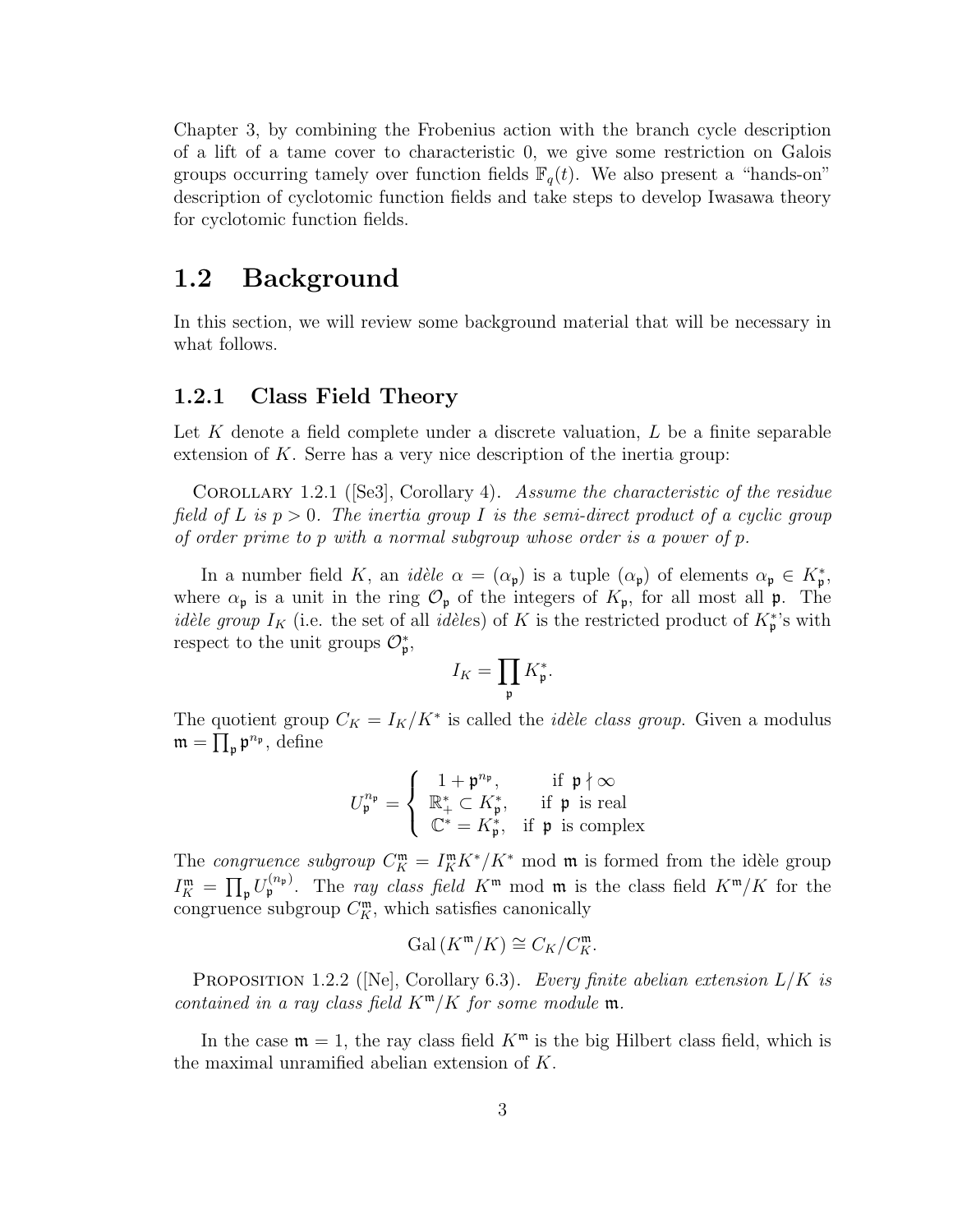PROPOSITION 1.2.3 ([Ne], Exercise 13, Page 368). For every module  $\mathfrak{m}$ , one has an exact sequence

$$
1 \longrightarrow \mathcal{O}_{+}^{*}/\mathcal{O}_{+}^{\mathfrak{m}} \longrightarrow (\mathcal{O}/\mathfrak{m})^{*} \longrightarrow Cl_{K}^{\mathfrak{m}} \longrightarrow Cl_{K}^{1} \longrightarrow 1,
$$

where  $\mathcal{O}_{+}^{*}$ , resp.  $\mathcal{O}_{+}^{\mathfrak{m}}$ , is the group of totally positive units of  $\mathcal{O}_{+}$ , resp. of totally positive units  $\equiv 1 \mod m$ .

The Hilbert class field, also called the small Hilbert class field, is defined to be the maximal unramified abelian extension  $H/K$  in which all infinite places split completely. The Galois group  $G = \text{Gal}(H/K)$  is canonically isomorphic to the ideal class group of K.

**PROPOSITION** 1.2.4 ([Ne], Theorem 7.5). In the Hilbert class field H of K, every ideal a of K becomes a principal ideal.

For the class number of a *p*-extension over  $\mathbb{O}$ , there is a useful result by Harbater:

**PROPOSITION** 1.2.5 (Ha3), Proposition 2.8). Let p and q be (possibly equal) prime numbers. Let G be a p-group, and let  $\mathbb{Q} \subset K$  be a G-Galois extension ramified only at q.

- (a) The extension  $\mathbb{Q} \subset K$  is totally ramified over q.
- (b) The class number of K is prime to p.

#### 1.2.2 Discriminant Bounds

In the case the Galois group is non-solvable, we will use the upper bound and the lower bound on discriminants of Galois extensions to rule out some finite groups. In class field theory, we have an upper bound for the discriminant:

THEOREM 1.2.6 ( $[Ne]$ , Theorem 2.6). Suppose  $L/K$  is a Galois extension of algebraic number fields with  $[L: K] = n$  and **p** is a prime ideal of the ring  $\mathcal{O}_K$  of integers of K. Then **p** is ramified in  $L/K$  if and only if  $\mathfrak{p} \mid \mathfrak{d}_{L/K}$ , where  $\mathfrak{d}_{L/K}$  is the discriminant of  $L/K$ . Furthermore, let  $\mathfrak{p}^s$  be the maximal power of  $\mathfrak{p}$  dividing  $\mathfrak{d}_{L/K}$ , and let e be the ramification index of  $\mathfrak{p}$  in  $L/K$ . Then one has:

$$
\begin{cases}\ns = n(1 - \frac{1}{e}) & \text{if } \mathfrak{p} \text{ is } tamely ramified, \\
n \leq s \leq n(1 - \frac{1}{e} + v_{\mathfrak{p}}(e)) & \text{if } \mathfrak{p} \text{ is wildly ramified.} \n\end{cases}
$$
\n(1.2.7)

For the lower bound, we have the Odlyzko discriminant bound:

PROPOSITION 1.2.8 ([Od], Corollary 1). Let  $K$  be any algebraic number field,  $\mathfrak{d}_{K/\mathbb{Q}}$  the absolute value of the discriminant of K, and  $r_1$  and  $2r_2$  the numbers of real and complex conjugate fields, respectively. Then

$$
\mathfrak{d}_{K/\mathbb{Q}} \ge (60.1)^{r_1} (22.2)^{2r_2} e^{-254};\tag{1.2.9}
$$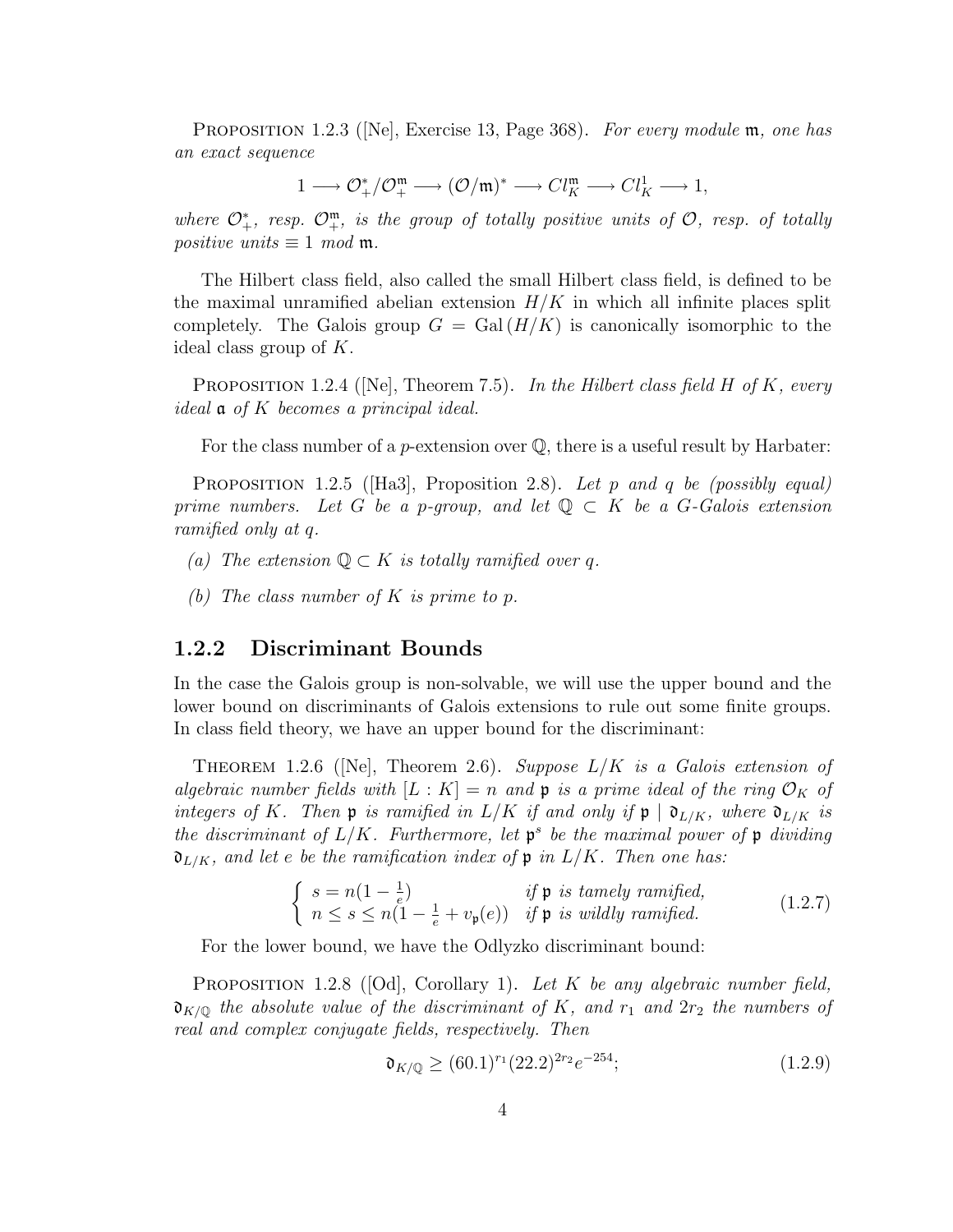$$
\mathfrak{d}_{K/\mathbb{Q}} \ge (58.6)^{r_1} (21.8)^{2r_2} e^{-70}.
$$
\n(1.2.10)

If the zeta function of  $K$  satisfies the General Riemann Hypothesis (GRH), then

$$
\mathfrak{d}_{K/\mathbb{Q}} \ge (188.3)^{r_1} (41.6)^{2r_2} e^{-3.7 \times 10^8}.
$$
 (1.2.11)

#### 1.2.3 Fundamental Groups

Let X be a smooth connected projective k-curve and U an open subset of X. Denote  $k^{ac}$  the algebraic closure of k. The algebraic (or étale) fundamental group  $\pi_1(U)$  is defined to be the inverse limit of the inverse system of groups occurring as Galois groups of pointed étale Galois covers of U (see SGA I [Gro]). Define  $\pi_A(U)$  to be the set of finite quotients of the algebraic fundamental group  $\pi_1(U)$ , i.e. the set of the finite groups that can occur as Galois group of étale Galois covers of  $U$ . In the situation char $(k) = p > 0$ , denote  $\pi_A^t(U)$  the set of Galois groups of tamely ramified covers (these groups may have order divisible by p), and  $\pi_A^{p'}$  $_{A}^{p}(U)$  the set of Galois groups of étale Galois cover of U with order prime to p. In situation char  $k = 0$ , we can still talk about  $\pi^{p,t}_A$  $_{A}^{p,t}(U)$  and  $\pi_{A}^{p'}$  $_{A}^{p}(U)$  after we fix a prime p.

Case  $(k = \mathbb{C})$ . In this classical case, the situation is well understood by Riemann's Existence Theorem:

THEOREM 1.2.12 (Riemann's Existence Theorem). Let  $X$  be a smooth connected complex projective curve with genus g, and  $U = X - \{\xi_1, ..., \xi_n\}$  with  $n \geq 0$  be an open subset of X. Then the algebraic fundamental group  $\pi_1(U)$  is the profinite completion of the topological fundamental group

$$
\pi_1^{\text{top}}(U) = \langle a_1, ..., a_g, b_1, ..., b_g, c_1, ..., c_n \mid \prod_{i=1}^g [a_i, b_i] \prod_{j=1}^n c_j = 1 \rangle
$$

So in the complex case, if  $n > 0$ , the algebraic fundamental group  $\pi_1(U)$  is isomorphic to the free profinite group on  $2g + n - 1$  generators, and  $\pi_A(U)$  consists of the finite groups having  $2g+n-1$  generators. Fix a prime p; then  $\pi_A^{p,t}$  $_{A}^{p,t}(U)$  consists of the finite groups on  $2g + n$  generators,  $\{a_1, ..., a_g, b_1, ..., b_g, c_1, ..., c_n\}$ , subject to the relations  $\prod_{i=1}^g [a_i, b_i] \prod_{j=1}^n c_j = 1$  and  $p \nmid \text{ord}(c_i)$  for all  $i = 1, ..., n$ , whereas  $\pi^{p'}_A$  $\frac{p}{A}(U)$  consists of the finite groups on  $2g + n - 1$  generators and of order prime to p, with an injective map  $\pi^{p'}_A$  $_{A}^{p'}(U) \hookrightarrow \pi_{A}^{t}(U).$ 

Case  $(k = k^{ac} \& \text{char}(k) = 0)$ . More generally, we can consider the case k is any algebraically closed field of characteristic 0. Grothendieck [Gro] has shown the algebraic fundamental group  $\pi_1(U)$  is also the free profinite group on  $2g + n - 1$ generators, and  $\pi_A(U)$ ,  $\pi_A^{p'}$  $p'_A(U)$  and  $\pi^{p,t}_A$  $_{A}^{p,t}(U)$  (for a fixed prime p) are also the same as in the situation when  $k = \mathbb{C}$ .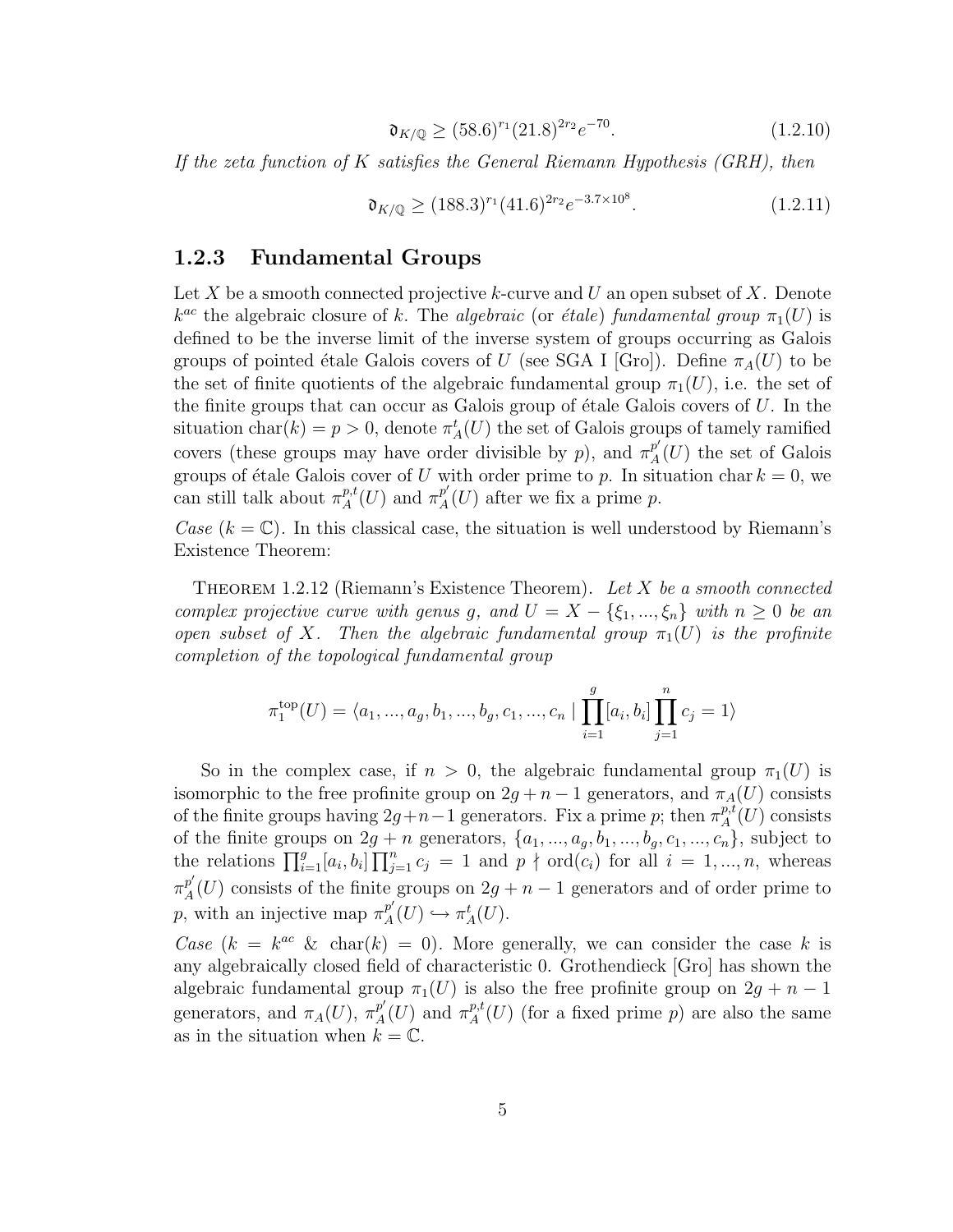Case  $(k = k^{ac} \& \text{char}(k) = p > 0)$ . Now we consider the case when k is still algebraically closed, but of characteristic  $p > 0$ . Less is known in this situation. The main result is Harbater and Raynaud's proof of the Abhyankar Conjecture:

Theorem 1.2.13 (Abhyankar Conjecture, proved by Harbater [Ha2], Raynaud  $[Ra]$ . Let X be a smooth connected projective curve with genus g over an algebraically closed field k of characteristic  $p > 0$ , and  $U = X - \{\xi_1, ..., \xi_n\}$  with  $n > 0$ . Then

$$
\pi_A(U) = \{ G \mid G/p(G) \text{ has } 2g + n - 1 \text{ generators} \}.
$$

As a consequence, the condition  $G \in \pi_A(U_{\mathbb{C}})$  implies  $G \in \pi_A(U_k)$ . We know  $\pi^{p'}_{\scriptscriptstyle{A}}$  $\frac{p}{A}(U)$  is the same as in the situation when k is algebraically closed and of characteristic 0. For  $\pi_A^t(U)$ , it is strictly smaller than the counterpart in the characteristic 0 algebraically closed situation. In fact we know

$$
\pi_A^{p'}(U_k) \subseteqq \pi_A^t(U_k) \subsetneq \pi_A^{p,t}(U_{\mathbb{C}}).
$$

Here is an example for the strictness for  $\pi_A^t(U_k) \subsetneq \pi_A^{p,t}$  ${}_{A}^{p,t}(U_{\mathbb{C}}).$ 

*Example* 1.2.14. Assume char(k) =  $p \neq 2$ , and  $\lambda \in \mathbb{P}_{\mathbb{C}}^1$ . Let  $E/\mathbb{P}_{\mathbb{C}}^1$  be the branched cover of degree 2 and branched at  $\{0, 1, \infty, \lambda\}$ ; thus E is an elliptic curve. We can take the maximal unramified elementary abelian *p*-cover  $E'/E$ with Gal $(E'/E) \cong (\mathbb{Z}/p)^2$ , and  $E'/\mathbb{P}_{\mathbb{C}}^1$  is a Galois cover with Galois group  $G =$  $(\mathbb{Z}/p)^2 \rtimes \mathbb{Z}/2$ ; so  $G \in \pi_A^{p,t}$  $P_A^{\bar{p},t}(U_{\mathbb{C}})$  for  $U_{\mathbb{C}} = \mathbb{P}_{\mathbb{C}}^1 - \{0,1,\infty,\lambda\}.$ 

$$
\begin{array}{c}\nE' \\
\Big| (\mathbb{Z}/p)^2 \\
E \\
\Big| \mathbb{Z}/2 \\
\mathbb{P}^1_{\mathbb{C}}\n\end{array}
$$

But  $G \notin \pi_A^t(U_k)$ , since any G-Galois cover of  $U_k$  has to be wildly ramified somewhere. To see this, take a Galois cover  $E'^*/\mathbb{P}^1_k$  with Galois group G. It will dominate a degree 2 cover  $E^*/\mathbb{P}^1_k$  unbranched away from  $\{0, 1, \infty, \lambda' \in k\}$ .

$$
E'^{*}
$$
  
\n
$$
|Z/p)^2
$$
  
\n
$$
E^*
$$
  
\n
$$
|Z/2
$$
  
\n
$$
\mathbb{P}^1_k
$$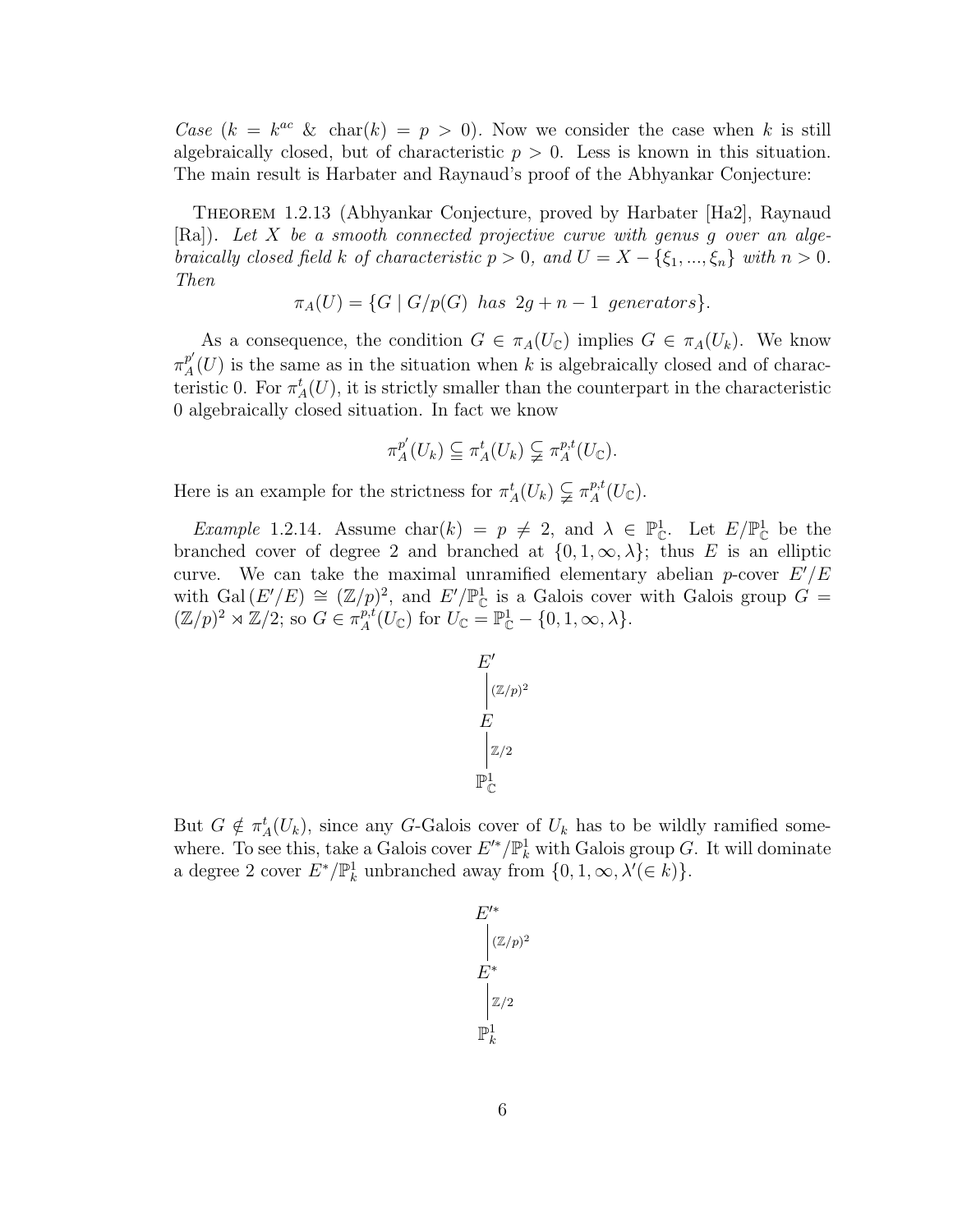But the p-rank of  $E^*$  is either 0 or 1, since the genus of  $E^*$  is at most 1. Thus  $E^*$ has no connected unramified cover of Galois group  $(\mathbb{Z}/p)^2$ , so  $E'^*/\mathbb{P}^1_k$  has be wildly ramified somewhere. Thus  $G \notin \pi_A^t(U_k)$ .

It is unknown what exactly  $\pi_A^t(U_k)$  is, but each finite group in  $\pi_A^t(U)$  has  $2g+n-1$ generators ([Gro], XIII, Corollary 2.12). As for  $\pi_1(U)$ , it is still very much unknown although we know the finite quotients.

Case  $(k = \mathbb{F}_q)$ . We restrict only to regular covers  $Y/X$ , i.e. k is algebraically closed in the function field of Y. Given such a regular cover, we can lift it to  $\bar{\mathbb{F}}_q$ .



So G corresponds to a cover  $\bar{Y}/\bar{X}$  in the algebraic closure  $\bar{\mathbb{F}}_q$ . If  $Y/X$  is a tame cover, so is  $Y/X$ . Due to Grothendieck, G has at most  $2g + n - 1$  generators, where g is the genus of the k-curve X. Say a point p splits into  $deg(\mathfrak{p})$  points over  $\overline{\mathbb{F}}_q$ . Thus counting the number of ramified primes according to their degree  $deg(\mathfrak{p}) = log<sub>q</sub>(Norm(\mathfrak{p}))$ , we have the following:

PROPOSITION 1.2.15. Let X be a smooth projective curve over a finite field  $\mathbb{F}_q$ . Then there exists a constant C such that for all open subsets  $U = X - D \subset X$ , where D is an effective divisor of X, every group in  $\pi_A^t(U)$  has a generating set with at most  $\log_q(\text{Norm}(D)) + C$  elements.

# 1.3 Analogy between number fields and function fields

There are various analogies between algebraic number fields and algebraic function fields of one variable, as shown by A. Weil (see  $[We]$ ), Dinesh Thakur (see  $[Th]$ ), etc. Let K be an algebraic number field. An archimedean prime  $\mathfrak p$  is real or complex depending on whether or not the completion  $K_{\mathfrak{p}}$  is isomorphic to  $\mathbb R$  or  $\mathbb C$ . The real primes are given by embeddings  $\tau : K \longrightarrow \mathbb{R}$ , and the complex primes are induced by the pairs of complex conjugate non-real embeddings  $\tau : K \longrightarrow \mathbb{C}$ . If  $K_{\mathfrak{p}}$  is a padic field, then **p** corresponds to a nonarchimedean finite prime. Given any  $\alpha \in K$ ,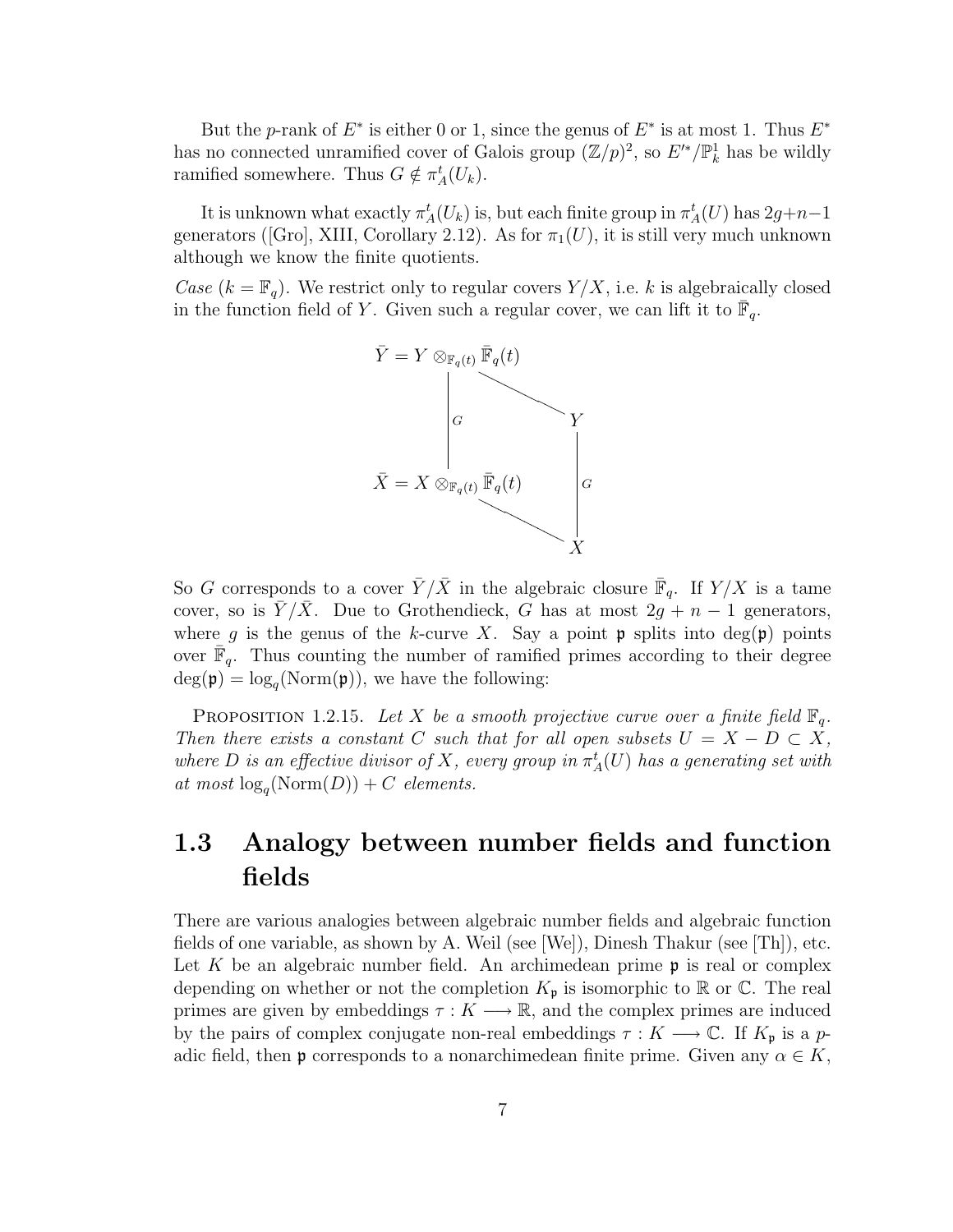| number fields                                   | function fields                                                                    |  |  |
|-------------------------------------------------|------------------------------------------------------------------------------------|--|--|
| the rational number field $\mathbb{Q}$          | the rational function field $\mathbb{F}_q(t)$                                      |  |  |
| the rational integer ring $\mathbb{Z}$          | the polynomial ring $\mathbb{F}_q[t]$                                              |  |  |
| the completion $\mathbb R$ of $\mathbb Q$       | the Laurent series field $\mathbb{F}_q(\left(\frac{1}{t}\right))$                  |  |  |
| an algebraic closure $\mathbb C$ of $\mathbb R$ | the completion of an algebraic closure of $\mathbb{F}_q(\left(\frac{1}{t}\right))$ |  |  |

Table 1.1: Basic analogies between  $\mathbb{Q}$  and  $\mathbb{F}_q(t)$ 

for each  $\mathfrak p$  of K, we can associate a corresponding valuation  $v_{\mathfrak p}$  as follows:

$$
v_{\mathfrak{p}}(\alpha) = \begin{cases} \log(|\tau\alpha|) & \text{if } K_{\mathfrak{p}} \text{ is a real infinite prime,} \\ 2\log(|\tau\alpha|) & \text{if } K_{\mathfrak{p}} \text{ is a complex infinite prime,} \\ -v_{\mathfrak{p}}(\alpha)\log(\text{Norm}(\mathfrak{p})) & \text{if } \mathfrak{p} \text{ is a finite prime,} \end{cases}
$$
(1.3.1)

and elementary algebraic number theory gives the following (see page 185 of [Ne]):

PROPOSITION 1.3.2. Given any  $\alpha \in K^*$ , one has  $v_{\mathfrak{p}} = 0$  for almost all  $\mathfrak{p}$ , and

$$
\sum_{\mathfrak{p}} v_{\mathfrak{p}}(\alpha) = 0. \tag{1.3.3}
$$

The relation 1.3.3 can be considered as an arithmetic analogy of a particular case of Cauchy's Theorem. Let  $K$  be an algebraic function field of one variable over C. Given any  $\alpha \in K$ , and a point  $\mathfrak p$  on the Riemann surface of K, denote by  $v_{\mathfrak p}$  the order of  $\alpha$  at the point **p**, and define the following:

$$
v_{\mathfrak{p}}(\alpha) = \begin{cases} -n & \text{if } \alpha \text{ has } \mathfrak{p} \text{ as a pole of order } n, \\ n & \text{if } \alpha \text{ has } \mathfrak{p} \text{ as a zero of order } n, \\ 0 & \text{if } \mathfrak{p} \text{ is neither a pole nor a zero of } \alpha. \end{cases}
$$
(1.3.4)

Then we have  $\sum_{\mathfrak{p}} v_{\mathfrak{p}} = \frac{1}{2\pi}$  $\frac{1}{2\pi i}\int_{\gamma} d(\log(\alpha))$ , where  $\gamma$  is a Jordan curve containing all poles and zeros of  $\alpha$ . By Cauchy's theorem, we have  $\int_{\gamma} d(\log(\alpha)) = 0$ , which implies

$$
\sum_{\mathfrak{p}} v_{\mathfrak{p}}(\alpha) = 0. \tag{1.3.5}
$$

Considering that the residue degree of a number field is always finite, function fields over a finite field are the closest analog to number fields. At the basic level Table 1.1 gives a dictionary between number fields and function fields. We can also consider the fundamental group  $\pi_1(U_n)$ ,  $\pi_A(U_n)$ ,  $\pi_A^t(U_n)$  for "curves" of the form  $U_n = \text{Spec}(\mathbb{Z}[\frac{1}{n}$  $\frac{1}{n}$ ), where *n* is a square-free positive integer. In the function field  $\mathbb{F}_q(t)$ , a square-free polynomial f of degree d has norm  $q^d$  and defines a set of d geometric points. If we let  $U \subset \mathbb{A}^1_{\mathbb{F}_q}$  be the set where  $f \neq 0$ , then by Proposition 1.2.15, we know every element in  $\pi_A^i(U)$  is generated by d elements. In the number field case, the open subset  $U_n$  of  $Spec(\mathbb{Z})$  is the non-vanishing set of the integer n, of norm n. By the analogy between number fields and function fields  $\mathbb{F}_q(t)$ , Harbater posed the Conjecture 1.1.1.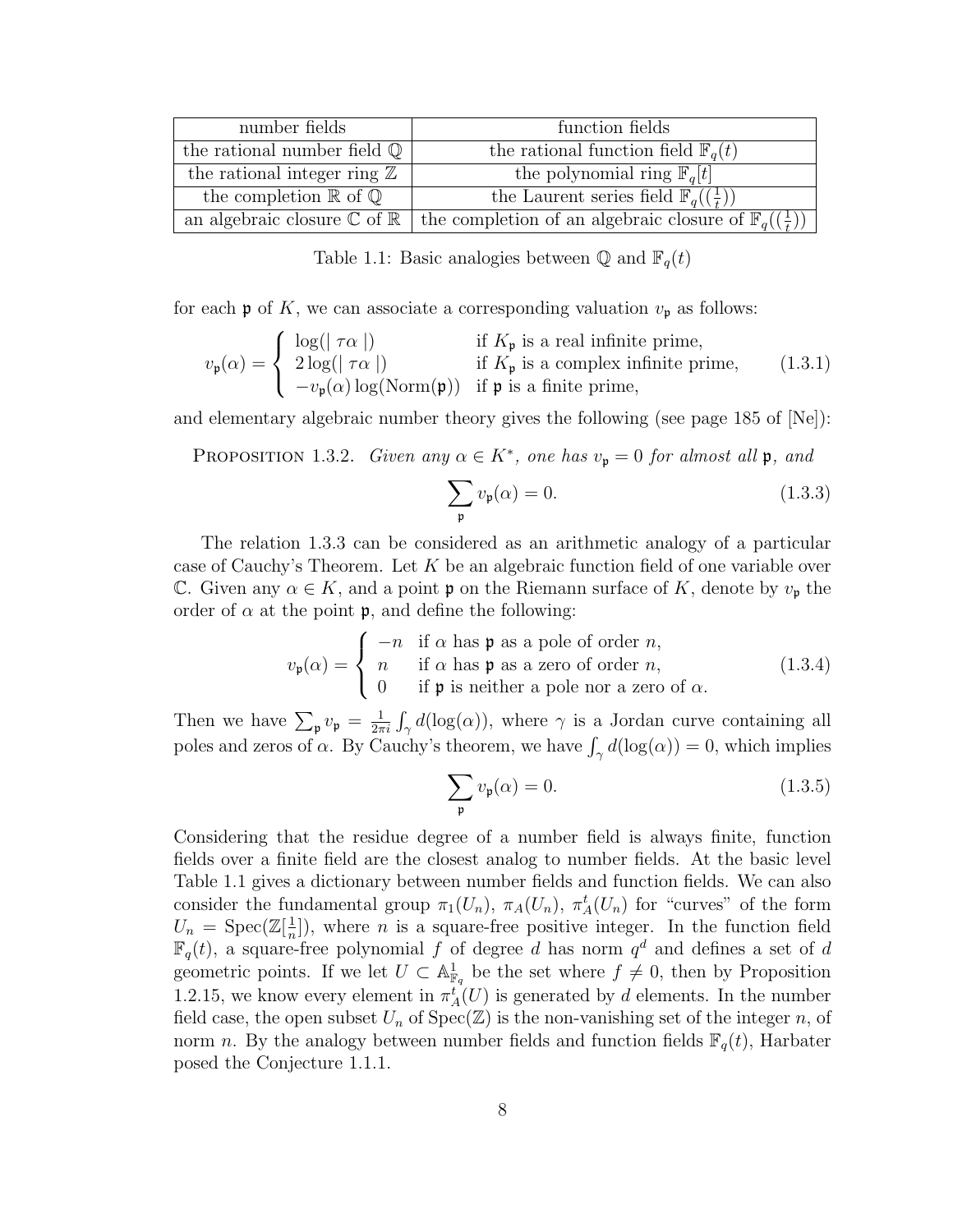## 1.4 Previous Results

In support of the Conjecture 1.1.1, Harbater has shown some evidence in [Ha3].

THEOREM 1.4.1 ([Ha3], Theorem 2.6). (a) If  $p < 23$  is a prime, then  $\pi_1^t(U_p)$ is a cyclic group of order  $p-1$ .

(b) The group  $\pi_1^t(U_{23})$  is not cyclic.

COROLLARY 1.4.2 ([Ha3], Corollary 2.7). If  $p < 23$  is prime, and G is in  $\pi_A(U_p)$ , then  $G/p(G)$  is a cyclic group of order dividing  $p-1$ .

PROPOSITION 1.4.3 ([Ha3], Proposition 2.17). Let K be a Galois extension of Q ramified only over 2, and let  $\mathbb{Q} \subset K_0$  be an intermediate Galois extension whose degree is a power of 2. Then either

- (i) Gal $(K/K_0)$  is a quasi-2 group; or
- (ii) there is a non-trivial abelian unramified extension  $K_0 \subset L$  of odd degree such that  $L \subset K$  and  $L$  is Galois over  $\mathbb{Q}$ .

In particular, every group in  $\pi_A(U_2)$  is a quasi-2 group. This gives evidence to Conjecture 1.1.1. Furthermore, [Ha3] also shows the following results about  $\pi_A(U_2)$ :

THEOREM 1.4.4 ([Ha3], Theorem 2.20). Let G be a solvable group in  $\pi_A(U_2)$ . Then either G is a 2-group or order  $< 16$ , or G has a quotient of order 16.

LEMMA 1.4.5 ([Ha3], Lemma 2.22). If  $G \in \pi_A(U_2)$  and  $|G| \leq 300$ , then G is solvable.

THEOREM 1.4.6 ([Ha3], Theorem 2.23). Let  $\mathbb{Q} \subset K$  be a Galois extension ramified only over 2, with Galois group  $G$  and ramification index e. Then 16 divides e unless G is a 2-group of order  $< 16$  (in which case the extension is totally ramified).

## 1.5 Related results

In the early 1970s, Serre conjectured in [Se2] that every continuous irreducible odd representation of  $G_{\mathbb{Q}}$  into  $GL_2(\bar{\mathbb{F}}_p)$ , unramified outside p, comes from a cusp form of some weight on  $SL(2, \mathbb{Z})$ . Serre's conjecture has the following consequence: every two-dimensional irreducible odd representation of  $G_{\mathbb{Q}}$  over  $\overline{\mathbb{F}}_p$  that is unramified outside p has a twist coming from an eigenform f on  $SL(2,\mathbb{Z})$  of weight at most  $p+1$ . As we know, the spaces  $S_k(SL(2,\mathbb{Z}))$  of cusp forms for  $SL(2,\mathbb{Z})$  are zero when  $k \leq 11$ . So Serre's conjecture would predict the non-existence of certain continuous irreducible mod p representation of degree 2 of  $G_{\mathbb{Q}}$ , thus the non-existence of certain Galois extensions of  $\mathbb Q$  unramified outside p.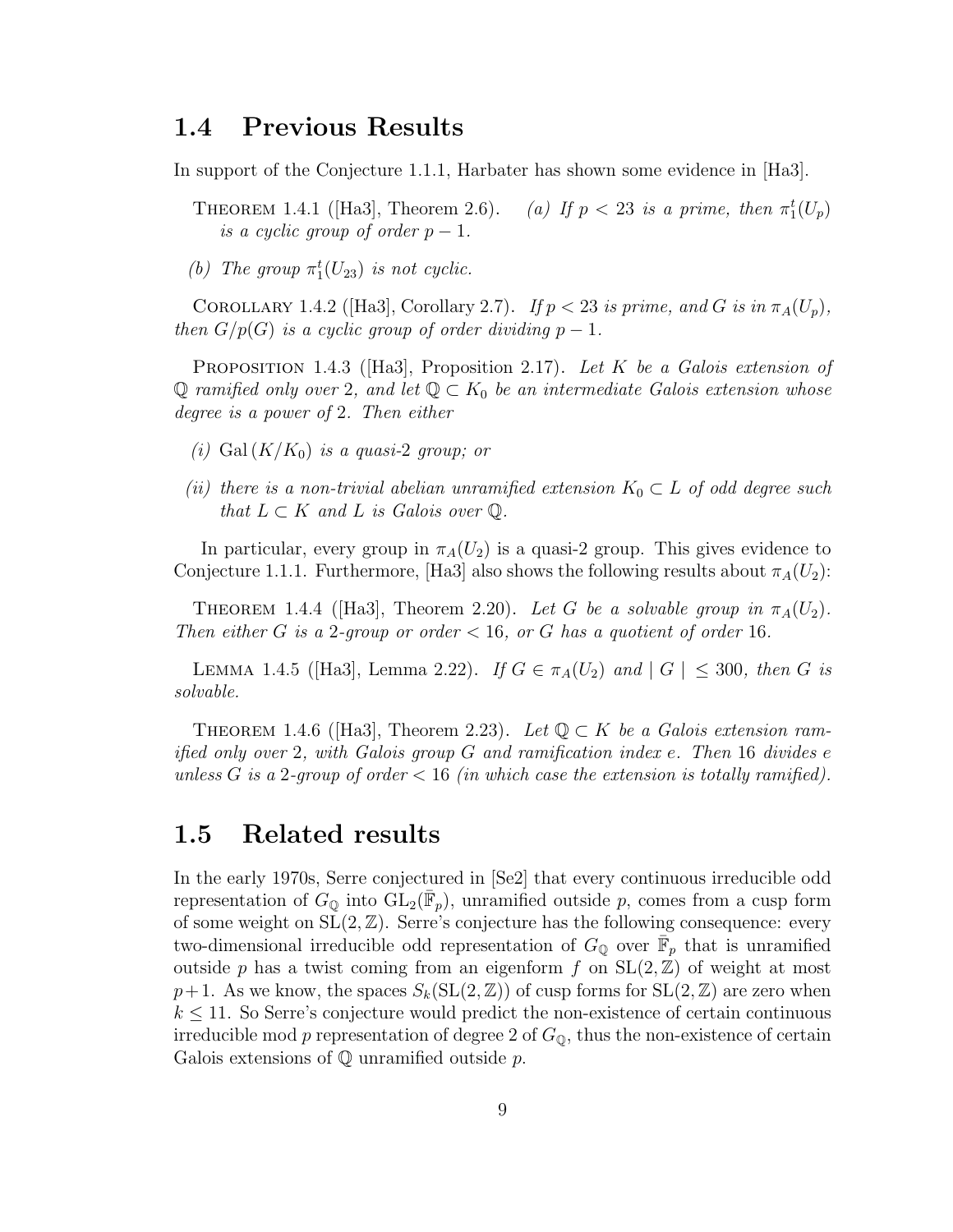In the case  $p = 2$ , Tate has shown the non-existence of certain Galois extension of Q unramified outside 2 in a letter to Serre in 1973.

THEOREM 1.5.1 ([Ta], Theorem). Let G be the Galois group of a finite extension  $K/\mathbb{Q}$  which is unramified at every odd prime. Suppose there is an embedding  $\rho$ :  $G \hookrightarrow SL_2(k)$ , where k is a finite field of characteristic 2. Then  $K \subset \mathbb{Q}(\sqrt{-1}, \sqrt{2})$ and  $Trace(\rho(\sigma)) = 0$  for each  $\sigma \in G$ .

The non-existence in the case  $p = 3$  was also proved by Serre in [Se1]. In 1997, Sharon Brueggeman showed, in accordance with Serre's conjecture, the nonexistence of certain Galois extensions unramified outside 5.

THEOREM 1.5.2 ([Br1], Theorem 1.1). Assume GRH. Let G be the Galois group of a finite Galois extension  $K/\mathbb{Q}$  which is unramified outside 5. Let  $\rho : G \hookrightarrow$  $GL_2(\bar{\mathbb{F}}_5)$  be a faithful semisimple odd representation. Then  $\rho = \chi_5^a \oplus \chi_5^b$  for  $a = 0$ or 2 and  $b = 1$  or 3, where  $\chi_5$  is the cyclotomic character.

In 2002, Hyunsuk Moon and Yuichiro Taguchi [TM] extended previously-known results about the non-existence of certain continuous irreducible mod p representations of degree 2 of  $G_{\mathbb{Q}}$  by improving Tate's discrimant bound. In 2006, Chandrashekhar Khare proved the level one case of Serre's conjecture, which generalizes the results of Tate and Serre to all primes  $p$ .

THEOREM 1.5.3 ([Kh], Theorem 1.1). Let  $\bar{\rho}: G_{\mathbb{Q}} \longrightarrow GL_2(\overline{\mathbb{F}}_p)$  be a continuous, odd irreducible representation unramified outside p. Then  $\bar{\rho}$  arises from a newform in  $S_{k(\bar{\rho})}(\mathrm{SL}_2(\mathbb{Z}))$ .

On the other hand, there has also been much progress, by Brueggeman, Jones and Doud using improved discriminant bounding and polynomial searching, in determining the non-existence of various Galois extensions of Q which are unramified outside a single prime p.

THEOREM 1.5.4 ( $[Br2]$ , Theorem 4.1). Let K be a number field which is ramified only at a single prime p and  $p \leq 7$ . Then its Galois group is not isomorphic to  $SL(3, 2)$ ,  $A_7$ , or  $S_7$ .

COROLLARY 1.5.5 (  $[Jo2]$ , Theorem 2.2). If G is the Galois group of a finite extension of Q unramified away from 2 and  $|G| > 8$ , then  $|G|$  is a multiple of 16.

THEOREM 1.5.6 (Jones, 2006). There do not exist any extensions of  $\mathbb Q$  of degree n which are unramified away from 2 where  $10 \le n \le 15$ .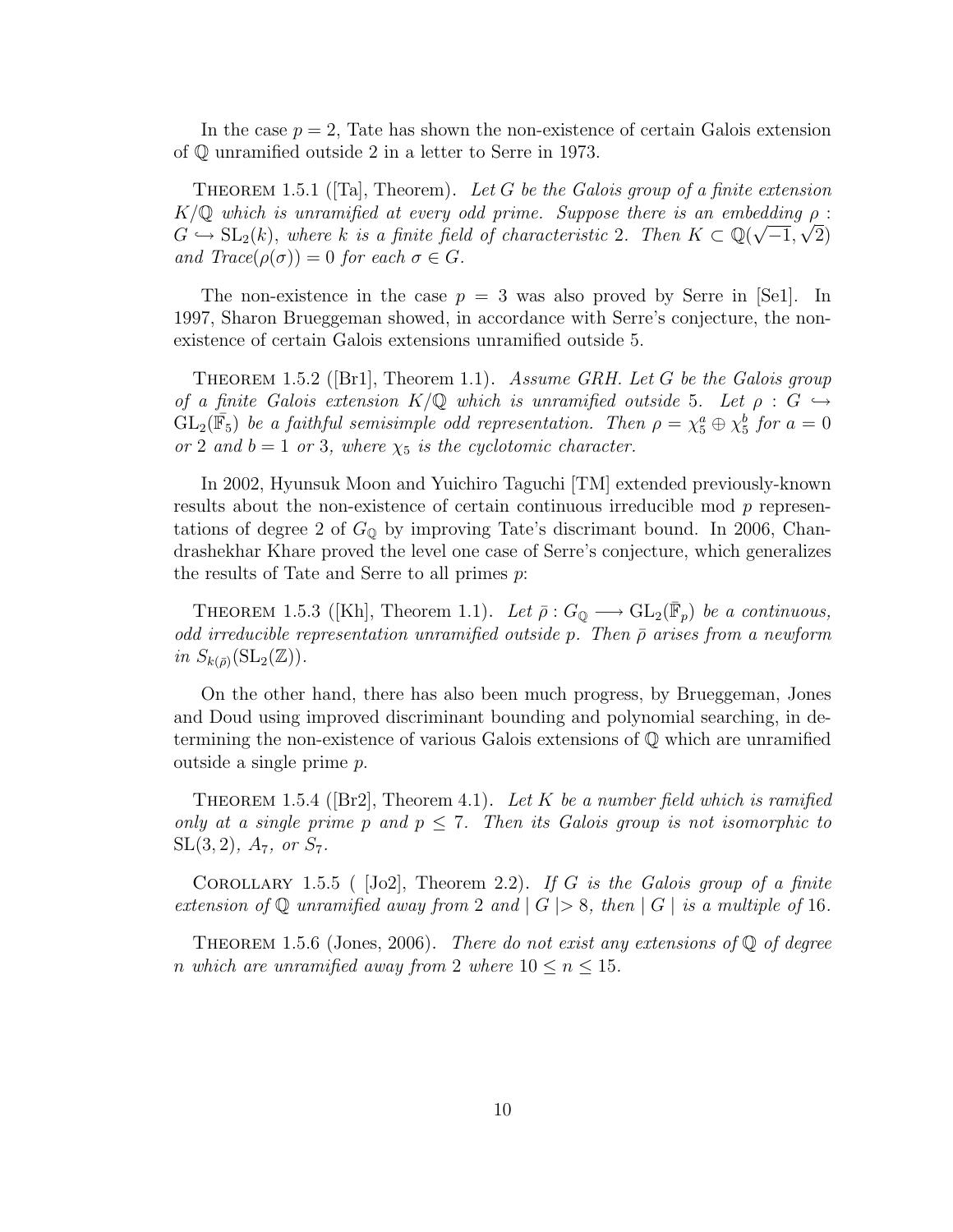# Chapter 2 Number Field Case

This chapter addresses the case that the base field is a number field. In Sections 2.1 and 2.2, we consider finite groups in  $\pi_A(U_p)$  where  $U_p = \text{Spec}(\mathbb{Z}[\frac{1}{n}])$  $\frac{1}{p}$ ]), i.e. Galois groups over  $\mathbb Q$  only ramified at  $p$  (and possibly infinity). We will give some examples of infinite class field towers in Section 2.3. In Section 2.4, we look at nilpotent extensions over a quadratic number field  $\mathbb{Q}(\sqrt{d})$ . In the last section 2.5, we will try to use modular forms to construct more Galois extension over number fields.

# 2.1 Solvable Extensions over Q

#### 2.1.1 Evidence for Conjecture 1.1.1

A consequence of the Conjecture 1.1.1 would be that if  $G \in \pi_A(U_p)$  for some prime p, without assuming the ramification to be tame, then  $G/p(G)$  is generated by at most  $log(p) + C$  elements. Thus if p is very small, we expect G to be very close to being a quasi-p group. In fact, this holds when  $p < 23$  as seen in the Corollary 1.4.2, i.e.  $G/p(G)$  is cyclic of order dividing  $p-1$ . The following theorem is a generalization of this idea and of Proposition 1.4.3, but with an extra assumption on solvability.

THEOREM 2.1.1. Let K be a finite Galois extension of  $\mathbb Q$  ramified only at a single finite prime  $p > 2$ , with the Galois group  $G = \text{Gal}(K/\mathbb{Q})$  solvable. Let  $K_0/\mathbb{Q}$  be an intermediate abelian extension of  $K/\mathbb{Q}$ . Let  $N = \text{Gal}(K/K_0)$  and  $p(N)$  be the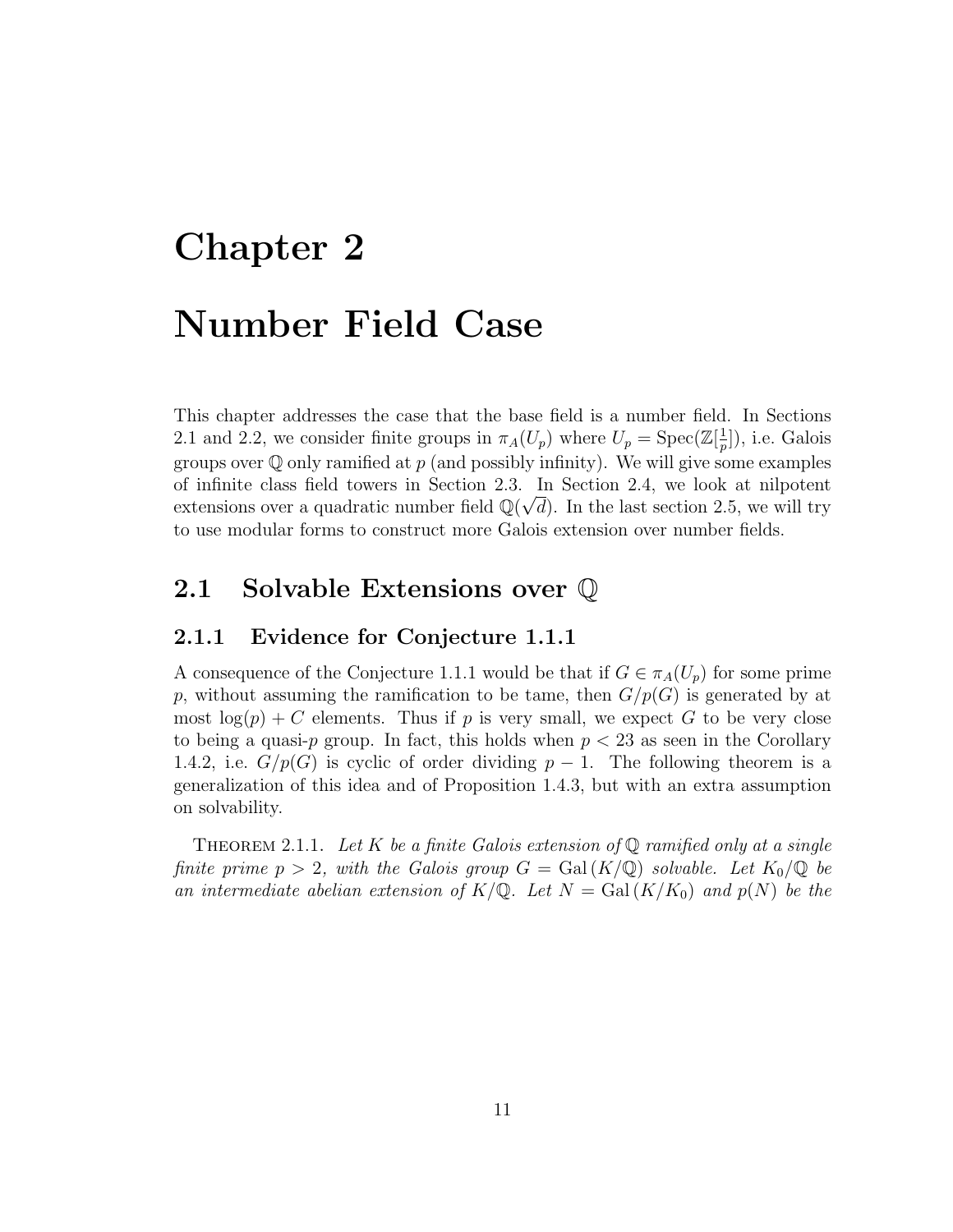quasi p-part of N.



 $Suppose \ N is solvable.$  Then either

- (i)  $N/p(N) \subset \mathbb{Z}/(p-1)$ ; or
- (ii) there is a non-trivial abelian unramified subextension  $L/K_0(\zeta_p)$  of  $K(\zeta_p)/K_0(\zeta_p)$ of degree prime to p with  $L$  Galois over  $\mathbb Q$ .

We will first give some corollaries, then prove a lemma and a proposition that will be used in the proof of Theorem 2.1.1, given at the end of this section.

- *Remarks.* If we let  $K_0 = \mathbb{Q}$  and  $p < 23$ , Theorem 2.1.1 is just Corollary 1.4.2 in the solvable case.
- The proof of Theorem 2.1.1 shows that the condition  $(i)$  can be replaced by the condition  $K/\mathbb{Q}$  is a quasi-p extension of a totally ramified extension.

Using 2.1.1, we can show some dihedral groups cannot be in  $\pi_A(U_p)$  for some primes p.

COROLLARY 2.1.2. Suppose  $p \equiv 1 \pmod{4}$  is a regular prime such that the class COROLLART 2.1.2. Suppose  $p = 1 \pmod{4}$  is a regular prime such that the cases<br>number of  $\mathbb{Q}(\sqrt{p})$  is 1 (for example, in the range  $2 \le p \le 100$ , this is the case when  $p = 5, 13, 17, 29, 41, 53, 61, 73, 89, 97$ . Then there are no dihedral groups in  $\pi_A(U_p)$ except  $D_2$ , the cyclic group of order 2.

*Proof.* Suppose that  $K/\mathbb{Q}$  is a Galois extension with group  $D_{2n}$  with order  $2n$ , ramified only at a finite prime p and possibly at  $\infty$ . Denote by  $K_0$  the fixed field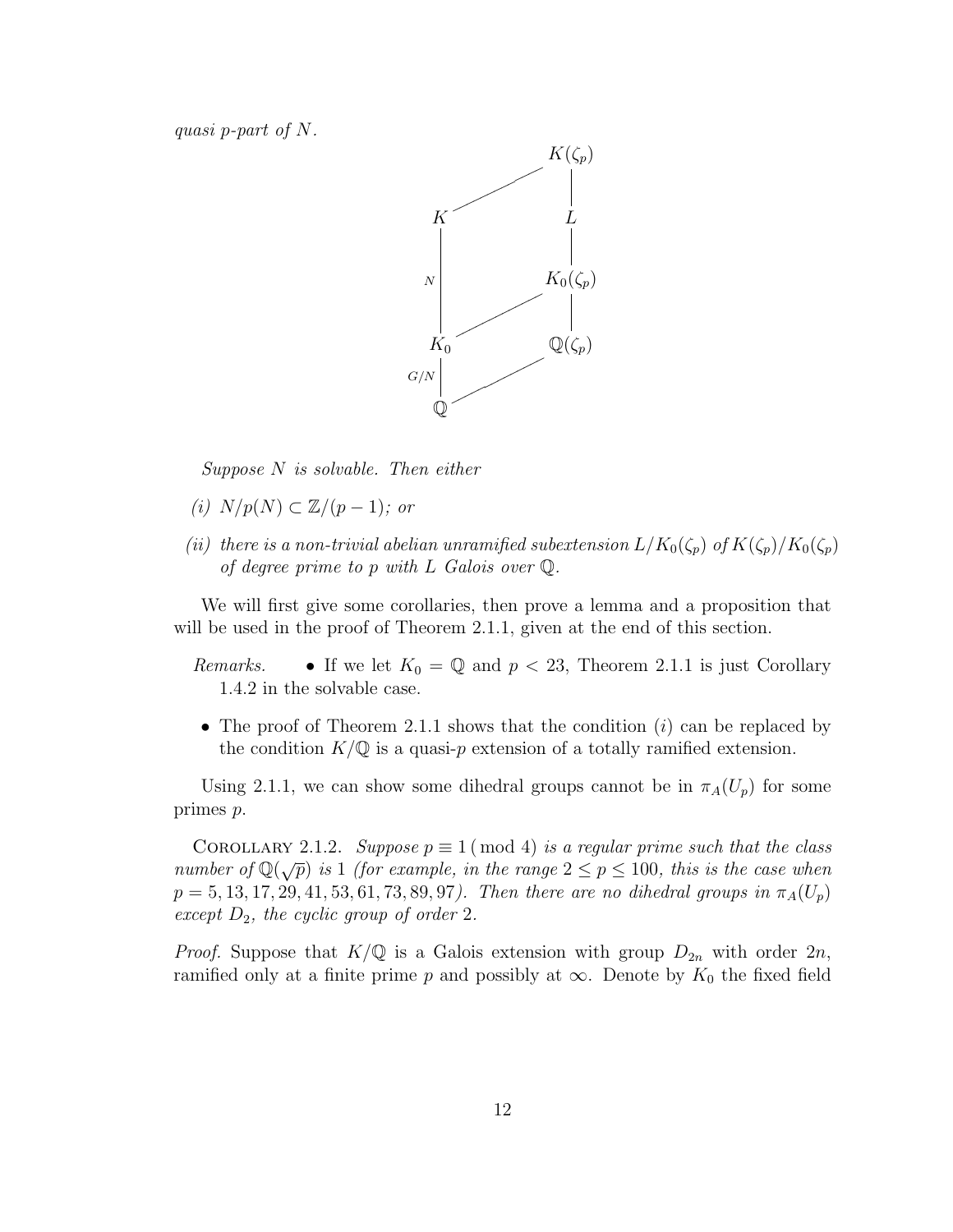of the cyclic subgroup  $\mathbb{Z}/n < D_{2n}$ .

$$
K\n\begin{bmatrix}\n\mathbb{Z}/n \\
K_0 \\
\mathbb{Z}/2\n\end{bmatrix}
$$

By Theorem 1.2.2 in [JY], we know n is not divisible by p. Now apply Theorem 2.1.1. By the assumption the class number of  $K_0$  is 1, we know the condition *(ii)* in Theorem 2.1.1 fails. By the second remark above we have  $K/\mathbb{Q}$  is totally ramified, since p does not divide the order of  $D_{2n}$ . So Gal  $(K/\mathbb{Q}) \cong P \rtimes C$ , where P is a p-group and C is a cyclic group. We know P has to be trivial, since again  $p \nmid 2n$ . Thus Gal  $(K/\mathbb{Q})$  is cyclic; a contradiction.

 $\Box$ 

As a direct consequence of 2.1.1, we have:

COROLLARY 2.1.3. Let  $K/\mathbb{Q}$  be a Galois extension ramified only at prime p and possibly at  $\infty$ , where  $\mathbb{Q}(\zeta_{p^n})$  is a sub-extension with Galois group Gal  $(K/\mathbb{Q}(\zeta_{p^n})) =$ G. Suppose the class number of  $\mathbb{Q}(\zeta_{p^n})$  is 1. Then  $G/p(G)$  is cyclic of order dividing  $p - 1$ .

*Proof.* Take  $\mathbb{Q}(\zeta_{p^n})$  to be the intermediate extension  $K_0$  and apply Theorem 2.1.1. Since the class number of  $K_0$  is 1, the condition (ii) in Theorem 2.1.1 does not hold. So condition (i) holds, i.e.  $G/p(G)$  is cyclic of order dividing  $p-1$ .  $\Box$ 

LEMMA 2.1.4. Under the hypotheses of Theorem 2.1.1, if  $K_0$  is a maximal ppower subextension of  $K/\mathbb{Q}$ , then the condition (i) can be replaced by the condition that either G is a cyclic p-group or  $N/p(N)$  is a nontrivial subgroup of  $\mathbb{Z}/(p-1)$ .

*Proof.* It suffices to show that if N is a quasi-p group, then G is a cyclic p-group. So assume G is not a cyclic group. The Galois group Gal $(K_0/\mathbb{Q})$  is cyclic since any finite p-group in  $\pi_A(U_p)$  is cyclic; so  $K_0$  is the unique maximal p-power subextension of  $K/\mathbb{Q}$  by class field theory. Denote by N the Galois group Gal $(K/K_0)$ . Then it is the minimal subgroup of G with index a power of  $p$ , since it corresponds to the unique maximal p-power sub-extension  $K_0$ ; Furthermore it is normal by the Sylow's theorem. We know N is nontrivial, since G is not a  $p$ -group by assumption. Now G is a nontrivial solvable group, so G has a normal subgroup  $N \subset N$  such that  $N/\bar{N}$  is of the form  $(\mathbb{Z}/q)^n$  for some prime q and some integer  $n \geq 1$ . We know  $q \neq p$  from the minimality of N. So N is not a quasi-p-group since every p-subgroup of N is contained in the proper subgroup N.  $\Box$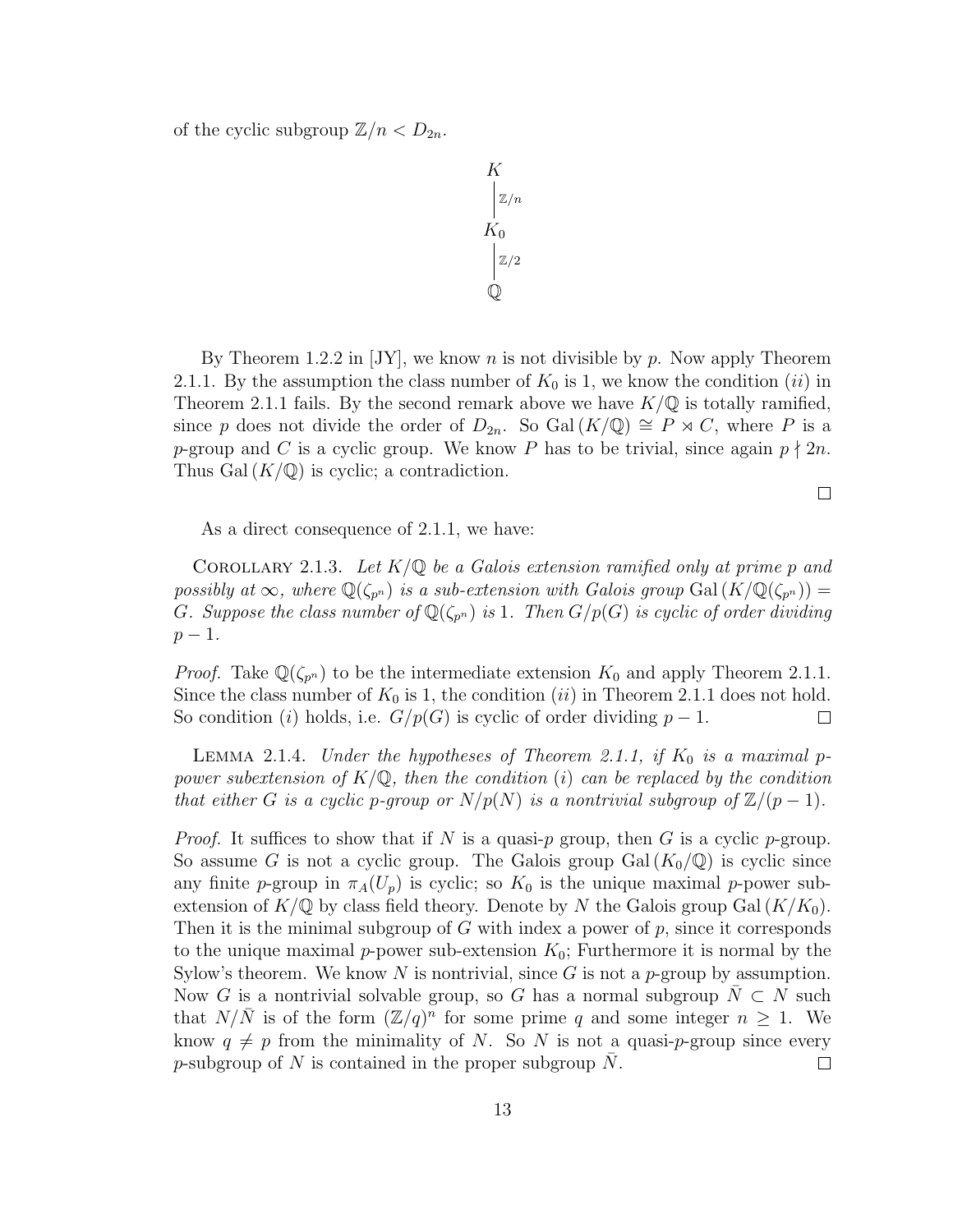The above lemma gives evidence for Conjecture 1.1.1. Now Applying Lemma 2.1.4 to the prime 3 gives the following:

COROLLARY 2.1.5. If G is a solvable group in  $\pi_A(U_3)$ , then either G is cyclic, or  $G/p(G) \cong \mathbb{Z}/2$ , or G has a cyclic quotient of order 27.

*Proof.* Let  $K/\mathbb{Q}$  be a Galois extension ramified only at 3 with Galois group  $G =$ Gal  $(K/\mathbb{Q})$ . Take  $K_0/\mathbb{Q}$  to be a maximal p-power sub-extension of  $K/\mathbb{Q}$ . The Galois group Gal  $(K_0/\mathbb{Q})$  is cyclic since any finite p-group in  $\pi_A(U_p)$  is cyclic; so  $K_0$  is the unique maximal p-power sub-extension of  $K/\mathbb{Q}$  by class field theory. So we know  $K_0$  is the unique maximal p-power sub-extension. If G is not cyclic, then N is not quasi-p by Lemma 2.1.4. Now suppose G is not cyclic and  $G/p(G) \not\cong \mathbb{Z}/2$  and apply Theorem 2.1.1. Since the condition  $(i)$  in Theorem does not hold, the condition  $(ii)$ has to hold, thus the class group of  $K_0(\zeta_p)$  is nontrivial. So  $|\text{Gal}(K_0/\mathbb{Q})| \geq 27$ , i.e. G has a cyclic quotient of order 27.  $\Box$ 

COROLLARY 2.1.6. Suppose  $K/\mathbb{Q}$  is a Galois extension with nontrivial Galois group G, ramified only at 3 and possibly at  $\infty$ , with ramification index e. Then 9|e unless  $G/p(G) \cong \mathbb{Z}/2$  or  $G \cong \mathbb{Z}/3$ .

*Proof.* If G is solvable, by Corollary 2.1.5 we know 27 | e unless  $G/p(G) \cong \mathbb{Z}/2$ or G is cyclic. In the case G is cyclic, we know by class field theory  $K/\mathbb{Q}$  is totally ramified, so  $e = n = |G|$ . If G is non-solvable, it has order  $\geq 60$ . On one hand, We know  $|\mathfrak{d}_{K/\mathbb{Q}}|^{\frac{1}{n}} \geq 12.23$  from the discriminant table (page 400 in [Od]) for extensions of degree  $\leq 60$ ; on the other hand, by applying Theorem 1.2.6 we have  $|\mathfrak{d}_{K/\mathbb{Q}}|^{\frac{1}{n}} \leq 3^{1+v_3(e)-\frac{1}{e}} < 3^{1+v_3(e)}$ . Combining these two inequalities gives

$$
12.23 \leq |\mathfrak{d}_{K/\mathbb{Q}}|^{\frac{1}{n}} < 3^{1+v_3(e)},
$$

 $\Box$ 

thus  $v_3(e) \geq 2$  and  $9 \mid e$ .

Remark. Corollary 2.1.6 applies even in the nonsolvable case.

For the proof of Theorem 2.1.1, we first need a lemma and proposition.

LEMMA 2.1.7. Let  $G = P \rtimes \mathbb{Z}/(l_1 l_2)$  be a semidirect product of a p-group P by a cyclic group  $\mathbb{Z}/l_1l_2$ , with p,  $l_2$  distinct primes and  $p \nmid l_1$ . Denote by s the highest power of  $l_2$  which divides  $l_1$ , i.e.  $l_2^s \parallel l_1$ . Suppose  $\tilde{G}$  has a normal subgroup  $N \cong$  $\mathbb{Z}/l_2^{s+1}$  with the quotient group  $G/N \cong \mathbb{Z}/(l_1 l_2^{-s} p^m)$ . Then  $G = \mathbb{Z}/p^m \times \mathbb{Z}/(\overline{l_1 l_2})$ .

*Proof.* Let  $\theta : \mathbb{Z}/(l_1l_2) \longrightarrow \text{Aut}(P)$  be the homomorphism corresponding to the semi-direct product  $G = P \rtimes \mathbb{Z}/(l_1l_2)$ , which sends an element  $a \in \mathbb{Z}/(l_1l_2)$  to an automorphism  $\theta_a \in \text{Aut}(P)$ . Since the *l*<sub>2</sub>-sylow subgroup N is normal in G, it is the unique  $l_2$ -sylow subgroup by the Sylow's theorem. Identify  $\mathbb{Z}/l_2^{s+1}$  with the subset of  $G = P \rtimes \mathbb{Z}/(l_1 l_2) \cong P \rtimes (\mathbb{Z}/l_1 l_2^{-s} \times \mathbb{Z}/l_2^{s+1}),$  consisting of all pairs of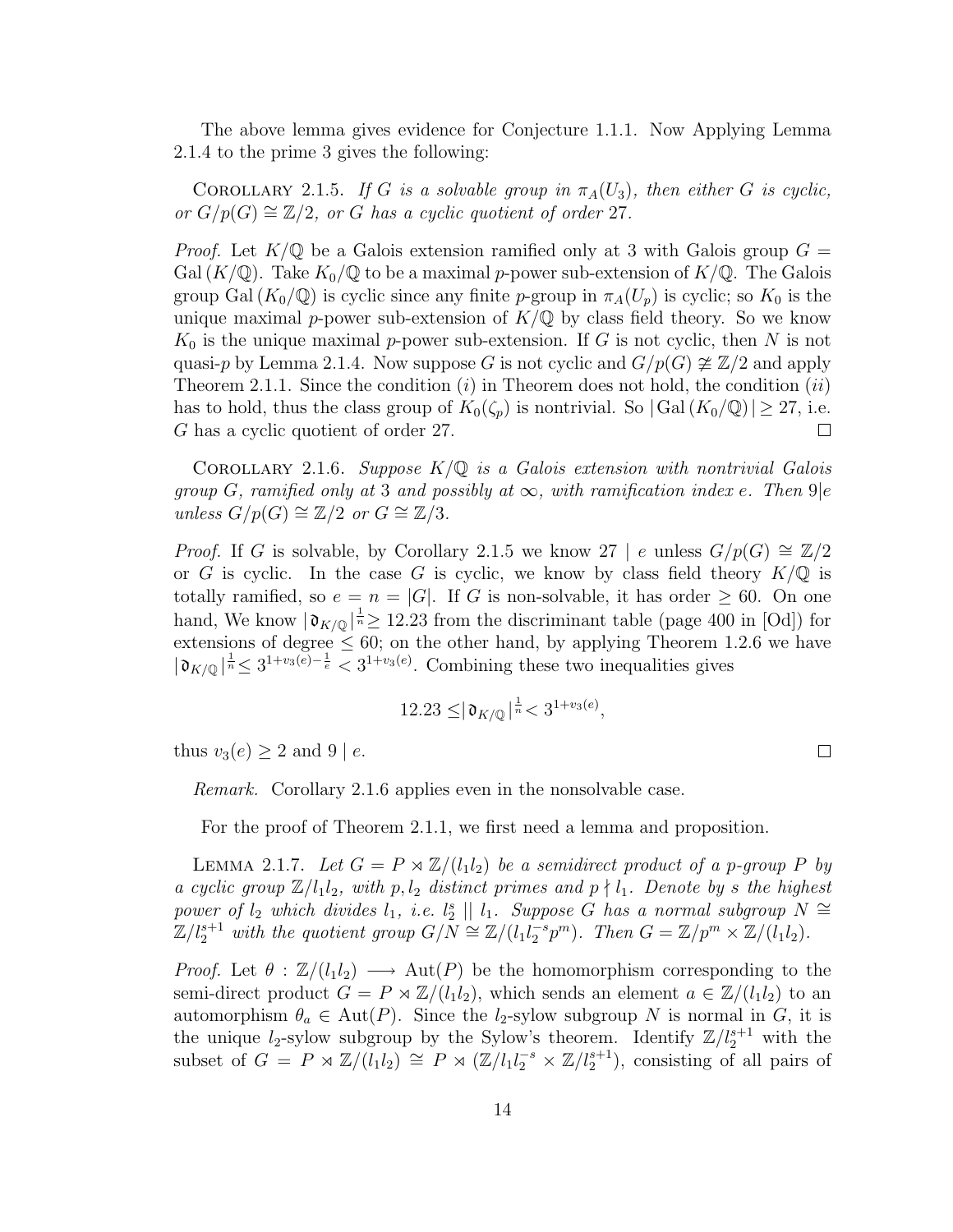the form  $(1, b)$  with  $b \in \mathbb{Z}/l_2^{s+1}$ . We claim  $\mathbb{Z}/l_2^{s+1}$  acts trivially on P in G. Now  $\forall (k, a) \in P \rtimes \mathbb{Z}/(l_1l_2)$ , we have

$$
(k, a)(1, b)(k, a)^{-1} = (k, ab)((\theta_{a^{-1}}(k))^{-1}, a^{-1})
$$
  
=  $(k\theta_{ab}((\theta_{a^{-1}}(k))^{-1}), b)$   
=  $(k\theta_{ba}(\theta_{a^{-1}}(k^{-1})), b)$   
=  $(k\theta_b(k^{-1}), b)$ 

Since  $\mathbb{Z}/l_2^{s+1} \leq G$  by the assumption, we know  $(k, a)(1, b)(k, a)^{-1}$  is of the form  $(1, b)$ . So  $\theta_b(k^{-1}) = k^{-1}, \forall k \in \mathbb{Z}/p^m$ , i.e.  $\theta_b$  is trivial for all  $b \in \mathbb{Z}/l_2^{s+1}$ .

Next we will show the isomorphism

$$
P \rtimes_{\theta} (\mathbb{Z}/(l_1 l_2^{-s}) \times \mathbb{Z}/l_2^{s+1}) \cong (P \rtimes_{\theta'} \mathbb{Z}/(l_1 l_2^{-s})) \times \mathbb{Z}/l_2^{s+1} \tag{2.1.8}
$$

where the homomorphism  $\theta' : \mathbb{Z}/l_1 l_2^{-s} \longrightarrow \text{Aut}(P)$  is the restriction of  $\theta$  onto  $\mathbb{Z}/(l_1 l_2^{-s})$ . On the one hand the LHS and RHS of 2.1.8 are the same as underlying sets, on the other hand we consider the binary operation in each group. Pick any two elements  $(a_1, b_1, c_1), (a_2, b_2, c_2) \in \mathbb{Z}/p^m \rtimes (\mathbb{Z}/(l_1l_2^{-s}) \times \mathbb{Z}/l_2^{s+1})$ . We have

$$
(a_1, b_1, c_1)(a_2, b_2, c_2) = (a_1, (b_1, c_1))(a_2, (b_2, c_2))
$$
  
=  $(a_1\theta_{(b_1, c_1)}(a_2), (b_1b_2, c_1c_2))$   
=  $(a_1\theta_{(b_1, c_1)}(a_2), b_1b_2, c_1c_2).$ 

And if we pick any two elements  $(a_1, b_1, c_1), (a_2, b_2, c_2) \in (\mathbb{Z}/p^m \rtimes \mathbb{Z}/l_1l_2^{-s}) \times \mathbb{Z}/l_2^{s+1}$ ,

$$
(a_1, b_1, c_1)(a_2, b_2, c_2) = ((a_1, b_1)(a_2, b_2), c_1c_2)
$$
  
= ((a<sub>1</sub>θ'<sub>b<sub>1</sub></sub>(a<sub>2</sub>), b<sub>1</sub>b<sub>2</sub>), c<sub>1</sub>c<sub>2</sub>)  
= (a<sub>1</sub>θ'<sub>b<sub>1</sub></sub>(a<sub>2</sub>), b<sub>1</sub>b<sub>2</sub>, c<sub>1</sub>c<sub>2</sub>).

Since  $\mathbb{Z}/l_2^{s+1}$  acts trivially on P, we know  $\theta_{(b_1,c_1)}(a_2) = \theta'_{b_1}(a_2)$ . So the LHS and RHS of 2.1.8 have the same binary operations. We can conclude isomorphism 2.1.8. Now we consider the quotient group  $G/(\mathbb{Z}/l_2^{s+1})$ . By the assumption it is isomorphic to  $\mathbb{Z}/(l_1 l_2^{-s} p^m)$ . So by isomorphism 2.1.8 we have

$$
\mathbb{Z}/(l_1 l_2^{-s} p^m) \cong G/(\mathbb{Z}/l_2^{s+1}) \cong P \rtimes_{\theta'} \mathbb{Z}/l_1 l_2^{-s}.
$$

So  $G \cong (P \rtimes_{\theta'} \mathbb{Z}/(l_1 l_2^{-s})) \times \mathbb{Z}/l_2^{s+1} \cong \mathbb{Z}/(l_1 l_2^{-s} p^m) \times \mathbb{Z}/(l_2^{s+1}) \cong \mathbb{Z}/p^m \times \mathbb{Z}/(l_1 l_2).$ 

PROPOSITION 2.1.9. Let K be a finite Galois extension of  $\mathbb Q$  ramified only over a single prime  $p > 2$ , with  $G = \text{Gal}(K/\mathbb{Q})$  solvable, and let  $M/\mathbb{Q}$  be a proper abelian subextension of  $K/\mathbb{Q}$  such that  $p \nmid |\text{Gal}(K/M)|$ . Denote  $p^m$  the highest power of p dividing the order of  $G$ . Assume  $K/M$  is not totally ramified and that there is no non-trivial abelian unramified extension over  $\mathbb{Q}(\zeta_p^{m+1})$  of degree prime to p which is contained in  $K(\zeta_p)$  and is Galois over Q. Then G is abelian.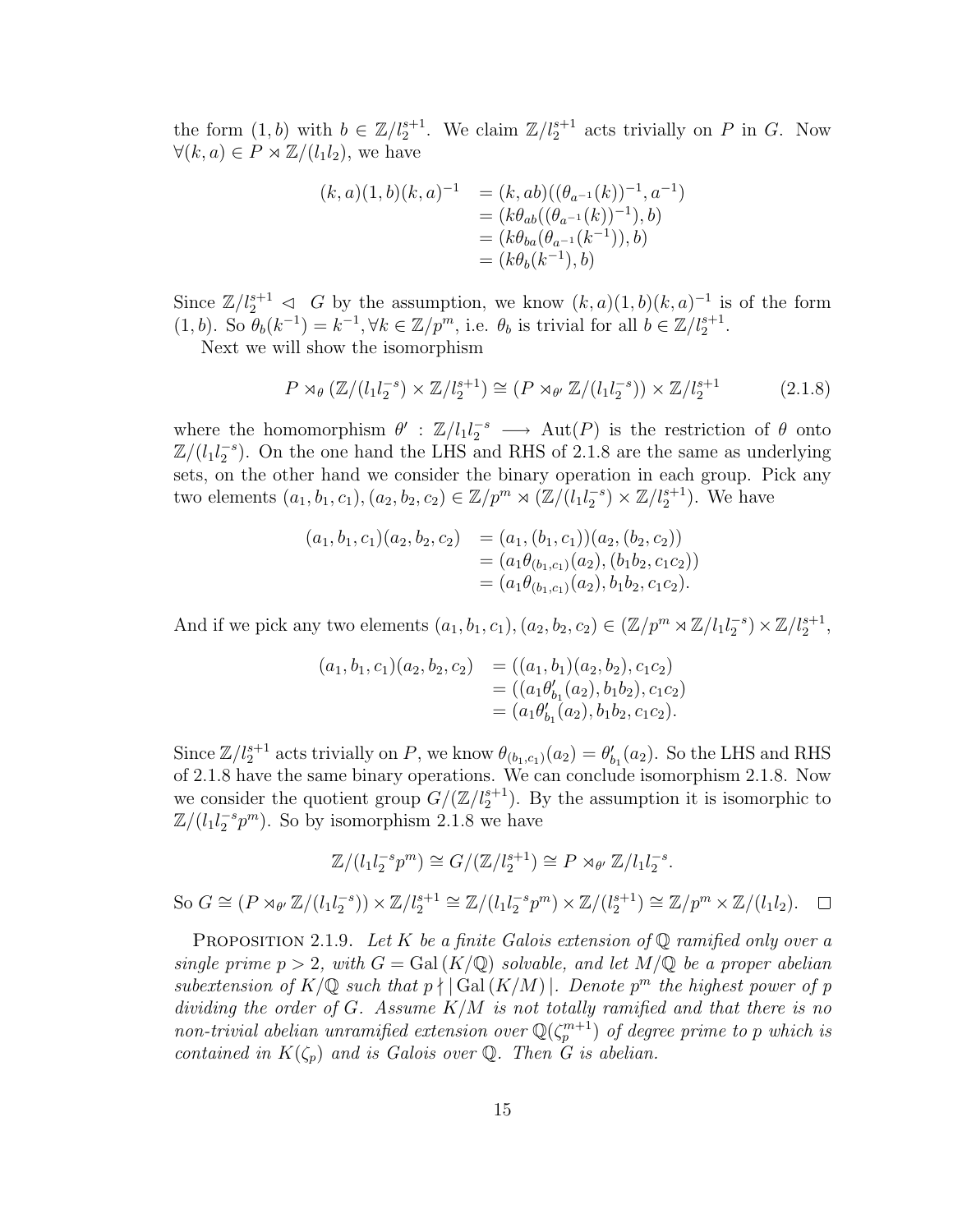*Proof.* Since Gal  $(M/\mathbb{Q})$  is abelian, we know by class field theory Gal  $(M/\mathbb{Q})$  is a subgroup of  $\mathbb{Z}/p^m \times \mathbb{Z}/(p-1)$ . Denote Gal $(M/\mathbb{Q}) = \mathbb{Z}/(p^m l_1)$  with  $l \mid p -$ 1. Let  $N = \text{Gal}(K/M)$ . Since N is solvable, being a normal subgroup of the solvable group G, there is a normal subgroup  $N_0$  of N such that  $N/N_0 \cong \mathbb{Z}/l_2$ , for some prime  $l_2$  such that  $(l_2, p) = 1$ . Let  $M_0$  be the fixed field of  $N_0$  in  $K/M$ , so  $Gal(M_0/M) \cong \mathbb{Z}/l_2$ . Let  $M_1$  be the Galois closure of  $M_0$  over  $\mathbb{Q}$ , so  $Gal(M_1/M)$ is a minimal normal subgroup of a solvable group  $Gal(M_1/\mathbb{Q})$ . From page 85 of [Rot], we know that  $Gal(M_1/M) \cong (\mathbb{Z}/l_2)^t$  for some  $t \geq 1$ . So the Galois group Gal  $(M_1/M_0) \cong (\mathbb{Z}/l_2)^{t-1}$ .

$$
K
$$
\n
$$
M_1 = (K^{N_0})^{Gal}
$$
\n
$$
M_0 = K^{N_0}
$$
\n
$$
M_2
$$
\n
$$
M
$$
\n
$$
Z/(l_1 p^m)
$$
\n
$$
Q
$$

Pick a prime p of  $M_1$  over the prime p of  $\mathbb{Q}$ , let  $I_0 \subset \text{Gal}(M_1/M)$  be the inertia group of p in  $M_1$  over M. Since Gal  $(M_1/M) \cong (\mathbb{Z}/l_2)^t$  is abelian, its subgroup  $I_0$ is normal and the quotient by  $I_0$  is abelian. So the fixed field  $M_{1,0} = M_1^{I_0}$  of  $I_0$ in  $M_1/M$  is unramified over M at the prime  $\mathfrak{p} \cap \mathcal{O}_{M_2}$ , thus  $M_{1,0}$  is an unramified extension of M contained in  $M_1$ . Let  $\overline{M}_{1,0}$  be the Galois closure of  $M_{1,0}$  over Q. So  $\bar{M}_{1,0}$  is contained in  $M_1$  and unramified over M, being the composite of unramified extensions (the conjugates of  $M_{1,0}$ ) of M. So  $\bar{M}_{1,0}$  is abelian over M since it is contained in  $M_1$ . If  $\overline{M}_{1,0}/M$  is not trivial, then  $\overline{M}_{1,0}(\zeta_p)$  is a non-trivial abelian unramified extension over  $M(\zeta_p) = \mathbb{Q}(\zeta_{p^{m+1}})$  (since Gal $(M/\mathbb{Q}) \cong \mathbb{Z}/(l_1p^m)$ , we know  $M(\zeta_p)$  is contained in  $\mathbb{Q}(\zeta_{p^{m+1}})$ . So  $[M(\zeta_p):\mathbb{Q}]=p^m(p-1)=[\mathbb{Q}(\zeta_{p^{m+1}}):\mathbb{Q}]$ shows  $M(\zeta_p) = \mathbb{Q}(\zeta_{p^{m+1}})$ . of degree prime to p such that  $\overline{M}_{1,0}(\zeta_p) \subset \overline{K}(\zeta_p)$  and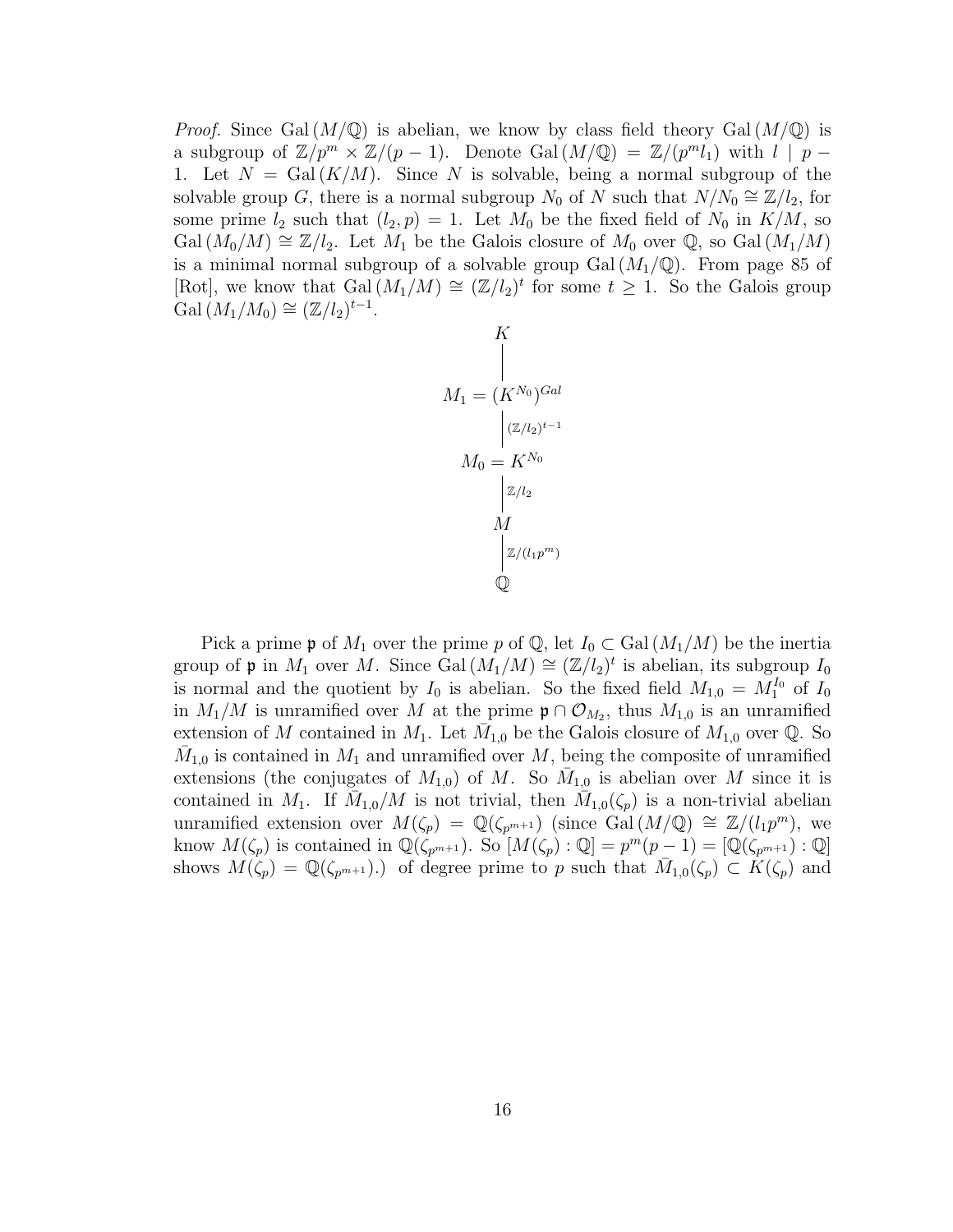$\overline{M}_{1,0}$  is Galois over Q, contrary to the assumption.



So actually  $\bar{M}_{1,0} = M$ , and so  $I_0 = \text{Gal}(M_1/M) \cong (\mathbb{Z}/l_2)^t$ . But the inertia group  $I_0$  is cyclic, because  $M_1$  is at most tamely ramified at p over M since the degree of the extension  $M_1/M$  is prime to p. So  $t = 1$ , and the field  $M_1$  is totally ramified over M at p with Gal  $(M_1/M) \cong \mathbb{Z}/l_2$ . It follows  $M_1$  is totally ramified over Q at the prime p, since  $M/\mathbb{Q}$  is totally ramified at p. So Gal  $(M_1/\mathbb{Q})$  is isomorphic to the inertia group  $I \cong P \rtimes C$  of  $M_1$  over  $\mathbb Q$  at p, where P is a p-group and C a cyclic group of order prime to p. So C is a cyclic group of order  $l_1l_2$ , thus  $I \cong \mathbb{Z}/p^m \rtimes \mathbb{Z}/l_1l_2$ with  $l_1, l_2$  relatively prime to p. On the other hand, let  $l_2^s$  be the highest power of  $l_2$  which divides  $l_1$ , so  $s \geq 0$ . Consider the invariant field  $M^{\mathbb{Z}/l_2^s}$  of  $\mathbb{Z}/l_2^s$  in  $M/\mathbb{Q}$ . It is Galois over  $\mathbb{Q}$  since  $M/\mathbb{Q}$  is abelian, so Gal  $(M_1/M^{\mathbb{Z}/l_2}) \lhd$  Gal  $(M_1/\mathbb{Q})$ . Since  $M_1/M^{\mathbb{Z}/l_2^s}$  is totally ramified, and tamely ramified, Gal  $(M_1/M^{\mathbb{Z}/l_2^s})$  is a cyclic group by the Corollary 4 of page 68 of [Se3]. So Gal  $(M_1/M^{\mathbb{Z}/l_2^s}) \cong \mathbb{Z}/l_2^{s+1}$ . And the quotient group  $I/(\mathbb{Z}/l_2^{s+1}) \cong \mathbb{Z}/(l_1l_2^{-s}p^m)$ . It follows from the Lemma 2.1.7 that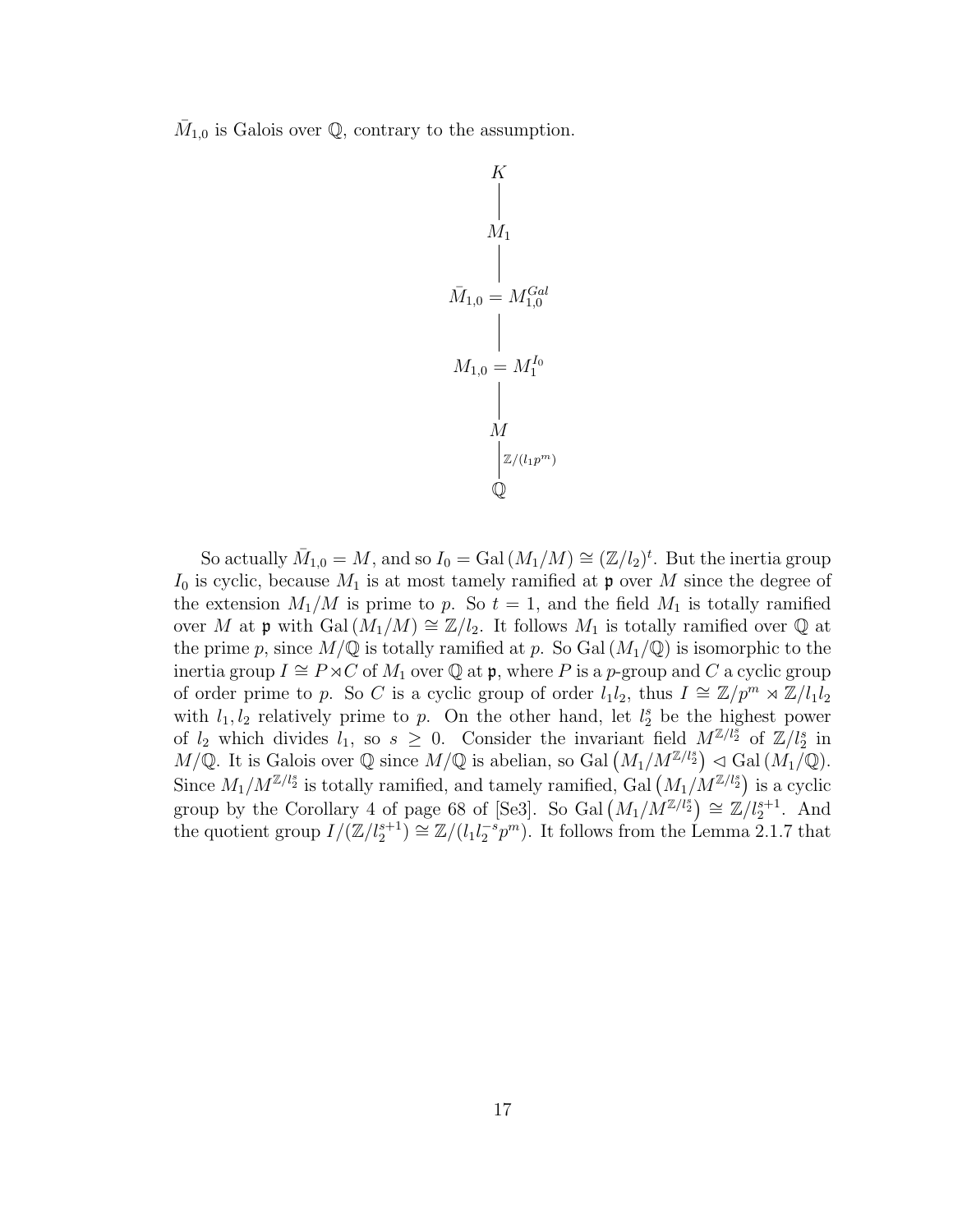$$
I \cong \mathbb{Z}/(p^m) \times \mathbb{Z}/l_1 l_2.
$$
  
\n  
\n  
\n  
\n  
\n  
\n  
\n  
\n  
\n  
\n
$$
M_1
$$
  
\n
$$
I_0 = \mathbb{Z}/l_2
$$
  
\n
$$
M
$$
  
\n
$$
\mathbb{Z}/(l_2^s)
$$
  
\n
$$
\mathbb{Z}/(l_1 l_2^{-s} p^m)
$$
  
\n
$$
\mathbb{Q}
$$

Since  $M_1$  strictly contains M, we know  $K/M_1$  is not totally ramified, for otherwise  $K/M$  is also totally ramified, contrary to the assumption.

Now if  $K \neq M_1$  we can repeat the above procedure with  $M_1$  playing the role of M. There exists a sub-extension  $M_2/M_1$  with  $Gal (M_2/M_1) \cong (\mathbb{Z}/l_3)$  for some prime  $l_3 \neq p$ , and the Galois group Gal  $(M_2/\mathbb{Q}) \cong \mathbb{Z}/(p^m) \times \mathbb{Z}/l_1l_2l_3$ . Keep doing this process. It will stop when K equals some  $M_k$  with Gal  $(K/\mathbb{Q}) \cong \mathbb{Z}/p^m \times \mathbb{Z}/(l_1...l_{k+1})$ since  $G$  is a finite group. Equivalently,  $G$  is abelian.  $\Box$ 

Now we can give the proof for Theorem 2.1.1:

*Proof.* The quasi-p part  $p(N)$  of N is normal in G, since it is characteristic in the normal subgroup  $N \triangleleft G$ . Replacing G and N by  $G/p(N)$  and  $N/p(N)$  respectively, we may assume N has degree prime to p. We will show  $K/K_0$  is cyclic of order dividing  $p-1$ , otherwise (ii) follows.

We may assume  $K_0 \neq K$ . First assume that  $K/K_0$  is totally ramified. Then K/Q is totally ramified, since  $K_0/\mathbb{Q}$  is totally ramified at p, so  $G \cong P \rtimes C$  with P a p-group and C a subgroup of  $\mathbb{Z}/(p-1)$ . Since  $K_0/\mathbb{Q}$  is Galois,  $N \triangleleft G$ . So N is cyclic of order dividing  $p-1$ .

Otherwise we assume  $K/K_0$  is not totally ramified. Then the result follows from Proposition 2.1.9.  $\Box$ 

#### 2.1.2 Meta-abelian extensions over Q

To understand solvable extensions, we can decompose them into finite towers of abelian extensions. The first case is meta-abelian extensions, i.e.  $G''$  is trivial. Theorem 2.1.11 below gives an answer for tamely ramified extensions.

PROPOSITION 2.1.10. The ray class number of  $K = \mathbb{Q}(\zeta_p)$  mod  $\mathfrak{m} = (1 - \zeta_p)^k$ (for some integer k) is a product of a power of p and the class number of K.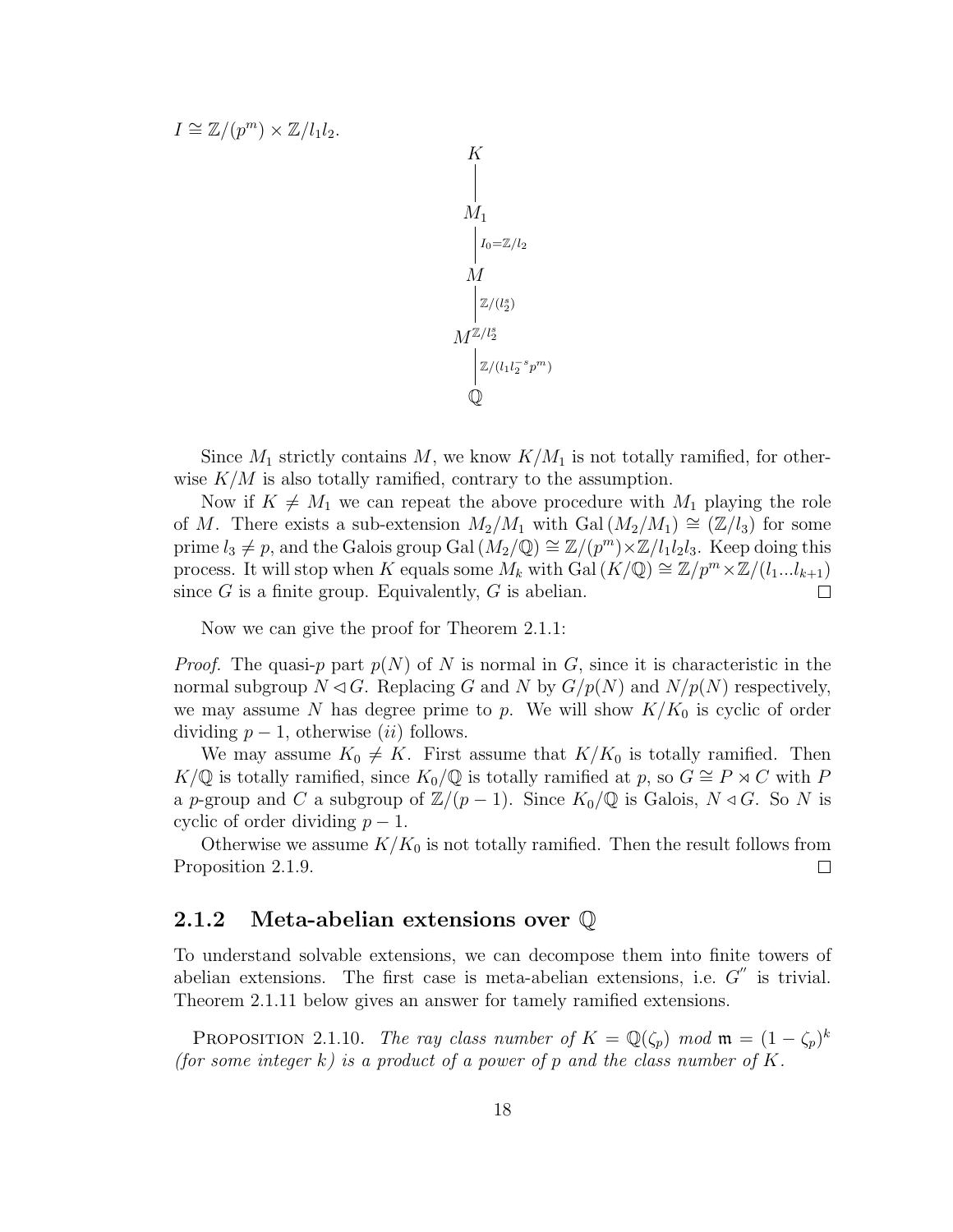*Proof.* By class field theory, one has an exact sequence for the modulus  $\mathfrak{m} = (1 - \zeta_p)^k$ ,

$$
1 \rightarrow \mathcal{O}_+^*/\mathcal{O}_+^{\mathfrak{m}} \rightarrow (\mathcal{O}_K/\mathfrak{m})^* \rightarrow Cl_K^{\mathfrak{m}} \rightarrow Cl_K^1 \rightarrow 1,
$$

where  $\mathcal{O}_{+}^{*}$ , resp.  $\mathcal{O}_{+}^{m}$ , is the group of totally positive units of  $\mathcal{O}_{K}$ , resp. of totally positive units  $\equiv 1 \mod \mathfrak{m}$ . The ray class number of K modulo  $\mathfrak{m}$  is

$$
|Cl_K^{\mathfrak{m}}| = \frac{|Cl_K^1| \cdot |(\mathcal{O}_K/\mathfrak{m})^*|}{|\mathcal{O}^*_+/\mathcal{O}^{\mathfrak{m}}_+|}.
$$

By [CDO], Proposition 1.4, we can calculate the order of  $(\mathcal{O}_K/\mathfrak{m})^*$ , i.e.

$$
|(\mathcal{O}_K/\mathfrak{m})^*| = (p-1)p^{k-1}.
$$

The order of the group  $\mathcal{O}^*_+/\mathcal{O}^m_+$  is  $|\mathcal{O}^*/\mathcal{O}^m|$ , since  $\mathbb{Q}(\zeta_p)$  is totally complex and all units are totally positive. There is a natural surjective homomorphism  $\mathcal{O}^*/\mathcal{O}^m \rightarrow$  $\mathcal{O}^*/\mathcal{O}^{(1-\zeta_p)},$  so  $|\mathcal{O}^*/\mathcal{O}^{(1-\zeta_p)}|$  divides  $|\mathcal{O}^*/\mathcal{O}^{\mathfrak{m}}|$ . Since  $\mathcal{O}^*/\mathcal{O}^{(1-\zeta_p)} \hookrightarrow (\mathcal{O}_K/(1-\zeta_p))^* \cong$  $\mathbb{F}_p^*$ , and there are  $p-1$  cyclotomic units

$$
(\zeta_p^i - 1) / (\zeta_p - 1) \equiv i \pmod{(\zeta_p - 1)}, \qquad 1 \le i \le p - 1,
$$

We have  $\mathcal{O}^*/\mathcal{O}^{(1-\zeta_p)} \cong (\mathcal{O}_K/(1-\zeta_p))^* \cong \mathbb{F}_p^*$ . Thus

$$
|\mathcal{O}^*/\mathcal{O}^{(1-\zeta_p)}| = |(\mathcal{O}_K/(1-\zeta_p))^*| = p-1,
$$

which divides  $|\mathcal{O}^*/\mathcal{O}^m|$ . Thus  $\frac{|Cl_K^m|}{|Cl^1|}$  $\frac{|Cl_K^{\mathfrak{m}}|}{|Cl_K^1|} = \frac{|(\mathcal{O}_K/\mathfrak{m})^*|}{|\mathcal{O}^*/\mathcal{O}^{\mathfrak{m}}|}$  $\frac{(\mathcal{O}_K/\mathfrak{m})^*}{|\mathcal{O}^*/\mathcal{O}^*\mathfrak{m}|}$  is a power of p. Since K is totally complex.  $Cl_K^1 \cong Cl_K$ . So the Ray Class Number of K is the product of a power of p and the class number of K.  $\Box$ 

Remark. Using [PARI2], we can compute the Ray Class groups of some cyclotomic number fields as in Table 2.1. The Ray Class Numbers of the cyclotomic number fields  $\mathbb{Q}(\zeta_{23}), \mathbb{Q}(\zeta_{29}), \mathbb{Q}(\zeta_{31}), \mathbb{Q}(\zeta_{37}), \mathbb{Q}(\zeta_{41}), \mathbb{Q}(\zeta_{43})$  and  $\mathbb{Q}(\zeta_{47})$  all have order equal to the class number of  $\mathbb{Q}(\zeta_p)$  times a power of p, which is consistent with the proposition above. In fact, in this table, when p is regular and  $\wp = (p)$  the Ray Class Number is  $|Cl_K| \cdot p^{(p-3)/2}$ , where  $|Cl_K|$  is the class number of K.

Let  $K/\mathbb{Q}$  be a Galois extension with Galois group G. Considering the fixed field  $K'$  of the commutator subgroup  $G'$ , we get the following theorem by applying Proposition 2.1.10 and class field theory:

THEOREM 2.1.11. Suppose  $G = \text{Gal}(K/\mathbb{Q}) \in \pi_A^t(U_p)$  is a meta-abelian group. Then K is contained in the Hilbert class field of  $\mathbb{Q}(\zeta_p)$ .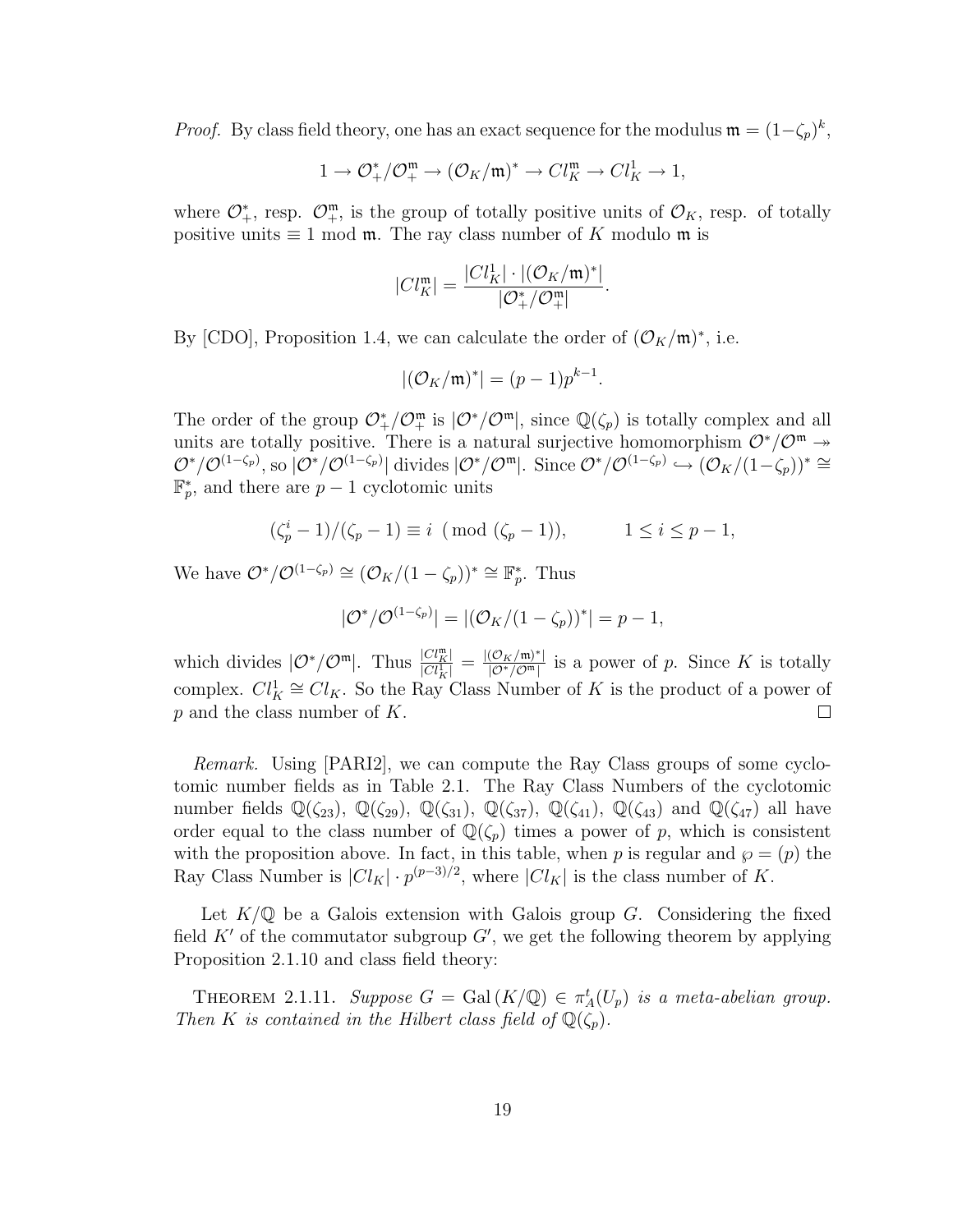| $K_{\parallel}$                                      | $\mathfrak{p}$      | $Cl_K$              | $Cl_K^{\mathfrak{p}}$                                                                                                                          | $Cl_K^{\mathfrak{p}^2}$                                                                      |
|------------------------------------------------------|---------------------|---------------------|------------------------------------------------------------------------------------------------------------------------------------------------|----------------------------------------------------------------------------------------------|
| $\mathbb{Q}(\zeta_{23})$                             | $ 23\mathcal{O}_K $ | $\mathbb{Z}/3$      | $\mathbb{Z}/(3\cdot 23)\times (\mathbb{Z}/23)^9$                                                                                               | $\mathbb{Z}/(3\cdot 23^2){\times}(\mathbb{Z}/23^2)^9{\times}(\mathbb{Z}/23)^2$               |
| $\mathbb{Q}(\zeta_{29}) 29\mathcal{O}_K$             |                     | $(\mathbb{Z}/2)^3$  | $(\mathbb{Z}/2\cdot 29)^3 \!\!\times\!\! (\mathbb{Z}/29)^{10}$                                                                                 | $(\mathbb{Z}/2 \cdot 29^2)^3 \times (\mathbb{Z}/29^2)^{10} \times (\mathbb{Z}/29)^2$         |
| $\mathbb{Q}(\zeta_{31}) 31\mathcal{O}_K $            |                     | $\mathbb{Z}/9$      | $(\mathbb{Z}/9\!\cdot\!31)\!\!\times\!\! (\mathbb{Z}/31)^{13}$                                                                                 | $(\mathbb{Z}/9\cdot 31^2){\times}(\mathbb{Z}/31^2)^{13}{\times}(\mathbb{Z}/31)^2$            |
| $\mathbb{Q}(\zeta_{37})$ 37 $\mathcal{O}_K$          |                     | $\mathbb{Z}/37$     | $\mathbb{Z}/(37^2){\times}(\mathbb{Z}/37)^{17}$                                                                                                | $(\mathbb{Z}/37^3){\times}(\mathbb{Z}/37^2)^{16}{\times}(\mathbb{Z}/37)^3$                   |
| $\mathbb{Q}(\zeta_{41}) 41\mathcal{O}_K$             |                     | $(\mathbb{Z}/11)^2$ | $(\mathbb{Z}/41\cdot 11)^2 \times (\mathbb{Z}/41)^{17}$                                                                                        | $(\mathbb{Z}/41^2 \cdot 11)^2 \times (\mathbb{Z}/41^2)^{17} \times (\mathbb{Z}/41)^2$        |
| $\mathbb{Q}(\zeta_{43})\left 43\mathcal{O}_K\right $ |                     | $\mathbb{Z}/211$    | $(\mathbb{Z}/211\,43)\times(\mathbb{Z}/43)^{19}$                                                                                               | $\mathbb{Z}/(211\cdot 43^2){\times}(\mathbb{Z}/43^2)^{19}{\times}(\mathbb{Z}/43)^2$          |
|                                                      |                     |                     | $\mathbb{Q}(\zeta_{47})\left[47\mathcal{O}_K\right]\mathbb{Z}/(5\cdot139)\left[(\mathbb{Z}/5\cdot139\cdot47)\times(\mathbb{Z}/47)^{21}\right]$ | $\mathbb{Z}/(5 \cdot 139 \cdot 47^2) \times (\mathbb{Z}/47^2)^{21} \times (\mathbb{Z}/47)^2$ |

Table 2.1: Ray class groups of cyclotomic number fields

*Proof.* Consider the fixed field  $K'$  of  $G'$ . Since  $G/G'$  is abelian, and  $K'$  is tamely ramified and only ramified at p, we know K' is contained in  $\mathbb{Q}(\zeta_p)$ .



Since  $K/K'$  is abelian and ramified only at p, we know K is contained in a ray class field R of  $\mathbb{Q}(\zeta_p)$  for a modulus  $\wp = (1-\zeta_p)^k$  for some k. From Proposition 2.1.10, we know that  $|\widetilde{Cl}_{\mathbb{Q}(\zeta_p)}^{\wp}|$  is a product of a power of p and the class number of  $\mathbb{Q}(\zeta_p)$ . By class field theory  $R/\mathbb{Q}(\zeta_p)$  is of degree  $|Cl_{\mathbb{Q}(\zeta_p)}^{\wp}|$ , a product of a power of p and the class number  $Cl_{\mathbb{Q}(\zeta_p)}$ . Therefore R corresponds to a p-extension of the Hilbert class field H of  $\mathbb{Q}(\zeta_p)$ . Pick any prime  $\ell$  in R. The inertia degree of  $\ell |I_{R/\mathbb{Q}(\zeta_p)}^{\ell}| = |I_{R/H}^{\ell}|$ in  $R/\mathbb{Q}(\zeta_p)$  divides  $[R:H]$  and is a power of p. So  $|I_{K/K'}|$  is also a power of p. But  $K/\mathbb{Q}$  is tamely ramified. So  $I_{K/(K'\cap H)}^{\ell}$  is trivial, thus  $K/K'$  is unramified, i.e. K is contained in the Hilbert class field of  $\mathbb{Q}(\zeta_p)$ .  $\Box$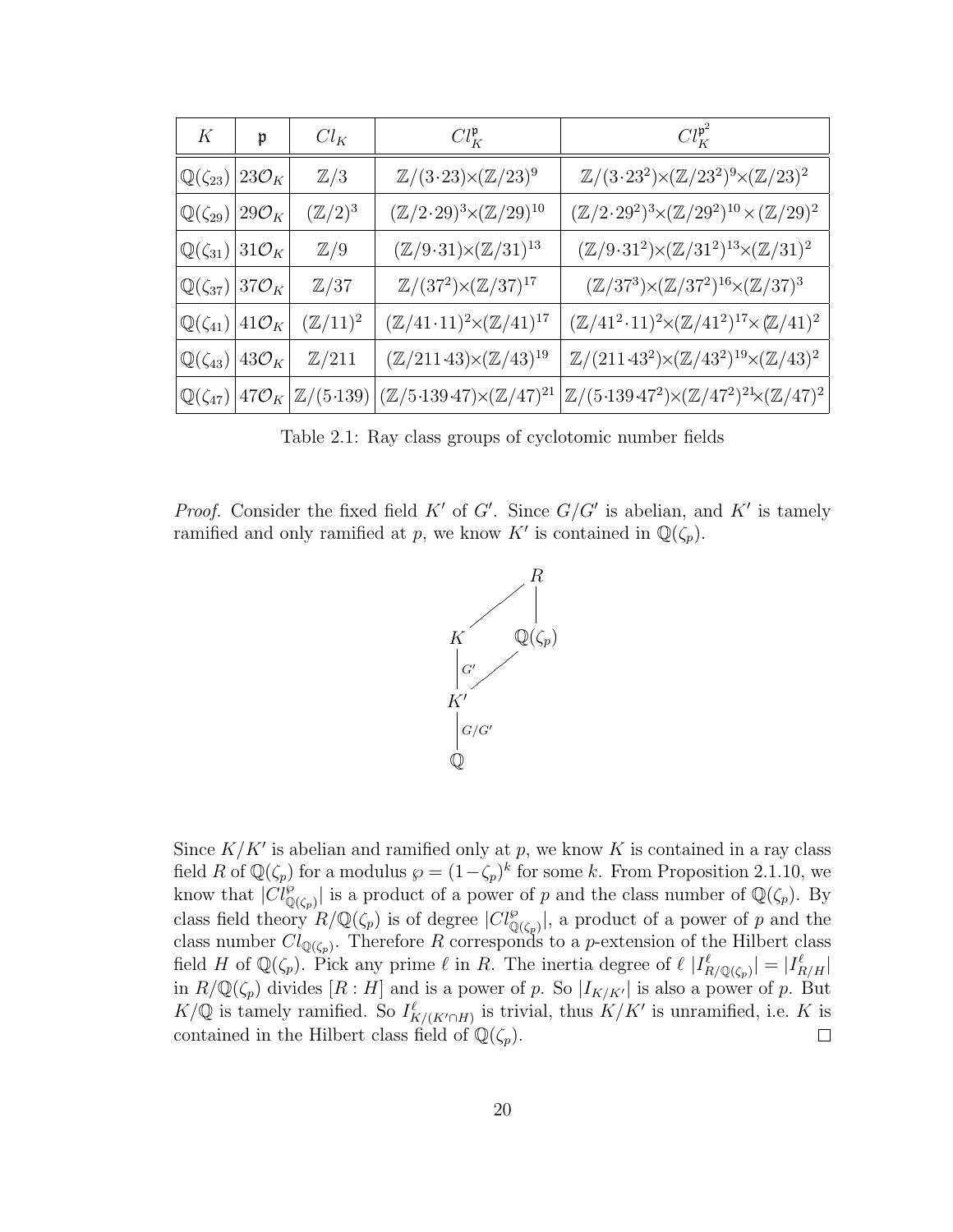#### 2.2 Nonsolvable Extensions over Q

One extreme situation of non-solvable groups is the class of simple groups.

LEMMA 2.2.1. Let  $2 \le p < 23$  be a prime, and  $G \in \pi_A(U_p)$  with G non-abelian. Then  $p \mid |G|$ .

*Proof.* If  $p \nmid |G|$ , then the quasi p-part  $p(G)$  of G is trivial since it is generated by all p-Sylow subgroups of G. By Corollary 1.4.2, we know  $G = G/p(G)$  is cyclic of order dividing  $p-1$ . Contradiction; thus  $p \mid |G|$ .  $\Box$ 

LEMMA 2.2.2. Let  $K/\mathbb{Q}$  be a Galois extension ramified only at p with  $G =$  $Gal (K/\mathbb{Q})$  a non-abelian simple group. If  $2 \leq p < 23$ , then G is a quasi p-group.

*Proof.* We will show for a nontrivial simple group G, a prime  $p \mid |G|$  if and only if G is a quasi p-group. If  $p \mid |G|$  then  $p(G) \neq \{1\}$ . Since  $p(G) \lhd G$  and G is simple, so  $p(G) = G$ , i.e. G is a quasi p-group. Conversely, if G is quasi p-group, then  $p(G) = G \neq \{1\}$ , so  $p \mid |G|$ . If  $G \in \pi_A(U_p)$  with  $2 < p < 23$ , by Lemma 2.2.1 we know  $p \mid G$ , thus G is a quasi  $p$ -group.  $\Box$ 

We can use above lemmas together with the Odlyzko discriminant bound to show various simple groups cannot be in  $\pi_A(U_p)$ :

*Examples* 2.2.3. For  $2 \le p < 23$ , we consider  $A_5$ ,  $S_5$ ,  $SL(3, 2)$ .

• SL(3, 2)  $\notin \pi_A(U_p)$  for  $2 \leq p < 23$ .

*Proof.* The group  $SL(3, 2)$  is of order  $168 = 2^3 \cdot 3 \cdot 7$ . When  $p \neq 2, 3, 7$ , if we assume  $G \in \pi_A(U_p)$ , by Lemma 2.2.1 we would have  $p \mid |G|$ , contradiction. In the case  $p = 2$ , Harbater showed  $SL(3,2) \notin \pi_A(U_2)$  (Example 2.21(c), [Ha3]). In the case  $p = 7$ , Brueggeman showed  $SL(3, 2) \notin \pi_A(U_7)$  in [Br2](see Theorem 1.5.4). For the case  $p = 3$ , we assume  $G \in \pi<sub>A</sub>(U_3)$ . Let  $L/\mathbb{Q}$  be a corresponding Galois extension and let e be the ramification index of the prime above  $p$ . Applying the discriminant upper bound (Theorem 1.2.6), we get  $|\mathfrak{d}_{L/\mathbb{Q}}|^{1/168} \leq 3^{1+v_3(e)-1/e}$ . The largest power of 3 dividing  $|SL(3, 2)| = 168$ is 3, so  $v_3(e) \leq 1$ , thus

$$
|\mathfrak{d}_{L/\mathbb{Q}}|^{1/168} \le 3^{1+v_3(e)-1/e} \le 3^{1+1} = 9.
$$

On the other hand, by the Odlyzko discriminant bound (Table 1, [Od]),

$$
|\mathfrak{d}_{L/\mathbb{Q}}|^{1/168} \ge 15.12,
$$

when the degree of the extension is at least 160. Contradiction.

 $\Box$ 

• The alternating group  $A_5 \notin \pi_A(U_p)$  for  $2 \leq p < 23$ .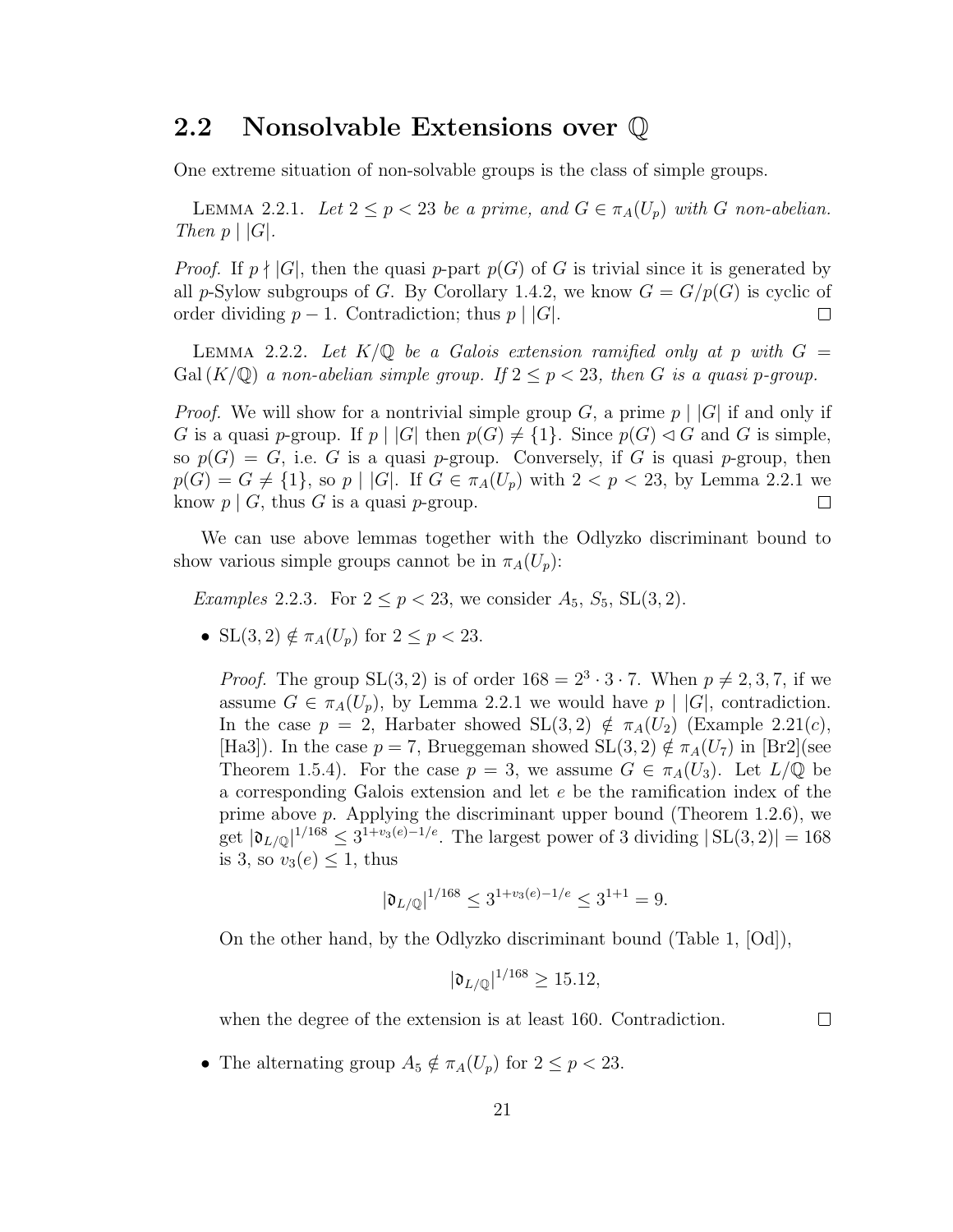*Proof.* The group  $A_5$  is of order  $60 = 2^2 \cdot 3 \cdot 5$ . When  $p \neq 2, 3, 5$ , by Lemma 2.2.1, we know  $G \in \pi_A(U_p)$  would imply  $p \mid |G|$ , contradiction. For  $p = 2$ , Harbater showed that  $A_5 \notin \pi_A(U_p)$  (Example 2.21(a), [Ha3]). For  $p = 5$ , we know  $A_5 \notin \pi_A(U_5)$  from the table [Jo1]. For  $p = 3$ , we assume the simple group  $A_5$  lies in  $\pi_A(U_3)$  and let  $L/\mathbb{Q}$  be a corresponding Galois extension. Applying the discriminant upper bound (Theorem 1.2.6), we have  $|\mathfrak{d}_{L/\mathbb{Q}}|^{1/60} \leq$  $3^{1+v_3(e)-1/e}$ . Since the largest power of 3 dividing  $|A_5| = 60$  is 3, we get  $v_3(e) \leq 1$ , thus

$$
|\mathfrak{d}_{L/\mathbb{Q}}|^{1/60} \le 3^{1+v_3(e)-1/e} \le 3^{1+1} = 9.
$$

On the other hand, by the Odlyzko discriminant bound (Table 1, [Od]),

$$
|\mathfrak{d}_{L/\mathbb{Q}}|^{1/60} \ge 12.23,
$$

when the degree of the extension is at least 60. Contradiction.

• The symmetric group  $S_5 \notin \pi_A(U_p)$  for  $2 \leq p < 23$ .

*Proof.* The group  $S_5$  is of order  $120 = 2^3 \cdot 3 \cdot 5$ . When  $p \neq 2, 3, 5$ , by Lemma 2.2.1 we know  $G \notin \pi_A(U_p)$ , for otherwise we would have  $p \mid |G|$ , contradiction. For  $p = 2$ , Harbater showed  $S_5 \notin \pi_A(U_p)$  (Example 2.21(a), [Ha3]). For  $p = 5$ , we know  $S_5 \notin \pi_A(U_p)$  from the table [Jo1]. For  $p = 3$ , similarly as  $A_5$ , we have

$$
|\mathfrak{d}_{L/\mathbb{Q}}|^{1/120} \le 3^{1+v_3(e)-1/e} \le 3^{1+1} = 9.
$$

But by the Odlyzko bound (Theorem 1.2.6), we have

$$
|\mathfrak{d}_{L/\mathbb{Q}}|^{1/120} \ge 14.38,
$$

for extensions of degree at least 120, contradiction.

The examples above can be used to show the following proposition, which is a generalization of a result which handles the case  $p = 2$  in [Ha3].

**PROPOSITION** 2.2.4. Let  $2 \leq p < 23$  be a prime number. If  $G \in \pi_A(U_p)$  and  $|G| \leq 300$ , then G is solvable.

*Proof.* Assume there exist non-solvable groups  $G \in \pi_A(U_p)$  with order  $\leq 300$ , and let G be such a group of smallest order. Pick a nontrivial normal subgroup N of  $G$ . The quotient group  $G/N$  is also in  $\pi_A(U_p)$  but with smaller order, hence solvable. We know N is also non-solvable, then the order of the group N is at least 60. So  $|G/N| \leq 5$ , thus  $G/N$  is abelian. By Lemma 2.5 in [Ha3] we know G is isomorphic to either  $A_5$ ,  $S_5$  or  $SL(3, 2)$ . By examples above, these groups do not lie in  $\pi_A(U_p)$ for  $2 \leq p < 23$ . Contradiction.  $\Box$ 

 $\Box$ 

 $\Box$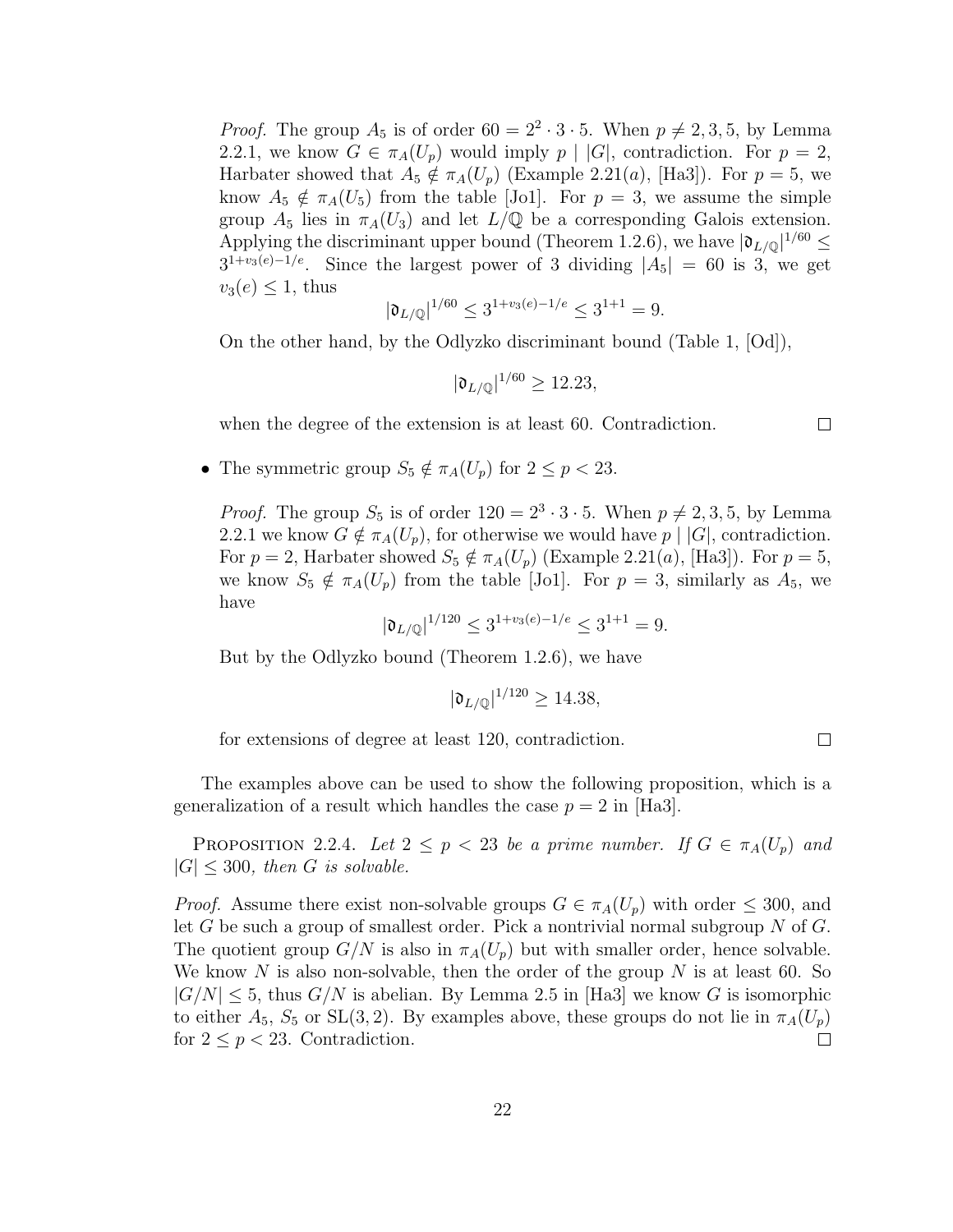#### 2.3 Infinite class field towers

Let  $K = K^{(0)}$  be an algebraic number field. For  $i = 0, 1, 2, \dots$ , define  $K^{(i+1)}$  to be the Hilbert class field of  $K^{(i)}$ , i.e. the maximal abelian unramified extension of  $K^{(i)}$ . In [Haj], Hajir defined the "length of the Hilbert class field tower of  $K$ " to be the smallest non-negative integer i such that  $K^{(i)} = K^{(i+1)}$  if such an integer exists, and  $\infty$  otherwise. This integer is denoted  $l(K)$ . In the latter case that  $l(K) = \infty$ , we say that K *admits an infinite class field tower*. I. R. Safarevič gave an example of an infinite class tower of a number field ramified at seven primes over  $\mathbb Q$  (see [Sh]). A natural question is this: Does there exist a number field ramified only at one prime over Q, which admits an infinite class field tower? The answer to this question is:

THEOREM 2.3.1. There do exist algebraic number fields ramified over  $\mathbb Q$  at only one prime which admit infinite class towers.

*Proof.* Let  $K = \mathbb{Q}(\zeta_p)$ , let H be the Hilbert class field of K, and let  $L = H(\sqrt[p]{1 - \zeta_p})$ . We can carefully choose  $p$  such that:

- 1.  $\mathbb{Q}(\zeta_p)$  has a big class number h, i.e.  $h \geq 2p^2 2p + 4$ .
- 2.  $\mathbb{Q}(\zeta_p)$  has class field tower length 1, i.e. the class number of the Hilbert class field is 1.

Such choices of p exist by Farshid Hajir (see [Haj]). (For example, I believe  $p = 61$  satisfies both conditions. The class number of  $\mathbb{Q}(\zeta_{61})$  is 76301 = 41 · 1861, and strong computational evidence shows the class number of the Hilbert Class Field of  $\mathbb{Q}(\zeta_{61})$  is 1.)

Let  $\Omega$  be the maximal unramified extension of L, and let  $G = \text{Gal}(\Omega/L)$  be the Galois group. Let  $G(q)$  be its maximal q-quotient for a prime number q. The group  $G(q)$  corresponds, by Galois theory, to the maximal unramified q-extension of L, say  $L(q)$ . If we show that there exists a prime number q such that  $L(q)/L$  is infinite, then the class tower of L does not stop. And  $L/\mathbb{Q}$  is only ramified at p. So we may assume that  $\Omega = L(q)$  and  $G = G(q)$ . Suppose the theorem is false, i.e. for every prime number q,  $L(q)/L$  is a finite extension. So G is a finite q-group and  $L(q)$  admits no cyclic unramified extensions of degree q. By Proposition 29 in  $[\text{Sh}]$ we know that

$$
h_2 - h_1 \le r_1 + r_2 = r_2 = p(p - 1)h/2,\tag{2.3.2}
$$

Where  $h_i = \dim H^i(G, \mathbb{Z}/q\mathbb{Z})$ , and  $r_1, r_2$  denote the number of real and complex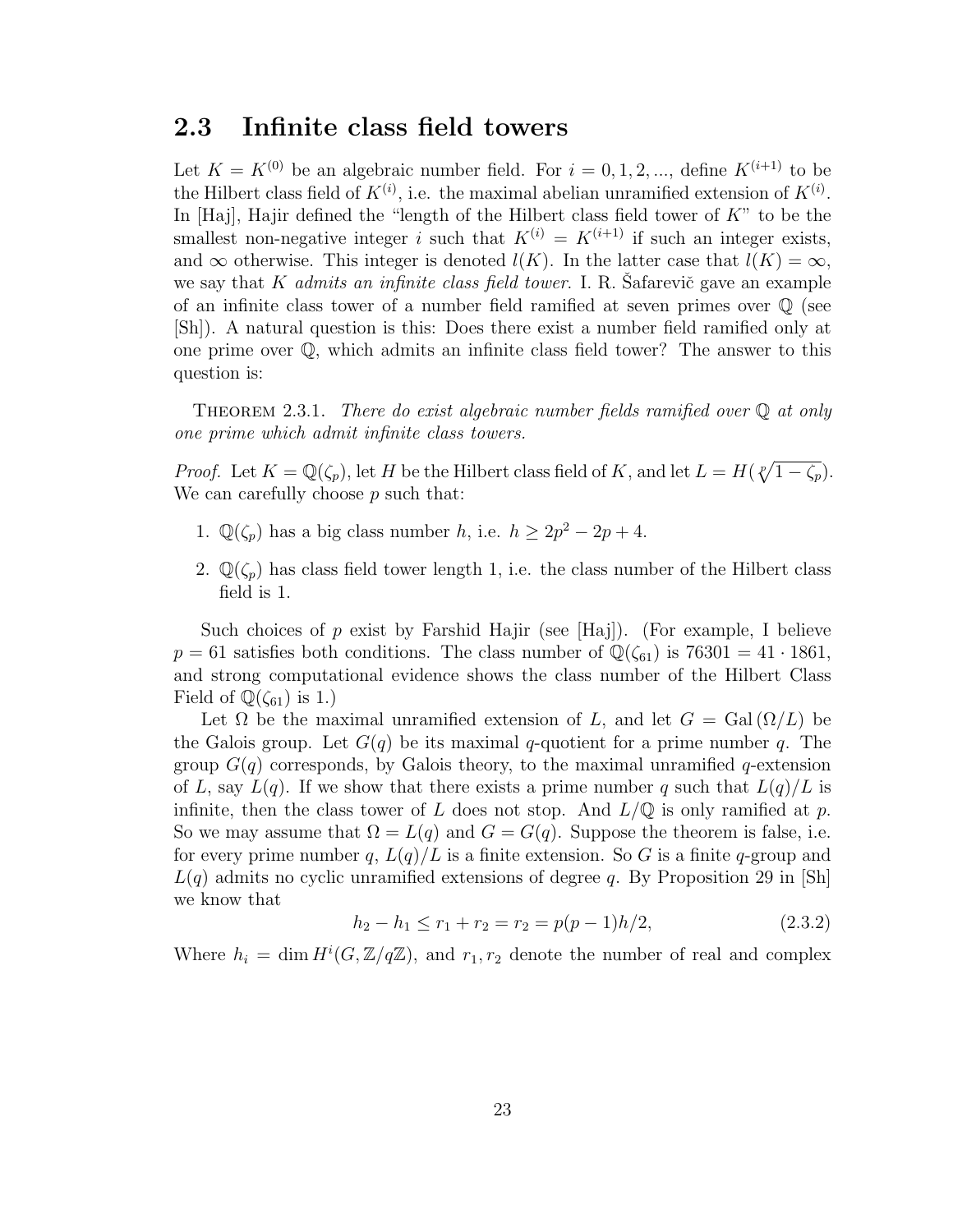conjugates of  $L$ , and  $h$  denotes the class number of  $K$ .

$$
K = \mathbb{Q}(\zeta_p) \qquad (1 - \zeta_p)
$$
\n
$$
\mathbb{Q} \qquad (1 - \zeta_p)
$$
\n
$$
\begin{array}{c}\n\downarrow \\
\downarrow \\
\downarrow \\
\mathbb{Q}\n\end{array}
$$

On the other hand, the principal prime ideal  $(1 - \zeta_p)$  splits completely into principal ideals  $(1 - \zeta_p) = \prod_{i=1}^h (u_i)$  in the Hilbert class field H.  $\binom{n}{i=1}(u_i)$  in the Hilbert class field H.



Now we have h distinct unramified extensions  $L(\sqrt[p]{u_i})$  over L, so

$$
h_1(G) \ge h. \tag{2.3.3}
$$

By the Safarevic-Golod Theorem in [Sh], we have

$$
h_2 > 1/4h_1^2. \tag{2.3.4}
$$

 $\Box$ 

Combining all the inequalities, we have

$$
1/4h^2 - h \le 1/4h_1^2 - h_1 < h_2 - h_1 < p(p-1)h/2 \Longrightarrow h < 2p^2 - 2p + 4.
$$

But from the choice of p, we know that  $h \geq 2p^2 - 2p + 4$ , contradiction.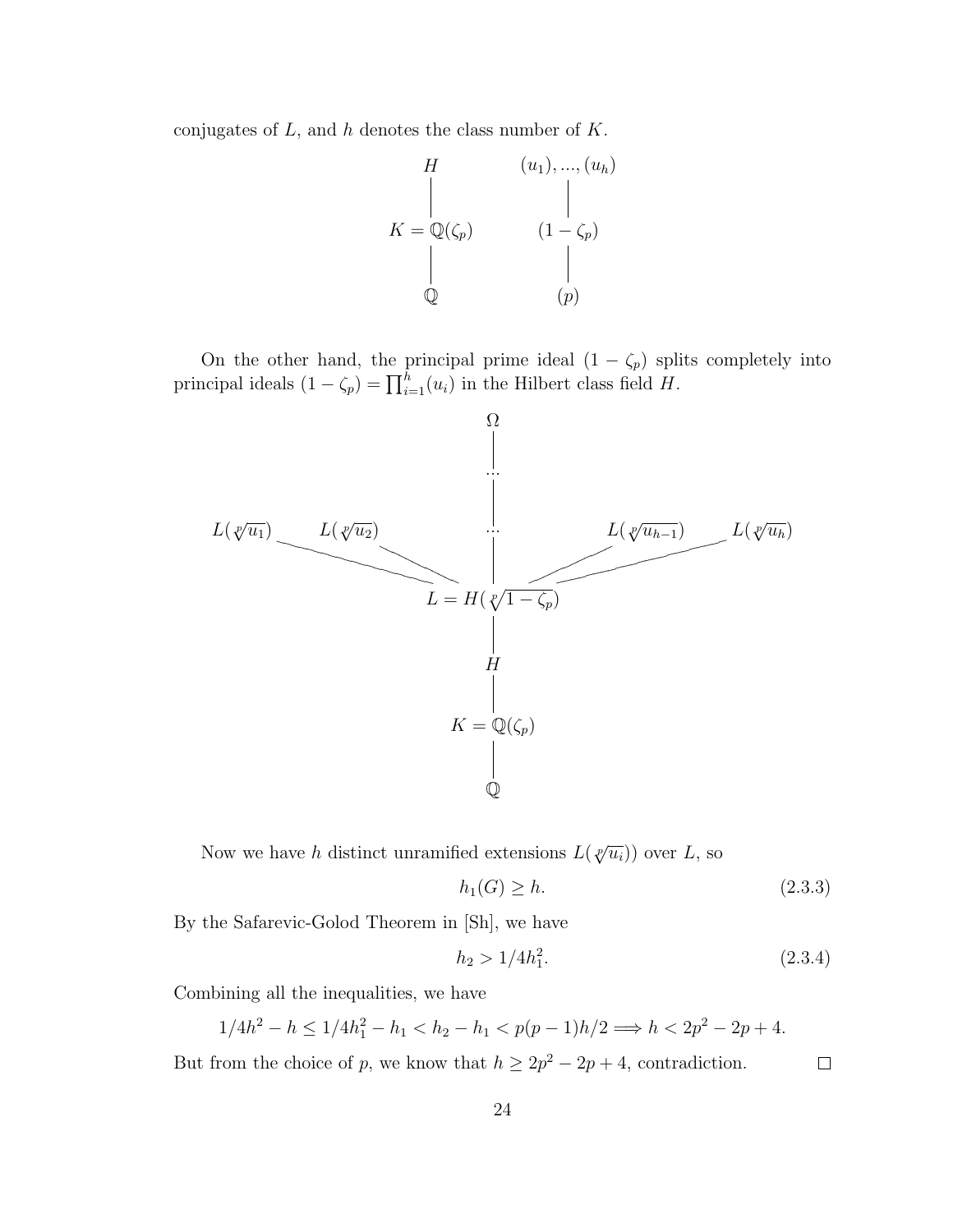Remark 2.3.5. The infinite class tower in Theorem 2.3.1 allows wild ramification and is also ramified at  $\infty$ . A natural problem is then to try to remove either condition and determine if an infinite tower still exists.

## 2.4 Extensions over quadratic fields

Given any real quadratic number field  $K = \mathbb{Q}(\sqrt{2})$ d), we now consider nilpotent algebraic extensions L of K ramified over only one prime  $\mathfrak{p}$  of K. Say  $\mathfrak{p}|p$ , a rational prime. If p remains prime in  $K$ , then there exist such extensions  $L$  of infinite degree over K (see Theorem 2.4.12). But if p splits and K has class number 1, then  $[L:K]$ must be finite, and can be bounded in terms of d (see Theorem 2.4.6 for the case  $p = 2$  and Theorem 2.4.7 for the general case).

#### 2.4.1 Split Case

We now assume the rational prime  $p = \mathfrak{p} \cap \mathbb{Z}$  splits in the real quadratic field  $K = \mathbb{Q}(\sqrt{d})$  with d a positive prime. We also assume the class number of K is 1.

In the case  $p = 2$ , the splitting condition is equivalent to that  $d = 1 \text{ mod } 8$ , thus  $2 = \mathfrak{p}_1 \mathfrak{p}_2$  splits completely in  $K/\mathbb{Q}$ . Also for the fundamental units, we have:

LEMMA 2.4.1. Let  $d \equiv 1 \pmod{8}$  be a positive prime integer, then the fundamental unit  $u = \frac{a+b\sqrt{d}}{2}$  $\frac{b\sqrt{d}}{2}$  of  $\mathbb{Q}(\sqrt{d})$ l unit  $u = \frac{a+b\sqrt{d}}{2}$  of  $\mathbb{Q}(\sqrt{d})$  has the property that a and b are both even (i.e.  $u \in \mathbb{Z}[\sqrt{d}]),$  with  $\frac{a}{2}$  and  $\frac{b}{2}$  of different parities.

*Proof.* Since  $d \equiv 1 \pmod{8}$  is a prime, the norm Norm $(u)$  of the fundamental unit u is  $-1$  (see page 174 of [Ri]), i.e.

$$
\frac{a^2 - b^2 d}{4} = \text{Norm}(u) = -1.
$$

So  $a^2 + 4 = b^2 d \equiv b^2 \mod 8$ . We know a square mod 8 can only be 0, 1, or 4. As a conclusion, both a and b have to be even; and we have  $(\frac{a}{2})^2 + 1 \equiv (\frac{b}{2})$  $(\mod 2),$ which implies  $\frac{a}{2}$  and  $\frac{b}{2}$  are of different parities.  $\Box$ 

Remark. Lemma 2.4.1 is consistent with the results in Table 2.2 computed using [PARI2]. In fact, the conclusion in the Lemma 2.4.1 is still true even when  $d$  is not a prime.

Now we consider any abelian extension L over the real quadratic field  $K = \sqrt{2}$  $\mathbb{Q}(\sqrt{d})$  ramified only at one finite prime of K. It turns out that  $Gal(L/K)$  is a finite cyclic 2-group.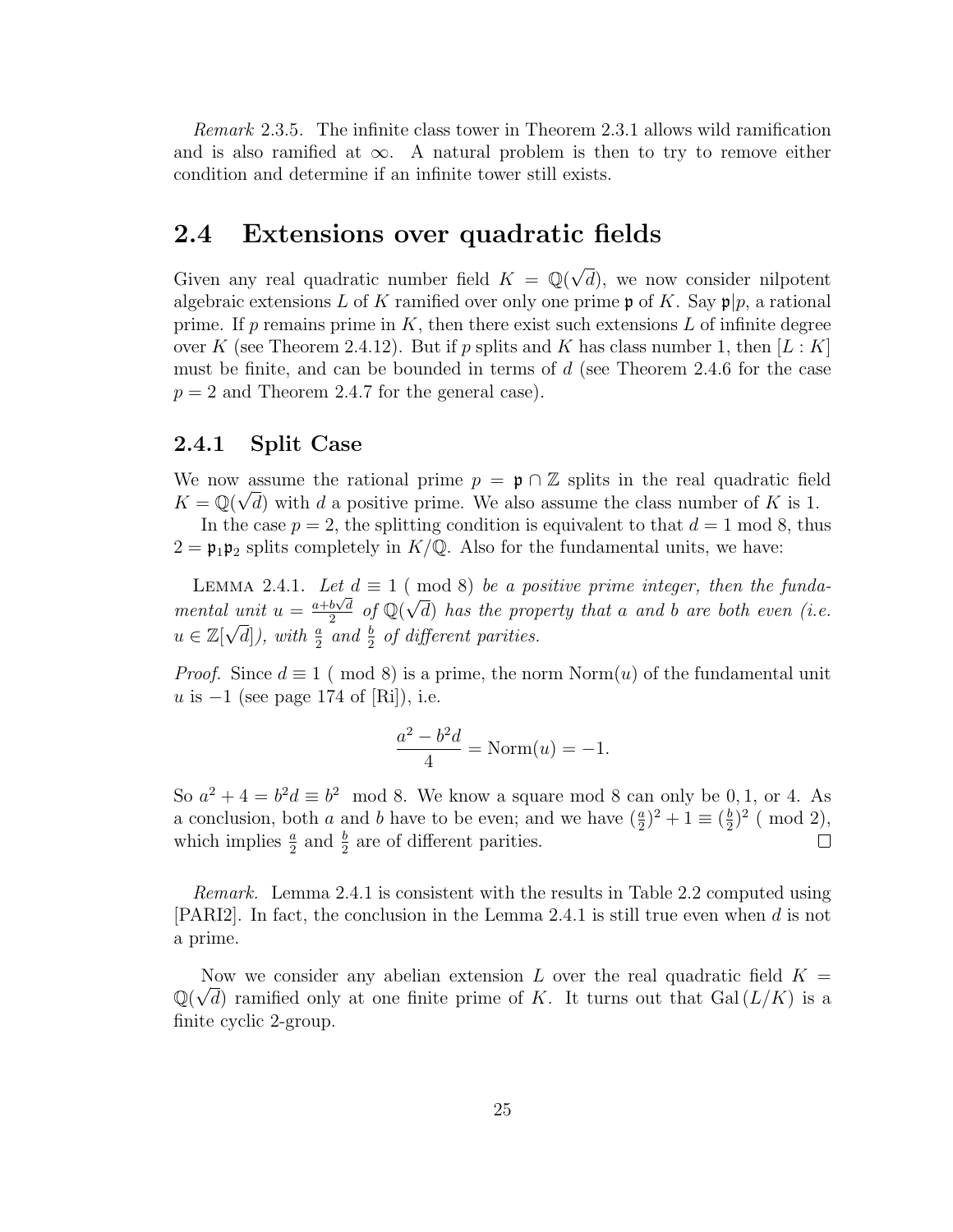| $\overline{d}$ | u(d)                 | d   | u(d)                     | d   | u(d)                         |
|----------------|----------------------|-----|--------------------------|-----|------------------------------|
| <sup>17</sup>  | $3+2\omega$          | 137 | $1595 + 298\omega$       | 241 | $66436843 + 9148450\omega$   |
| 33             | $19+8\omega$         | 145 | $11+2\omega$             | 249 | $8011739 + 1084152\omega$    |
| 41             | $27+10\omega$        | 153 | $2001 + 352\omega$       | 257 | $15+2\omega$                 |
| 57             | $131 + 40\omega$     | 161 | $10847 + 1856\omega$     | 265 | $5699 + 746\omega$           |
| 65             | $7+2\omega$          | 177 | $57731 + 9384\omega$     | 273 | $683 + 88\omega$             |
| 73             | $943 + 250\omega$    | 185 | $63 + 10\omega$          | 281 | $1000087 + 126890\omega$     |
| 89             | $447+106\omega$      | 193 | $1637147 + 253970\omega$ | 297 | $45779 + 5640\omega$         |
| 97             | $5035 + 1138\omega$  | 201 | $478763 + 72664\omega$   | 305 | $461+56\omega$               |
| 105            | $37+8\omega$         | 209 | $43331 + 6440\omega$     | 313 | $119691683 + 14341370\omega$ |
| 113            | $703 + 146\omega$    | 217 | $3583111 + 521904\omega$ | 321 | $-227 + 24\omega$            |
| 129            | $15371 + 2968\omega$ | 233 | $21639 + 3034\omega$     | 329 | $2245399 + 262032\omega$     |

Table 2.2: Fundamental units  $u(d)$  of  $\mathbb{Q}(\sqrt{d})$  $\overline{d}$ , where  $\omega = \frac{1+\sqrt{d}}{2}$  $\frac{\sqrt{d}}{2}$ .

PROPOSITION 2.4.2. Suppose  $K = \mathbb{Q}(\sqrt{2})$ d) has class number 1, where d is a positive prime such that  $d \equiv 1 \pmod{8}$  (so 2 splits as  $2 = \mathfrak{p}_1 \cdot \mathfrak{p}_2$  in K). If L is an abelian extension of K that is ramified only at  $\mathfrak{p}_1$ , then Gal( $L/K$ ) is a finite 2-group.

*Proof.* Any abelian extension  $L/K$  ramified only at  $\mathfrak{p}_1$  is contained in some ray class field for some modulus  $\mathfrak{p}_1^k$  with k some positive integer. By class field theory, we have the following exact sequence:

$$
1 \to \mathcal{O}_{+}^{*}/\mathcal{O}_{+}^{\mathfrak{p}_1^k} \to (\mathcal{O}_K/\mathfrak{p}_1^k)^* \to Cl_K^{\mathfrak{p}_1^k} \to Cl_K^1 \to 1. \tag{2.4.3}
$$

By Proposition 1.4 in [CDO], we can calculate the order

$$
|(\mathcal{O}_K/\mathfrak{p}_1^k)^*| = (p^f - 1) \cdot p^{f(k-1)} = 2^{k-1}.
$$

Since the norm Norm $(u)$  of the fundamental unit is  $-1$ , we have  $\mathcal{O}^*_+ = \{u^{2n}\}_{n=0}^\infty$ . Picking  $k = 1$ , we get  $|(\mathcal{O}_K/\mathfrak{p}_1)^*| = 1$ . This forces

$$
|\mathcal{O}^*_+/\mathcal{O}^{\mathfrak{p}_1}_+|=1 \quad \text{i.e.} \quad u^2\equiv 1 \ (\!\!\!\mod \mathfrak{p}_1),
$$

thus  $u^2 = \left(\frac{a+b\sqrt{d}}{2}\right)$  $\frac{b\sqrt{d}}{2}$ )<sup>2</sup>  $\equiv$  1 mod 2. By Lemma 2.4.1, we can write  $a = 2a'$  and  $b = 2b'$ , where a' and b' have different parities. So  $u = 1 + 2\left(\frac{a'-1+b'}{2}\right)$  $\frac{1+b'\sqrt{d}}{2}$  = 1 ( mod 2), where  $a' - 1 + b' \sqrt{d}$  $\frac{e^{+\beta}\sqrt{d}}{2} \in \mathcal{O}_K$ . Since  $2 = \mathfrak{p}_1 \mathfrak{p}_2$ , there exists an integer  $m \geq 2$  such that the fundamental unit  $u^2 = 1$  (mod  $\mathfrak{p}_1^m$ ) but not 1 (mod  $\mathfrak{p}_1^{m+1}$ ). Since the extension is Galois,  $u^2 = 1 \pmod{2^m}$  but not  $1 \pmod{2^{m+1}}$ .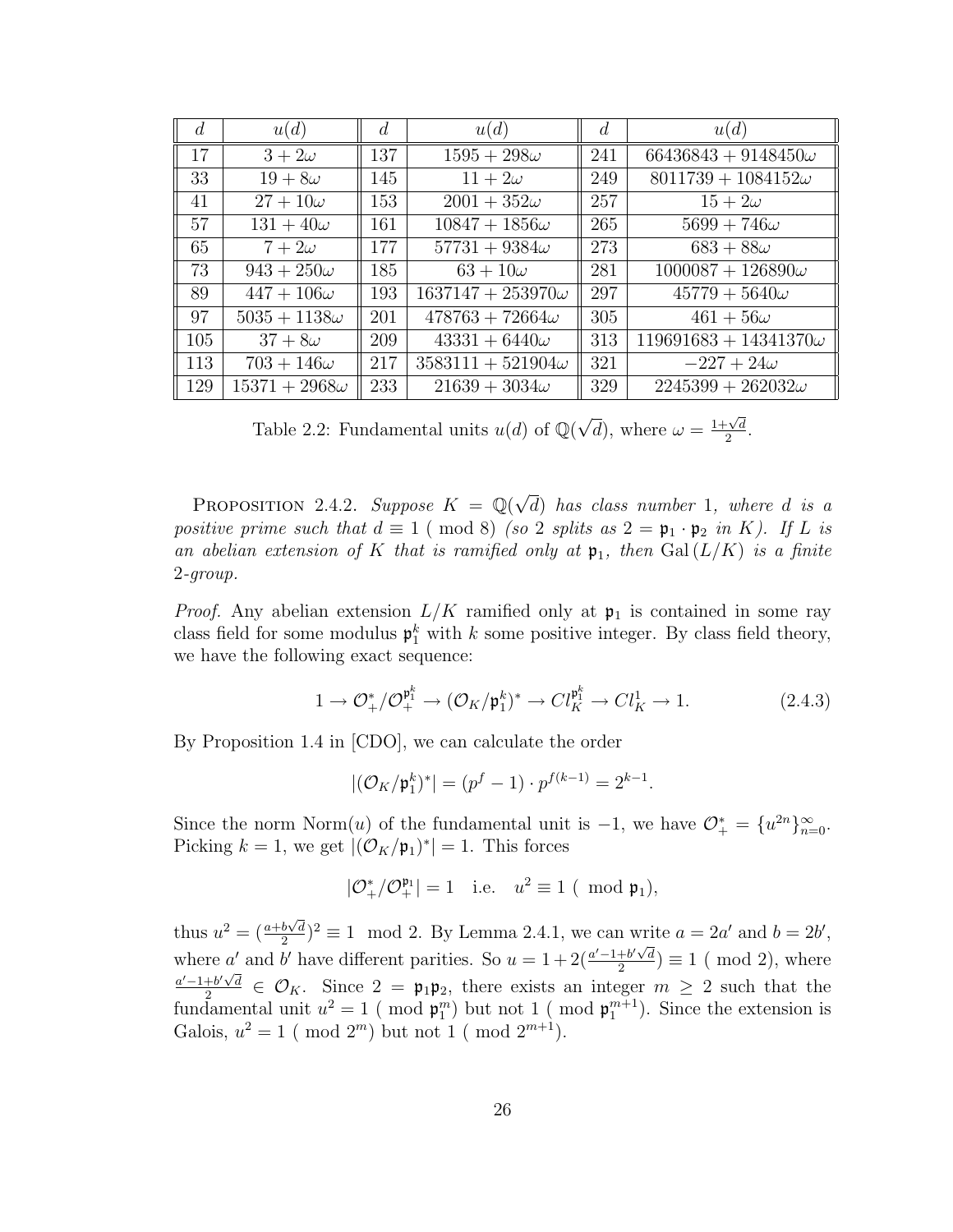*Case*  $(k \leq m)$ . We have  $\mathcal{O}_{+}^{\mathfrak{p}_{1}^{k}} = \{u^{2n}\}_{n=0}^{\infty} = \mathcal{O}_{+}^{*}$ , i.e.  $|\mathcal{O}_{+}^{*}/\mathcal{O}_{+}^{\mathfrak{p}_{1}^{k}}| = 1$ . So

$$
|Cl_K^{\mathfrak{p}_1^k}| = \frac{|(\mathcal{O}_K/\mathfrak{p}_1^k)^*||Cl_K^1|}{|\mathcal{O}_+^*/\mathcal{O}_+^{\mathfrak{p}_1^k}|} = 2^{k-1}, \qquad k \leq m.
$$

Case  $(k > m)$ . We have  $u^2 = 2^m \cdot t + 1$  for some  $t \notin 2 \cdot \mathcal{O}_K$ , so

$$
u^4 = 2^{m+1}t(2^{m-1}t + 1) + 1 \equiv 1 \pmod{2^{m+1}},
$$

but  $u^4 \neq 1 \pmod{2^{m+2}}$  since  $m > 1$ . Use induction we get  $u^{2^{k-m+1}} \equiv 1 \pmod{2^k}$ and  $u^{2^{k-m+1}} \neq 1 \pmod{2^{k+1}}$ . Thus  $|\mathcal{O}_+^*/\mathcal{O}_+^{p_1^k}| = 2^{k-m}$  and

$$
|Cl_K^{p_1^k}| = \frac{|(\mathcal{O}_K/p_1^k)^*||Cl_K^1|}{|\mathcal{O}_+^*/\mathcal{O}_+^{p_1^k}|} = \frac{2^{k-1}}{2^{k-m}} = 2^{m-1}, \qquad k \ge m.
$$

Since  $L/K$  is abelian, it is contained in a ray class field R of K for some module  $\mathfrak{p}_1^k$ . Now we know the ray class number  $|Cl_K^{\mathfrak{p}_1^k}|$  is a finite power of 2. So the ray class field R is a finite 2-extension of K. Thus L is a finite abelian 2-extension of K.  $\Box$ 

*Remark.* Given  $K = \mathbb{Q}(\sqrt{2})$ d) as in the assumption in 2.4.2. Then any abelian extension  $L/K$  ramified only at  $\mathfrak{p}_1$  has degree

$$
[L:K] \le 2^{m-1},
$$

where m is defined as in the proof of 2.4.2, which depends only on  $d$ .

Example 2.4.4. The ray class field of  $\mathbb{Q}(\sqrt{2})$  $\overline{17}$ ) mod  $\mathfrak{p}_1^2 = (\frac{5+\sqrt{17}}{2})^2$  is the field 2 Q( √  $\frac{1}{17}$ ,  $\sqrt{4 + \sqrt{17}}$ . Here  $\mathfrak{p}_1 = \left(\frac{5 + \sqrt{17}}{2}\right)$  $\frac{\sqrt{17}}{2}$ ) and  $\mathfrak{p}_2 = \left(\frac{5-\sqrt{17}}{2}\right)$  $\sqrt{17}$ ,  $\sqrt{4} + \sqrt{17}$ . Here  $\mathfrak{p}_1 = \left(\frac{5 + \sqrt{17}}{2}\right)$  and  $\mathfrak{p}_2 = \left(\frac{5 - \sqrt{17}}{2}\right)$  are the two primes in  $\mathbb{Q}(\sqrt{17})$  above 2. The maximal abelian extension of  $\mathbb{Q}(\sqrt{17})$  ramified only at  $\mathfrak{p}_1$  is of degree 4.

In the next proposition we will show that any 2-extension over  $K$  ramified only at  $\mathfrak{p}_1$  has to be cyclic.

PROPOSITION 2.4.5. Suppose  $K = \mathbb{Q}(\sqrt{2})$ d) has class number 1, where d is a positive prime such that  $d \equiv 1 \mod 8$ . If L is a totally real 2-extension of K that is ramified only at  $\mathfrak{p}_1$ , then Gal  $(L/K)$  is a cyclic 2-group.

*Proof.* Let G be the Galois group of a finite 2-extension  $L/K$ . Take the fixed subfield  $K_0$  of the commutator subgroup  $G'$ ; then  $K_0$  is the maximal abelian subextension of  $L/K$ . If  $K_0$  is cyclic over K, by the Burnside Basis Theorem,  $L/K$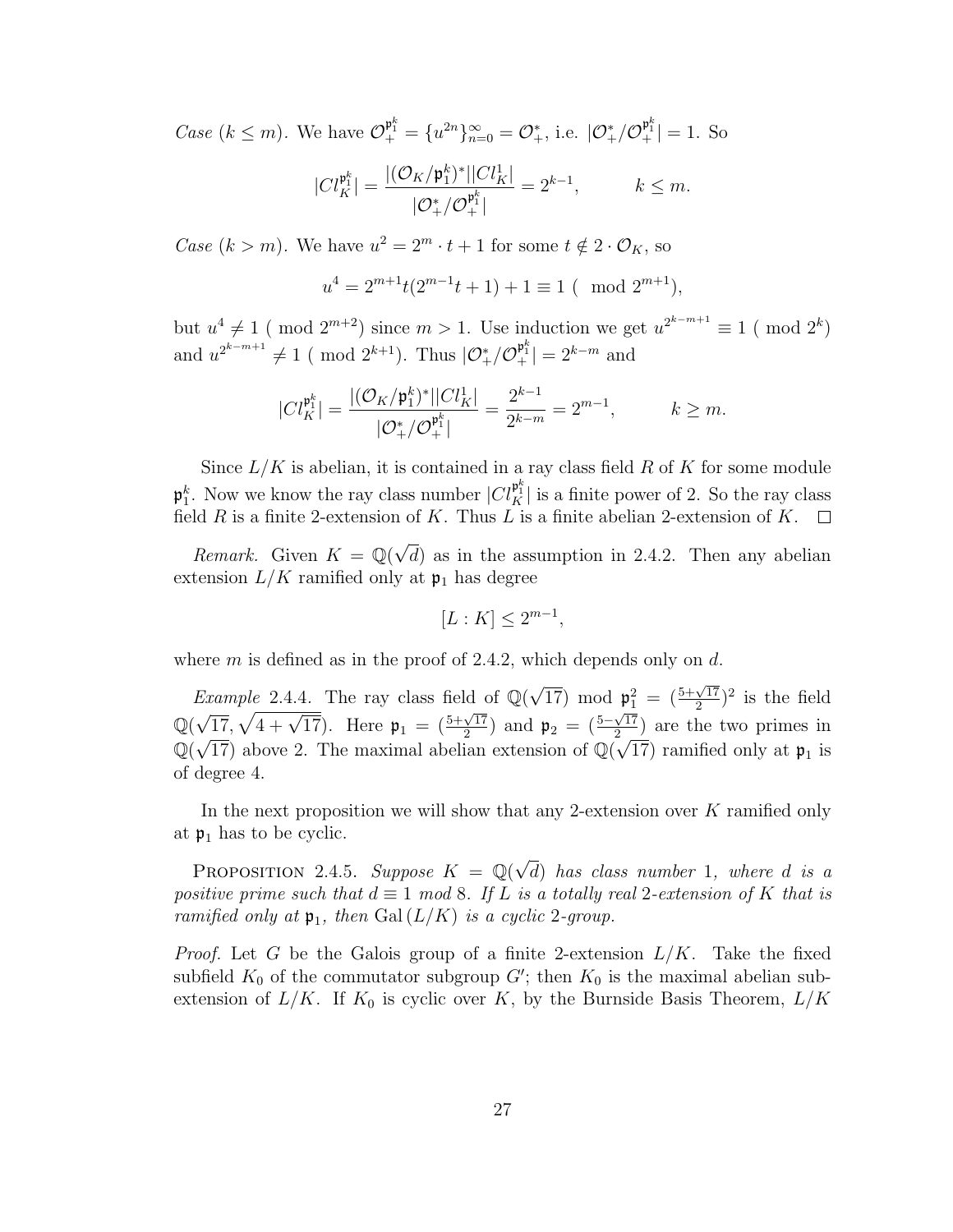will also be cyclic.

$$
\begin{array}{c}\nL \\
C \\
K_0 \\
G/G' \\
K\n\end{array}
$$

Otherwise  $G/G'$  has a quotient  $\mathbb{Z}/2 \times \mathbb{Z}/2$ , which corresponds to a subfield  $K_1/K$ .  $K_1$  is not Galois over Q since it is totally ramified over  $\mathfrak{p}_1$  but unramified over  $\mathfrak{p}_2$ . Take the conjugate extension  $K_2$  of  $K_1$  over  $\mathbb{Q}$ , which is totally ramified over  $\mathfrak{p}_2$  over K and unramified over  $\mathfrak{p}_1$ . The compositum  $K_1K_2$  will be Galois over Q with Galois group  $H = ((\mathbb{Z}/2)^2 \times (\mathbb{Z}/2)^2) \rtimes \mathbb{Z}/2$ , since  $K_1/K$  and  $K_2/K$  are linearly disjoint, using the fact  $K_1$  is totally ramified over  $\mathfrak{p}_1$  (by class number 1) and unramified over  $\mathfrak{p}_2$ ; whereas  $K_2$  is totally ramified over  $\mathfrak{p}_2$  and unramified over  $\mathfrak{p}_1$ .



Suppose  $x_1, x_2$  are generators of Galois group of  $K_1/K$ ; that  $x_3, x_4$  are generators of the Galois group of  $K_2/K$ ; and that  $\bar{y}$  is the generator of the Galois group of  $K/\mathbb{Q}$ . In the semidirect product  $((\mathbb{Z}/2)^2 \times (\mathbb{Z}/2)^2) \rtimes \mathbb{Z}/2$ , the action of y is to send  $x_1$  to  $x_3$ , and send  $x_2$  to  $x_4$ . Take the subgroup  $H_0$  of H generated by  $x_1x_3$  and  $x_2x_4$ ; so  $H_0 \cong \mathbb{Z}/2 \times \mathbb{Z}/2$ . The action of y on  $H_0$  sends  $x_1x_3$  to  $x_3x_1 = x_1x_3$ , and sends  $x_2x_4$  to  $x_4x_2 = x_2x_4$ ; so  $H_0$  is normal in H. The quotient  $H/H_0 = \{\bar{x}_1 = \bar{x}_3, \bar{x}_2 = \bar{x}_4, \bar{y}|\bar{x}_1^2 =$  $1, \bar{x}_2^2 = 1, \bar{y}^2 = 1, \bar{x}_1 \bar{x}_2 = \bar{x}_2 \bar{x}_1, \bar{x}_1 \bar{y} = \bar{y} \bar{x}_1, \bar{x}_2 \bar{y} = \bar{y} \bar{x}_2$   $\cong (\mathbb{Z}/2)^3$ . The quotient of  $(H/H_0)$  by the normal subgroup generated by  $\bar{y}$ ,  $(H/H_0)/\{\bar{y}\}\cong \mathbb{Z}/2 \times \mathbb{Z}/2$ , corresponds to a totally real abelian extension over Q ramified only at 2 with Galois group  $(\mathbb{Z}/2)^2$ , which is impossible.  $\Box$ 

Using the above, we obtain the following theorem about nilpotent extensions over K ramified only at  $\mathfrak{p}_1$ .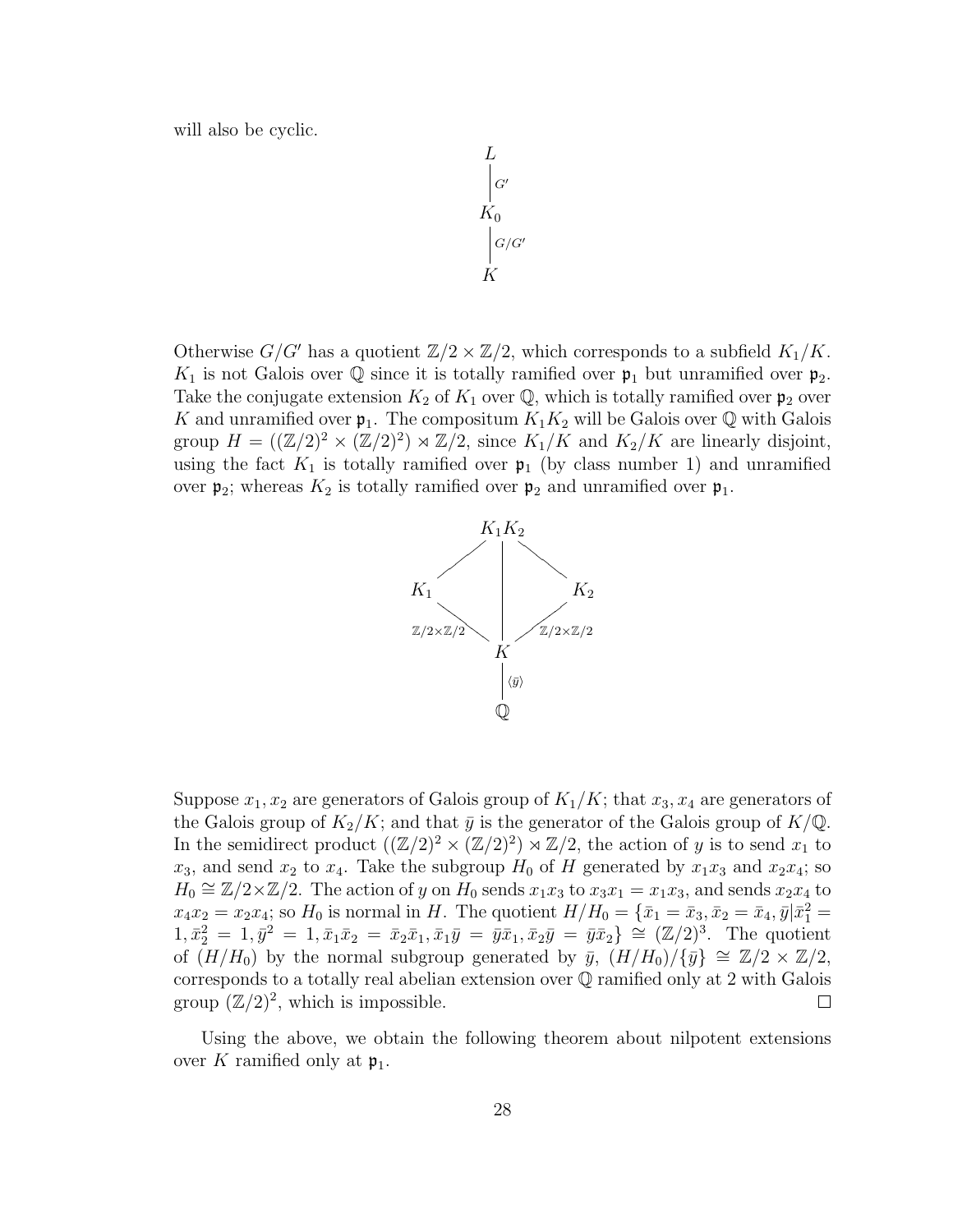THEOREM 2.4.6. Suppose  $K = \mathbb{Q}(\sqrt{2})$ d) has class number 1, where d is a positive prime such that  $d \equiv 1 \pmod{8}$  (so 2 splits as  $2 = \mathfrak{p}_1 \cdot \mathfrak{p}_2$  in K). Then the maximal nilpotent quotient  $(\pi_1^{tr})^{nilp}(U_{K,\mathfrak{p}_1})$  of  $\pi_1(U_{K,\mathfrak{p}_1})$  that corresponds to a totally real extension is a finite cyclic 2-group, whose order can be explicitly bounded in terms of d. So if L is a totally real nilpotent Galois extension of K that is ramified only at  $\mathfrak{p}_1$ , then Gal  $(L/K)$  is a finite cyclic 2-group.

*Proof.* Suppose  $L/K$  is a totally real maximal nilpotent extension. Denote by G the Galois group Gal  $(L/K)$ . So G is a nilpotent group. We can decompose G into a direct product of p-groups for various primes:

$$
G = \prod_{j=1}^{s} P_j
$$

For each  $G_i := \prod_{j \neq i} P_j$ , we denote its fixed subfield of  $L/K$  by  $L_i$ . For the Frattini subgroup  $\Phi(P_i)$  of each  $P_i$ , we denote its fixed subfield of  $L_i/K$  by  $K_i$ .



If  $2 \mid |P_i|$ , then  $L_i$  is a totally real 2-extension over K that is ramified only at  $\mathfrak{p}_1$ . By Proposition 2.4.5,  $L_i/K$  is a cyclic 2-extension, thus abelian. By Proposition 2.4.2, the Galois group Gal  $(L_i/K)$  is a *finite* cyclic 2-group of order at most  $2^{m-1}$ , where *m* is the integer such that  $u^2 \equiv 1 \pmod{\mathfrak{p}_1^m}$  and  $u^2 \neq 1 \pmod{\mathfrak{p}_1^{m+1}}$ .

If  $2 \nmid |P_i|$ , then  $\overline{L}_i$  is a totally real *p*-extension over K, where  $p \mid |P_i|$  is different from 2. Here  $K_i/K$  is abelian; so by Proposition 2.4.2,  $Gal(K_i/K)$  is a finite 2-group, thus trivial. So  $P_i \cong \text{Gal}(L_i/K)$  is also trivial.

So the Galois group Gal  $(L/K)$  is a finite cyclic 2-group of order at most  $2^{m-1}$ .  $\Box$ 

We can extend Theorem 2.4.6 to the case of an odd rational prime p that splits into two primes  $\mathfrak{p}_1 \mathfrak{p}_2$  in the base field  $K = \mathbb{Q}(\sqrt{d})$ , with the positive integer d congruent to a square (mod  $p$ ).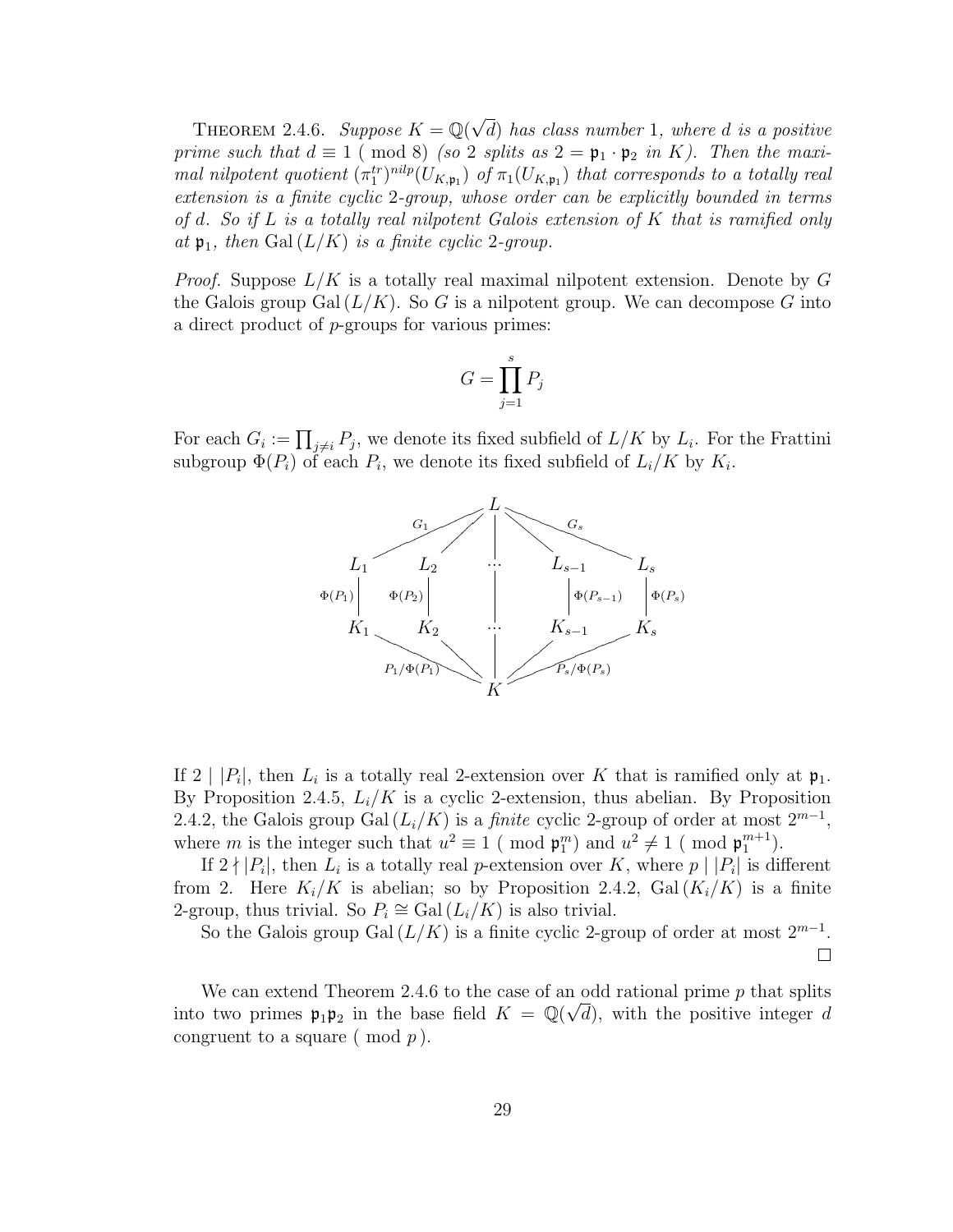THEOREM 2.4.7. Let  $K = \mathbb{Q}(\sqrt{2})$ d) be a real quadratic field with class number 1. Suppose d is a square modulo p, and  $L/K$  is a p-extension ramified only at  $\mathfrak{p}_1$ , where  $p = \mathfrak{p}_1 \mathfrak{p}_2$  is an odd prime. Then  $G = \text{Gal}(L/K)$  is finite cyclic, and its order can be bounded depending on d.

*Proof.* Consider the fixed subfield  $K'$  of the commutator subgroup  $G'$  in  $L/K$ . If  $Gal (K'/K)$  is cyclic, then by Burnside Basis Theorem, so is  $Gal (L/K)$ . Otherwise we can take an intermediate field  $K_1/K$  of  $L/K$  with Galois group  $\mathbb{Z}/p \times \mathbb{Z}/p$ . Since  $K_1/K$  is (totally) ramified only at  $\mathfrak{p}_1$ , it is not Galois over Q. So we can take the conjugate field  $K_2$  of  $K_1$  which is (totally) ramified over K only at  $\mathfrak{p}_2$ . Let  $H = Gal (K_1K_2/\mathbb{Q})$  be the Galois group of the compositum of  $K_1$  and  $K_2$  over  $\mathbb{Q}$ .



Here Gal  $(K_1/K) \cong$  Gal  $(K_2/K) \cong \mathbb{Z}/p \times \mathbb{Z}/p$ , and so  $H \cong ((\mathbb{Z}/p \times \mathbb{Z}/p) \times (\mathbb{Z}/p \times$  $\mathbb{Z}/p$ ))  $\rtimes \mathbb{Z}/2$ . Suppose  $\bar{x}_1, \bar{x}_2$  are generators of the Galois group of  $K_1/K \cong \mathbb{Z}/p \times$  $\mathbb{Z}/p$ ;  $\bar{x}_3, \bar{x}_4$  are generators of the Galois group of  $K_2/K \cong \mathbb{Z}/p \times \mathbb{Z}/p$ ; and y is a generator of the Galois group of  $K/\mathbb{Q}$ . In the semidirect product  $((\mathbb{Z}/p \times \mathbb{Z}/p) \times$  $(\mathbb{Z}/p \times \mathbb{Z}/p)) \rtimes \mathbb{Z}/2$ , the action of y is to send  $x_1$  to  $x_3$ , and send  $x_2$  to  $x_4$ . Take the subgroup  $H_0$  of H generated by  $x_1x_3^{-1}$  and  $x_2x_4^{-1}$ ; so  $H_0 \cong \mathbb{Z}/p \times \mathbb{Z}/p$ . The action of y on  $H_0$  sends  $x_1x_3^{-1}$  to  $x_3x_1^{-1} = (x_1x_3^{-1})^{-1}$ , and sends  $x_2x_4^{-1}$  to  $x_4x_2^{-1} = (x_2x_4^{-1})^{-1}$ , so  $H_0$  is normal in H. The quotient  $H/H_0 = {\bar{x}_1 = \bar{x}_3, \bar{x}_2 = \bar{x}_4, \bar{y}|\bar{x}_1^p = 1, \bar{x}_2^p = \bar{x}_4, \bar{y}|\bar{x}_3^p = 1, \bar{x}_4^p = \bar{x}_4, \bar{y}|\bar{x}_4^p = 1, \bar{x}_5^p = \bar{x}_5^p$  $1, \bar{y}^2 = 1, \bar{x}_1\bar{x}_2 = \bar{x}_2\bar{x}_1, \bar{x}_1\bar{y} = \bar{y}\bar{x}_1, \bar{x}_2\bar{y} = \bar{y}\bar{x}_2$   $\cong (\mathbb{Z}/p \times \mathbb{Z}/p) \times \mathbb{Z}/2$ . The quotient of  $(H/H_0)$  by the normal subgroup generated by  $\bar{y}$ ,  $(H/H_0)/\{\bar{y}\}\cong \mathbb{Z}/p \times \mathbb{Z}/p$ , corresponds to an abelian extension over  $\mathbb Q$  ramified only at p with Galois group  $(\mathbb{Z}/p)^2$ ; which is impossible. So Gal $(L/K)$  is a cyclic p-group, thus abelian. We can use similar argument to the one in the case of prime 2 to get that  $G$  is bounded depending on  $d$ , by considering the following exact sequence:

$$
1 \to \mathcal{O}_{+}^*/\mathcal{O}_{+}^{\mathfrak{p}_1^k} \to (\mathcal{O}_K/\mathfrak{p}_1^k)^* \to Cl_K^{\mathfrak{p}_1^k} \to Cl_K^1 \to 1. \tag{2.4.8}
$$

 $\Box$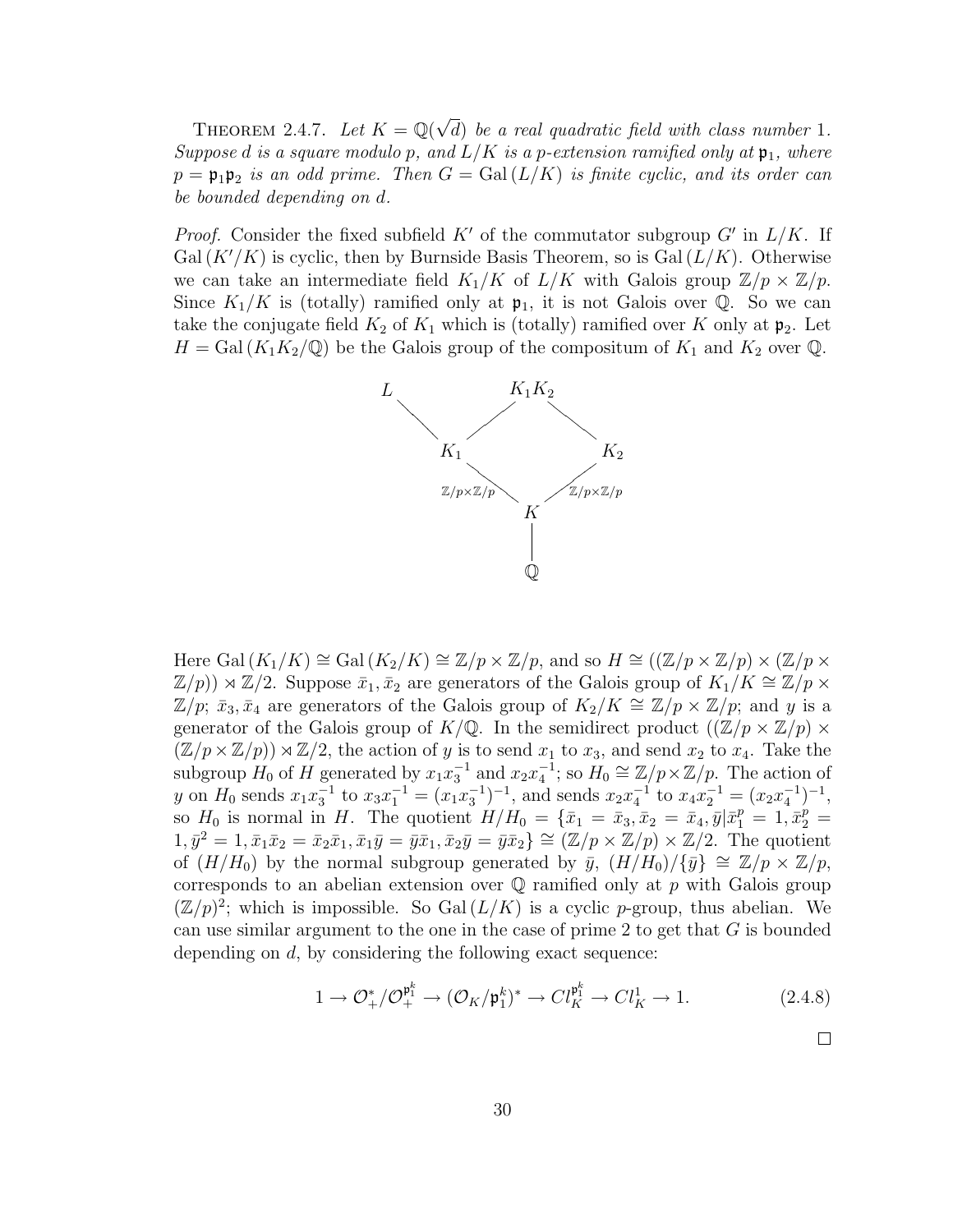#### 2.4.2 Non-Split Case

On the other hand, in the non-split case,  $Gal(L/K)$  can be arbitrarily large. For example, in the case of the prime 2, the ray class number can be any arbitrary power of 2:

PROPOSITION 2.4.9. Suppose that the class number of  $K = \mathbb{Q}(\sqrt{\frac{2\pi}{N}})$ umber of  $K = \mathbb{Q}(\sqrt{d})$  is 1, where  $d \equiv 5 \ (\text{mod } 8)$  is a positive prime. Let  $u = \frac{a+b\sqrt{d}}{2}$  $\frac{b\sqrt{d}}{2}$  be the fundamental unit of K, and assume that a, b are both odd. Then the ray class number of K mod  $2^k$  for any positive integer k is as follows:

$$
|Cl_K^{2^k}| = \begin{cases} 1 & \text{for } k = 1, \\ 2^k & \text{for } k \ge 2. \end{cases}
$$

*Proof.* Under the above assumption, we know 2 is inert in  $K$  with residue degree  $f = 2$ . Again we look at the following exact sequence:

$$
1 \to \mathcal{O}_{+}^*/\mathcal{O}_{+}^{2^k} \to (\mathcal{O}_K/2^k)^* \to Cl_K^{2^k} \to Cl_K^1 \to 1.
$$

We know  $|(\mathcal{O}_K/2^k)^*| = (p^f - 1) \cdot p^{f(k-1)} = 3 \cdot 2^{2(k-1)}$  and  $\mathcal{O}_+^* = \{u^{2n}\}\$ . For  $\mathcal{O}_+^{2^k}$ , let  $u^n = \frac{a_n + b_n \sqrt{d}}{2}$  $\frac{b_n \vee d}{2}$ . Since a, b are odd, by Lemma 4 of page 173 of [Ri],  $a_n, b_n$  are even if and only if 3 divides n. So  $u^3 = \frac{a_3 + b_3\sqrt{d}}{2}$  with  $a_3, b_3$  even. Let  $a_3 = 2a'_3, b_3 = 2b'_3$ . So  $-1 = N(u^3) = a'^2 - b'^2_3d$ . Working modulo 4, we know  $a'^2_3 \equiv 0 \pmod{4}$  and  $b_3^2 d \equiv 1 \pmod{4}$ . So we can write  $a_3' = 2a_3''$ ,  $b_3' = 2b_3'' + 1$  and  $d = 8k + 5$ . We get  $4a_3''^2 - 4b_3''(b_3'' + 1) = 8k + 4$ , so  $a_3'' \notin 2\mathcal{O}_K$ . Now write  $u^3 = 2t + 1$  with  $t = \frac{a_3' - 1 + b_3'\sqrt{d}}{2}$  $\frac{+v_3\vee u}{2}.$ Then  $N(t) = -a_3''$  and  $N(t + 1) = a_3''$ , which are both odd. So we have

$$
u^6 = 4t(t+1) + 1 \equiv 1 \pmod{2^2}
$$
 and  $u^6 \neq 1 \pmod{2^3}$ .

Using induction we can get

$$
u^{3\cdot 2^{k-1}} \equiv 1 \pmod{2^k}
$$
 and  $u^{3\cdot 2^{k-1}} \neq 1 \pmod{2^{k+1}}$ .

So  $|\mathcal{O}_{+}^*/\mathcal{O}_{+}^{2^k}| = 3 \cdot 2^{k-2}$  and we have the following: *Case* ( $k = 2$ ). We know  $|\mathcal{O}_{+}^{*}/\mathcal{O}_{+}^{2}| = 3$ . So

$$
|Cl_K^2| = \frac{|(\mathcal{O}_K/2)^*| \cdot |Cl_K^1|}{|\mathcal{O}_+^*/\mathcal{O}_+^2|} = 1.
$$

*Case* ( $k \ge 2$ ). We know  $|\mathcal{O}_{+}^{*}/\mathcal{O}_{+}^{2^{k}}| = 3 \cdot 2^{k-2}$ , so

$$
|Cl_K^{2^k}| = \frac{|(\mathcal{O}_K/2^k)^*||Cl_K^1|}{|\mathcal{O}_+^*/\mathcal{O}_+^{2^k}|} = \frac{3 \cdot 2^{2(k-1)}}{3 \cdot 2^{k-2}} = 2^k
$$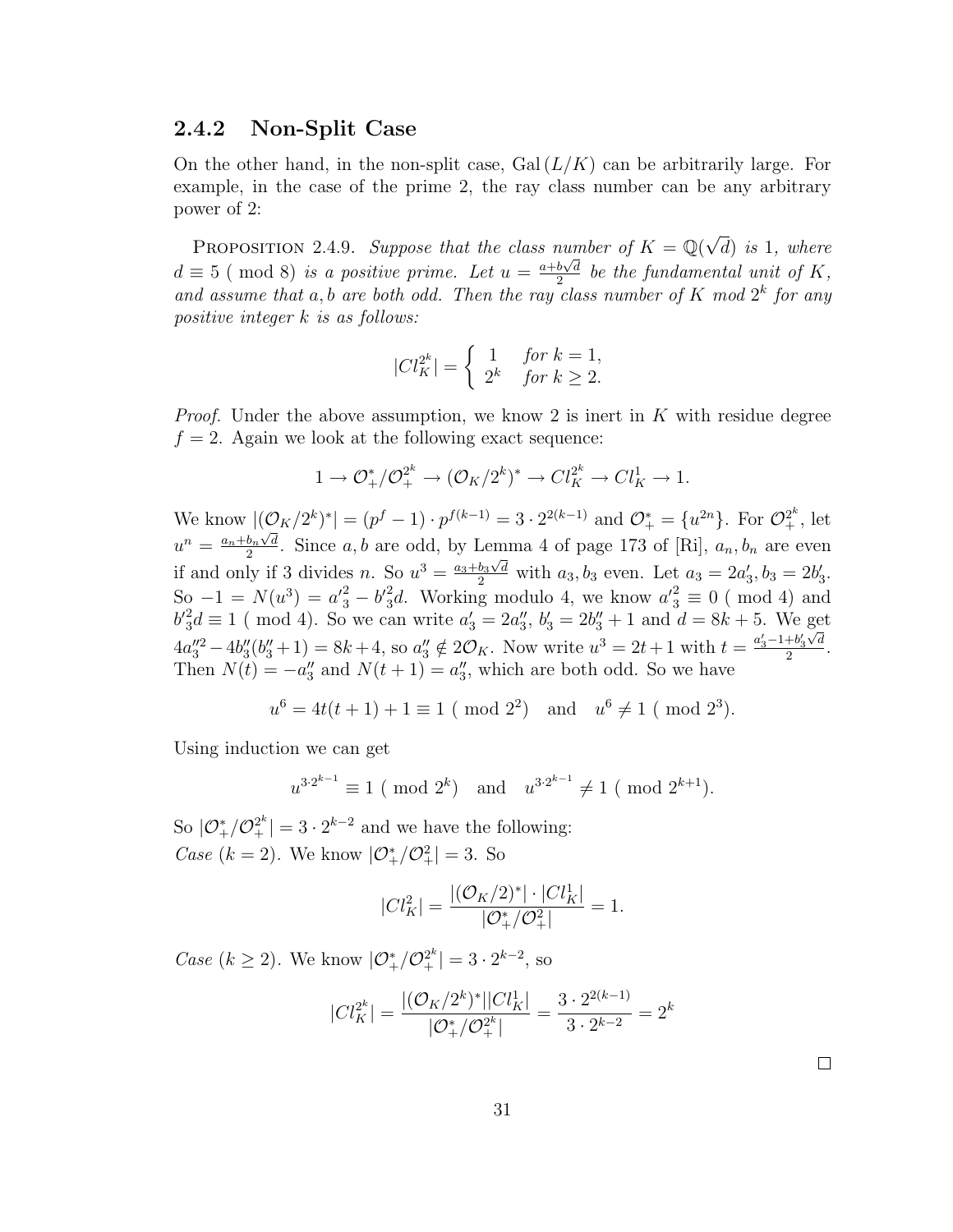*Remark* 2.4.10. In fact if we remove the condition the class number of K is 1, following the same proof above we can get

$$
|Cl_K^{2^k}| = \begin{cases} cl_K^1 = |Cl_K^1| & \text{for } k = 1, \\ 2^k cl_K^1 = 2^k |Cl_K^1| & \text{for } k \ge 2. \end{cases}
$$

So the ray class field of K mod 2 is just the big Hilbert class field of  $K$ .

By Corollary 1.4.2, every group in  $\pi_A(U_2)$  is a quasi-2 group. We have a similar statement below for Galois groups over quadratic fields ramified only at one prime. Define  $\pi_A(U_{\mathbb{Q}(\sqrt{d}),p})$  to be the set of finite quotients of  $\pi_1(U_{\mathbb{Q}(\sqrt{d}),p})$ , where p is a prime in  $\mathbb{Q}(\sqrt{d})$ , and  $U_{\mathbb{Q}(\sqrt{d})}$ ,  $_{\mathfrak{p}} = \operatorname{Spec} \mathcal{O}_{\mathbb{Q}(\sqrt{d})} - \{\mathfrak{p}\}\$ . So  $\pi_A(U_{\mathbb{Q}(\sqrt{d})}, \mathfrak{p})$  consists of finite groups that can occur as a Galois group over  $\mathbb{Q}(\sqrt{d})$  with ramification only at p.

PROPOSITION 2.4.11. Let  $d \equiv 1 \pmod{4}$ , let  $u = \frac{a+b\sqrt{d}}{2}$ TION 2.4.11. Let  $d \equiv 1 \pmod{4}$ , let  $u = \frac{a+b\sqrt{d}}{2}$  be the fundamental unit of  $K = \mathbb{Q}(\sqrt{d})$ , and suppose a, b are both odd. Suppose p is the prime in  $\mathbb{Q}(\sqrt{d})$ above  $p = 2$ . Then every group in  $\pi_A(U_{\mathbb{Q}(\sqrt{d}), \mathfrak{p}})$  is a quasi-2 group.

*Proof.* Take any group  $G \in \pi_A(U_{\mathbb{Q}(\sqrt{d}),p})$ ; so  $G/p(G)$  is of odd order, thus solvable. If  $G/p(G)$  is nontrivial, then there exists a nontrivial abelian odd extension of  $\mathbb{Q}(\sqrt{d})$  ramified only at **p**. This is impossible, since we know by Proposition 2.4.2 and Proposition 2.4.9 that the ray class number of K mod  $p^k$  for any integer k is a power of 2, which cannot be odd. Thus  $G/p(G)$  is trivial, i.e. G is a quasi-2  $\Box$ group.

THEOREM 2.4.12. Let  $K = \mathbb{Q}(\sqrt{2})$ d) be a real quadratic field, and suppose p remains prime in K. Let  $R_k$  be the ray class field of K mod  $p^k$ .

a) Then for  $k \gg 0$ ,  $R_{k+1} = R_k(\zeta_{p^{k+1}})$ .

b) Suppose  $p = 2$ , and the fundamental unit of K is  $u = \frac{a+b\sqrt{d}}{2}$  $rac{b\sqrt{d}}{2}$  with a, b both odd. Let H be the big Hilbert class field of K. Then  $R_k = H(k)$ √  $(2u,\zeta_{2^k})$  if  $k\geq 2$ , and  $R_k = H$  if  $k = 1$ .

*Proof.* First we look at the case  $p = 2$ . When  $k = 1$ , the ray class field is the big Hilbert class field by Remark 2.4.10. When  $k \geq 2$ , the conductor of  $K(\zeta_{2^k})/K$ divides  $2^{k-2}$ , and the conductor of  $K(\sqrt{2u})$  over K is  $2^2$ , so the conductor of  $H(\sqrt{2u}, \zeta_{2^k})/K$  divides  $2^k$ . Also  $[H(\sqrt{2u}, \zeta_{2^k}): K] = 2^k$  which equals to the ray class number, so  $H(\sqrt{2u}, \zeta_{2^k})$  is the ray class field  $R_K$  of K mod  $p^k$ , and  $R_{k+1} = R_k(\zeta_{p^{k+1}})$ .

Now we consider the case  $p > 2$ . Again we look at the following exact sequence:

$$
1 \to \mathcal{O}_{+}^*/\mathcal{O}_{+}^{p^k} \to (\mathcal{O}_K/p^k)^* \to Cl_K^{p^k} \to Cl_K^1 \to 1.
$$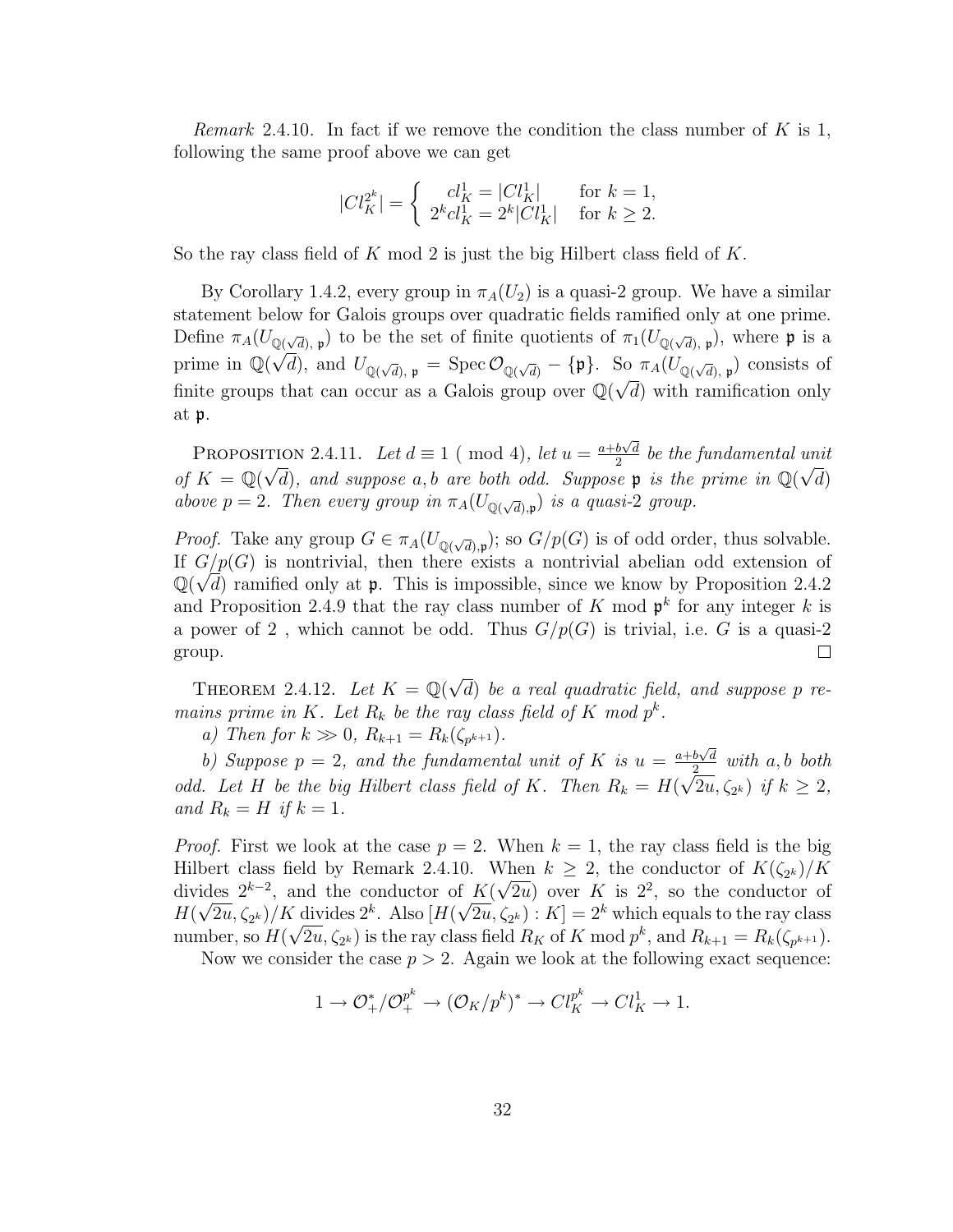We will computer the ratio  $\frac{|Cl_K^{p^{k+1}}|}{r^k}$  $|Cl_K^{p^k}|$ , where

$$
|Cl_K^{p^k}| = \frac{|(\mathcal{O}_K/p^k)^*||Cl_K^1|}{|\mathcal{O}_+^*/\mathcal{O}_+^{p^k}|} = \frac{(p^2 - 1) \cdot p^{2(k-1)} \cdot |Cl_K^1|}{|\mathcal{O}_+^*/\mathcal{O}_+^{p^k}|}.
$$

For  $|\mathcal{O}_{+}^{*}/\mathcal{O}_{+}^{p^k}|$ , we can always pick k big enough such that  $\mathcal{O}_{+}^{*}/\mathcal{O}_{+}^{p^k} \neq \mathcal{O}_{+}^{*}/\mathcal{O}_{+}^{p^{k+1}}$ . Take a generator  $\bar{u}_0$  in  $\mathcal{O}^*_+/\mathcal{O}^{p^k}_+$ ; and denote by  $u_0^s$  the smallest power of  $u_0$  such that  $u_0^s \equiv 1 \mod p^k$ . So we can write  $u_0^s = tp^k + 1$ , where  $t \in \mathcal{O}_K$  and  $p \nmid t$ . Then  $u_0^{sp} = (tp^k + 1)^p \equiv 1 \text{ mod } p^{k+1}, \text{ so}$  $|\mathcal{O}^*_+/\mathcal{O}^{p^{k+1}}_+|$  $|\mathcal{O}^*_+/\mathcal{O}^{p^k}_+|$  $=p$  when  $k >> 0$ . Now we have

$$
\frac{|Cl_K^{p^{k+1}}|}{|Cl_K^{p^k}|} = \frac{\frac{|(O_K/p^{k+1})^*||Cl_K^1|}{|(O_K/p^k)^*||Cl_K^1|}}{\frac{|O_+^*/O_+^{p^{k+1}}|}} = \frac{p^2}{p} = p,
$$

so  $R_{k+1}/R_k$  is of degree p. While  $\mathbb{Q}(\zeta_{p^{k+1}})/\mathbb{Q}(\zeta_p)$  is of conductor  $p^k$ , the conductor of  $R_k(\zeta_{p^{k+1}})/R_k$  divides  $p^k$  and is of degree p, so  $R_{k+1} = R_k(\zeta_{p^{k+1}})$  for  $k \gg 0$ .  $\Box$ 

## 2.5 Modular forms

Another tool we can use to construct a Galois extension over Q with given ramification is modular forms. By P. Deligne [De], we can attach a semisimple continuous representation  $\rho_f: G_{\mathbb{Q}} \to \mathrm{GL}_2(\overline{\mathbb{F}}_p)$  to every eigenform, whose image corresponds to a finite Galois extension over Q with given ramification. If we restrict Galois groups over  $\mathbb Q$  to semisimple subgroups of  $\tilde{GL}_2(\overline{\mathbb F}_p)$ , we can construct such Galois groups by using modular forms, assuming Serre's conjecture in [Se2]:

CONJECTURE 2.5.1. (Serre) Let p be a prime number and  $\rho: G_{\mathbb{Q}} \to GL_2(\overline{\mathbb{F}}_p)$ a continuous irreducible odd representation. Then there exists an eigenform f in  $M^0(N(\rho), k(\rho), \epsilon(\rho))_{\bar{\mathbb{F}}_p}$  such that  $\rho$  is isomorphic to  $\rho_f$ .

In the level one case (corresponding to one ramified prime) this was proved recently by C. Khare in [Kh]. Thus each two-dimensional irreducible odd representation of Gal  $(\bar{\mathbb{Q}}/\mathbb{Q})$  over  $\bar{\mathbb{F}}_p$  that is unramified outside p has a twist coming from an eigenform on  $SL(2, \mathbb{Z})$  of weight at most  $p+1$ . For all  $k < 11$  the spaces  $S_k(SL(2, \mathbb{Z}))$ are trivial, so there are no such representations  $\rho : \text{Gal}(\overline{\mathbb{Q}}/\mathbb{Q}) \to \text{GL}_2(\overline{\mathbb{F}}_p)$  when  $p < 11$ . As a result, if  $K/\mathbb{Q}$  is a Galois extension over  $\mathbb Q$  ramified only at p, and  $G = \text{Gal}(K/\mathbb{Q})$  is a semisimple subgroup of  $\text{GL}_2(\overline{\mathbb{F}}_p)$ , then G is abelian. For the case  $k = 12j + r \ge 11$ ,  $\dim S_k(SL(2, \mathbb{Z})) = j + 2$  if  $r = 1, 4, 6, 8, 10$  and  $j + 1$ otherwise. The drawback of this method is that it doesn't provide any information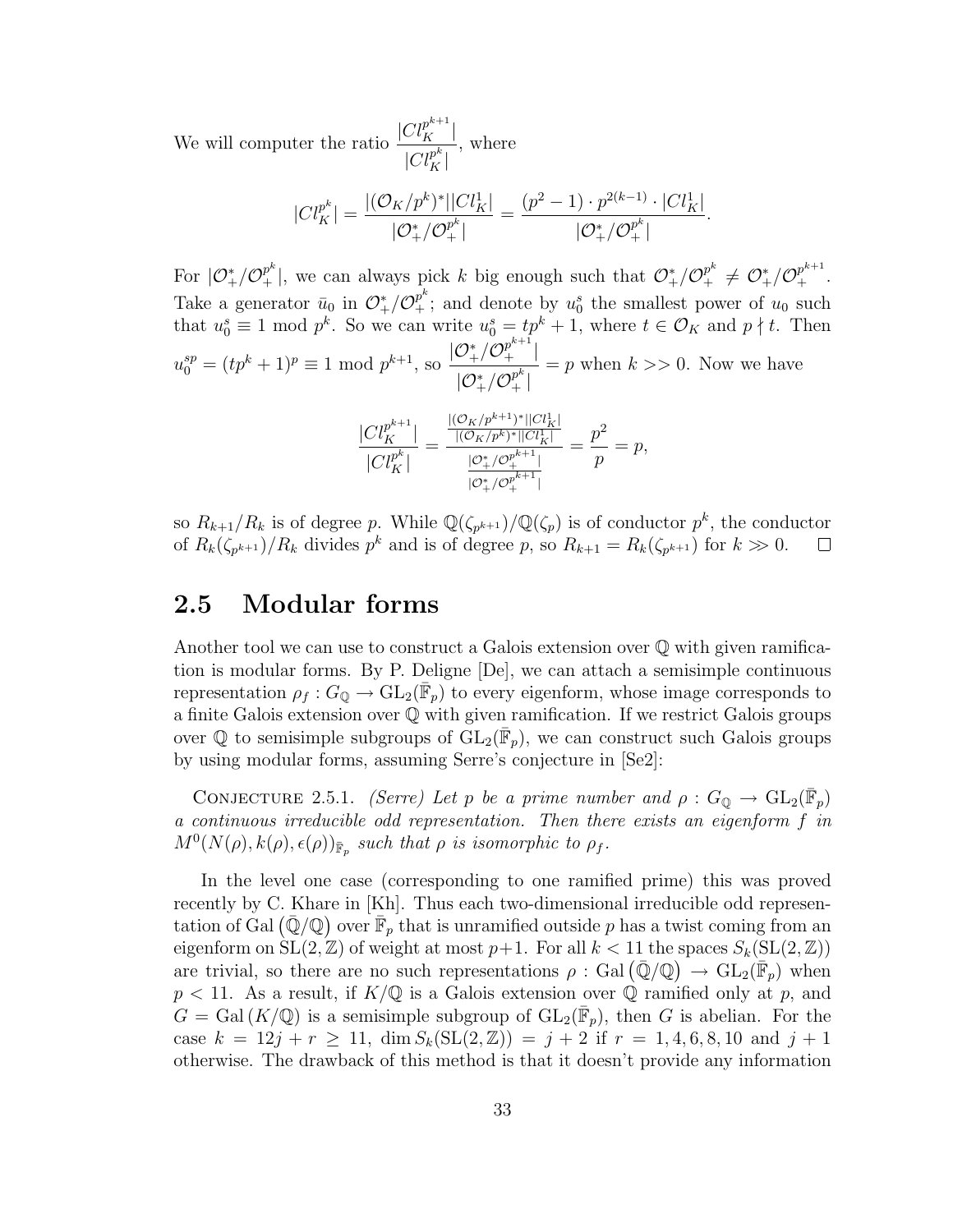about Galois groups that are not semisimple inside  $GL_2(\bar{F}_p)$ . In particular there is the following example.

*Example 2.5.2.* The Frobenius group  $F_{20} \cong \langle x, y | x^4 = y^5 = 1, yx = xy^2 \rangle$  inside  $GL_2(\mathbb{F}_5)$  is not a semi-simple subgroup of  $GL_2(\mathbb{F}_5)$ , and it corresponds to the Galois extension of the polynomial  $x^5 - 5$  or  $x^5 + 5x^3 + 5x - 1$ , which is only ramified at 5.

*Proof.* Take 
$$
x = \begin{pmatrix} 3 & 0 \ 0 & 1 \end{pmatrix}
$$
 and  $y = \begin{pmatrix} 1 & 1 \ 0 & 1 \end{pmatrix}$ . We have  $x^4 = y^5 = 1$  and 
$$
yx = \begin{pmatrix} 1 & 1 \ 0 & 1 \end{pmatrix} \begin{pmatrix} 3 & 0 \ 0 & 1 \end{pmatrix} = \begin{pmatrix} 3 & 1 \ 0 & 1 \end{pmatrix} = \begin{pmatrix} 3 & 0 \ 0 & 1 \end{pmatrix} \begin{pmatrix} 1 & 2 \ 0 & 1 \end{pmatrix} = xy^2.
$$

So  $F_{20} \cong \left\{ \left( \begin{array}{cc} a & b \\ 0 & 1 \end{array} \right) \mid a \in F_5^*, b \in F_5 \right\}$  $\Big\} \subset GL_2(\mathbb{F}_5)$ , which is not a semi-simple subgroup of  $GL_2(\mathbb{F}_5)$ . On the other hand, we know  $F_{20}$  is the Galois group of the splitting fields of the equations  $x^5 - 5$  and  $x^5 + 5x^3 + 5x - 1$  by [PARI2].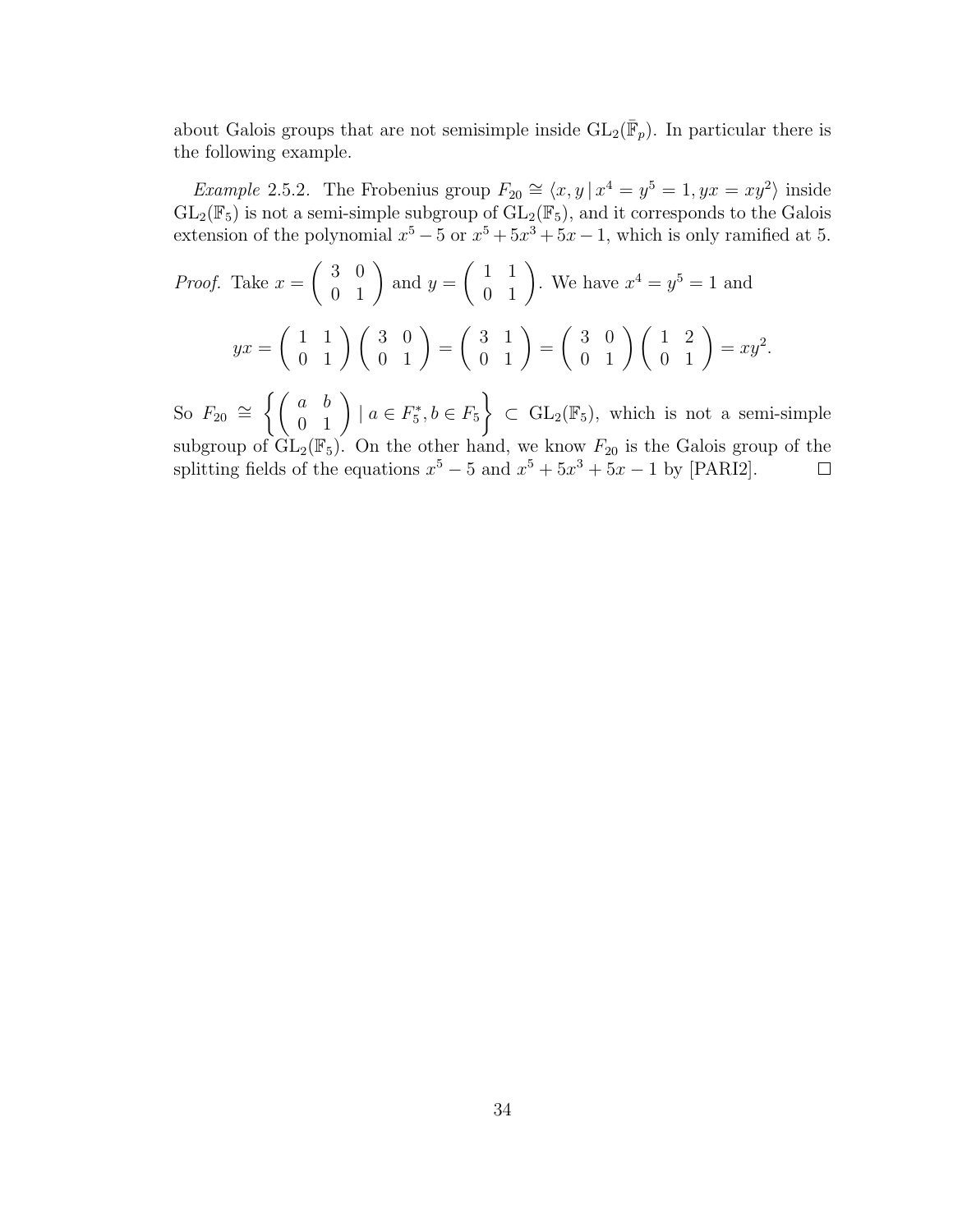# Chapter 3 Function Field Case

In this chapter, we consider extensions of function fields  $k = \mathbb{F}_q(t)$  ramified only at one finite prime f, generated over k by an irreducible polynomial  $f \in \mathbb{F}_q[t]$  with  $deg(f) = d$ , where  $\mathbb{F}_q$  is a finite field of order a power of p. We restrict to *geometric* extensions, i.e. there are no constant extensions.

## 3.1 Tamely ramified covers

In this section, we will denote by k the rational function  $\mathbb{F}_p(t)$ , and denote by f the ideal generated by an irreducible polynomial  $f \in \mathbb{F}_p[t]$ . Let  $U_f = \mathbb{A}_k^1 - (f = 0)$ .

**PROPOSITION** 3.1.1. Let  $K$  be the function field of a geometric Galois cover of the affine line over  $\mathbb{F}_p$  with Galois group G and ramified only at a finite prime f and possibly at  $\infty$ , with all ramification tame. Then there exist  $x_1, x_2, ..., x_d, x_\infty \in G$ such that  $\langle x_1, ..., x_d, x_\infty \rangle = G$  and  $x_1...x_d x_\infty = 1$  with  $x_1^p \sim x_2, ..., x_d^p \sim x_1$  and  $x_{\infty}^p \sim x_{\infty}$  (i.e. conjugate in G). Moreover, the order of each of  $x_1, \ldots, x_d$  is equal to the ramification index over f, and the order of  $x_{\infty}$  is the ramification index at  $\infty$ . So if  $K/\mathbb{F}_p(t)$  is unramified at  $\infty$ , then  $x_\infty = 1$ .

*Proof.* Suppose  $deg(f) = d$ . After the base change to  $\mathbb{F}_{p^d}(t)$ , the prime f splits into d primes  $f_1, ..., f_d$  with degree 1, which correspond to d finite places  $P_1, ..., P_d$  of  $\mathbb{F}_{p^d}(t)$ . Since  $\infty$  has degree 1 in  $\mathbb{F}_q(t)$ , there is a unique place  $P_{\infty}$  of  $\mathbb{F}_{q^d}(t)$  above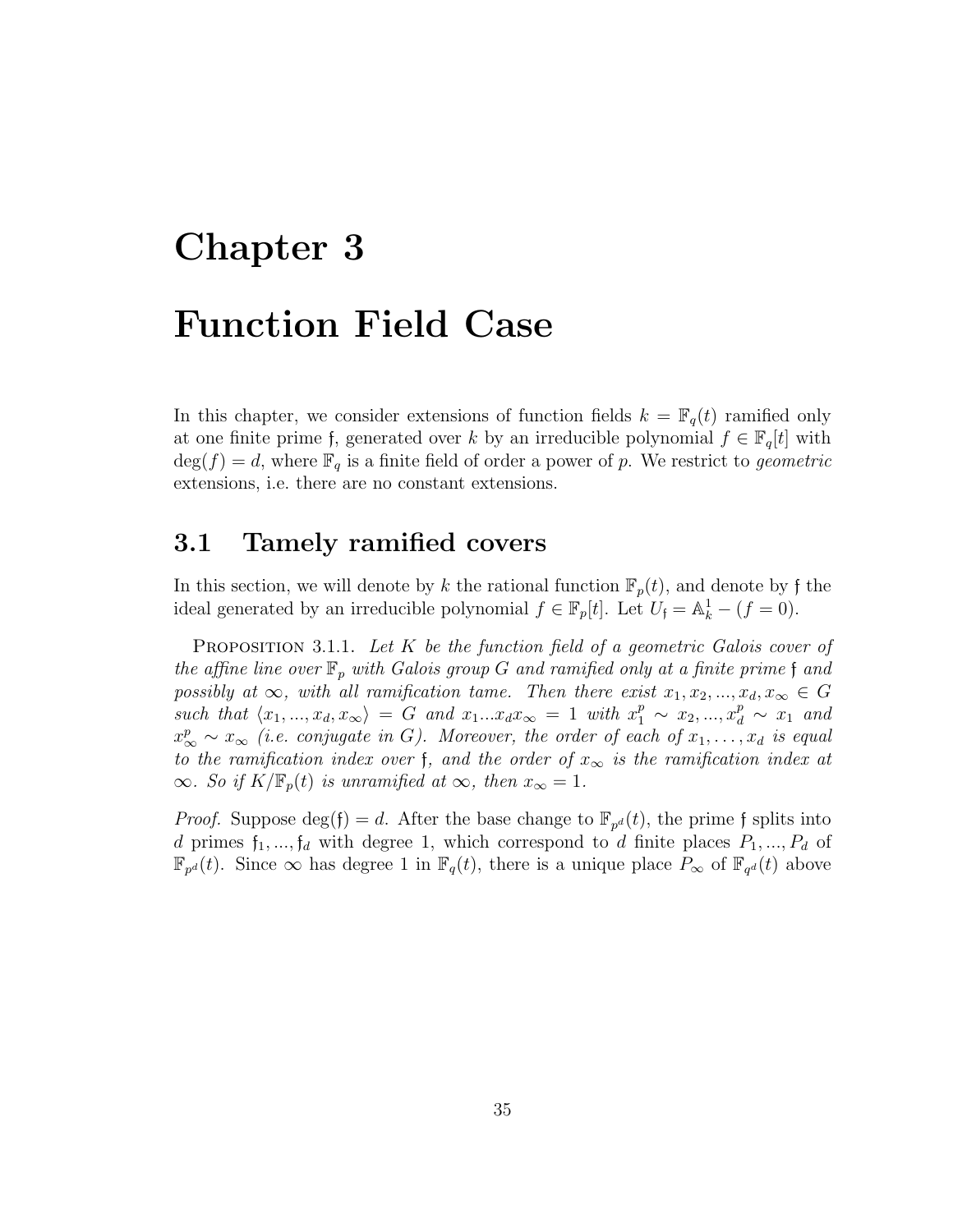

For each place  $P_i$ , where  $1 \leq i \leq d$  or  $i = \infty$ , there are g places  $Q_{i,1}, Q_{i,2}, ..., Q_{i,g}$ of  $\bar{K}$  above  $P_i$ , since  $\bar{K}$  is Galois over  $\mathbb{F}_p(t)$ . Each place  $Q_{i,j}$  has an inertia group  $I_{i,j}$ . Since the extension is tamely ramified, each  $I_{i,j}$  is cyclic, say generated by  $x_{i,j}$ , i.e.  $I_{i,j} = \langle x_{i,j} \rangle$ . Fixing i, the inertia groups  $I_{i,j}$  are all conjugate in G. The Galois group Gal  $(F_{p^d}(t)/F_p(t)) \cong \mathbb{Z}/d = \langle \sigma \rangle$  is generated by the Frobenius map σ, which cyclicly permutes the places  $P_i$  where  $1 \leq i \leq d$ ; say  $\sigma(P_i) = P_{i+1}$ . Also,  $\sigma(P_{\infty}) = P_{\infty}$ . On the other hand, there is a choice of places  $Q_i$  above  $P_i$ for  $1 \leq i \leq d$  and  $i = \infty$  such that the generators  $x_i$  of the corresponding inertia groups generate the Galois group G, i.e.  $\langle x_1, ..., x_d, x_\infty \rangle = G$ , and  $x_1x_2...x_dx_\infty = 1$ . (Namely, these  $Q_i$ 's are specializations of corresponding ramification points of a lift of this tame cover to characteristic 0, as in [Gro] XIII.) Since all the places  $P_i$  with  $1 \leq i \leq d$  lie over the same closed point f, there is an additional condition on the group G. Namely, the Frobenius map  $\sigma$  takes the place  $Q_1$  to some  $Q'_2$  over  $P_2$ ; but the inertia group  $I_2$  and  $I'_2$  are conjugate, so  $x_1^p \sim x_2$ . Similarly  $x_2^p \sim x_3, ..., x_d^p \sim x_1$ . Since the Frobenius map  $\sigma$  maps the place  $Q_{\infty}$  to some place  $Q'_{\infty}$  over  $P_{\infty}$ , we have  $x_{\infty}^p \sim x_{\infty}$ .  $\Box$ 

Now we consider Galois covers of the projective line  $\mathbb{P}^1_{\mathbb{F}_p(t)}$  ramified only at a finite prime f, generated by an irreducible polynomial f in  $\mathbb{F}_p[t]$ , and unramified at  $\infty$ . So  $U_{\mathfrak{f}} = \mathbb{P}^1_{\mathbb{F}_p(t)} - (f = 0)$ .

COROLLARY 3.1.2. Let n be a positive integer. Suppose the degree d of the prime f is not divisible by n, and consider the group  $G \cong P \rtimes \mathbb{Z}/(p^n-1)$ , where P is a p-group of order  $p^n$  and the semi-direct product G corresponds to the action of  $\mathbb{F}_{p^n}^*$ on  $\mathbb{F}_{p^n}$ . Then  $G \notin \pi_A^t(U_{\mathfrak{f}})$  where  $U_{\mathfrak{f}} = \mathbb{P}_{\mathbb{F}_p(t)}^1 - (f = 0)$ .

*Proof.* Otherwise suppose  $G \in \pi_A^t(U_f)$ , where  $d = \deg(f)$  is not divisible by n. By Proposition 3.1.1, we have  $G = \langle x_1, \ldots, x_d \rangle$  with relations  $x_1^p \sim x_2, \ldots, x_d^p \sim x_1$ and  $x_1 \cdots x_d = 1$ . From the relation  $x_1^p \sim x_2, \ldots, x_d^p \sim x_1$ , we have  $x_i^{p^d} \sim x_i$  for  $1 \leq i \leq d$ . Write  $x_i = (a_i, b_i)$ , where  $a_i \in P$  and  $b_i \in \mathbb{Z}/(p^n - 1)$ . Then  $x_i \notin P$ , for otherwise all  $x_i$ 's are in the normal subgroup  $P$  and can not generate the group

∞.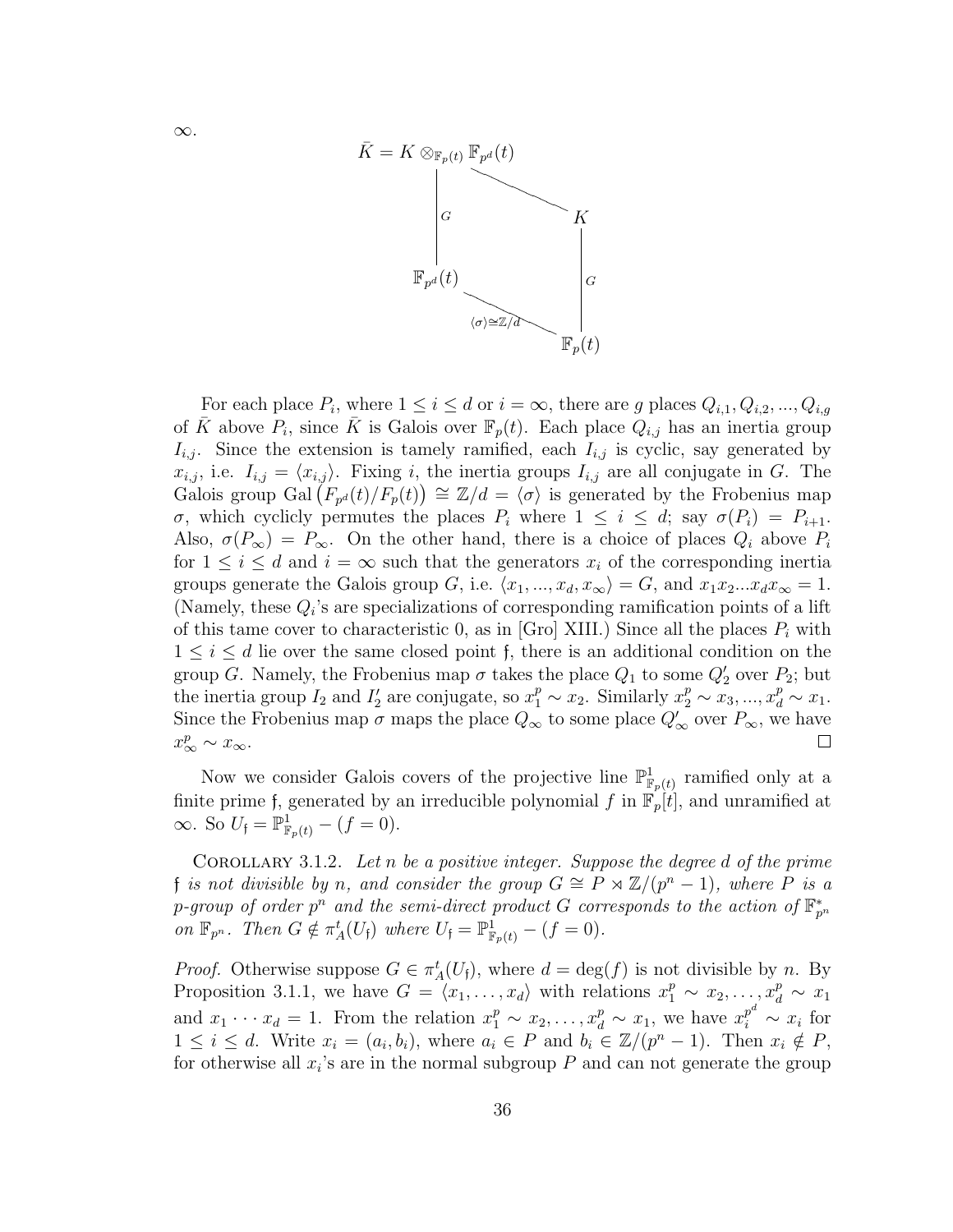G. Also one of  $b_i$  has to be a generator of  $\mathbb{Z}/(p^2-1)$ , otherwise the  $x_i$ 's will not generate the whole group G. So  $b_i^{p^d} = b_i$ , which implies  $p^d \equiv 1 \pmod{p^n - 1}$ . Since  $p^d \equiv 1 \pmod{p^n - 1}$  if and only if  $n \mid d$ , we have  $n \mid d$ . This is a contradiction.  $\overline{\phantom{a}}$ 

*Example.* Let  $p = 2$  and  $n = 2$  in Corollary 3.1.2. We have  $A_4 \notin \pi_A^t(U_f)$  for any prime generated by an irreducible polynomial  $f \in \mathbb{F}_p[t]$  of odd degree.

Remark. In fact, the conclusion in 3.1.2 can also be obtained using cyclotomic function fields, which we will introduce in the next section, i.e. there are no cyclic extensions of order  $p^{n} - 1$  over  $\mathbb{F}_{p}(t)$  ramified only at one finite prime f (and the ramification is tame) of degree not divisible by  $n$ .

Applying the proposition to dihedral groups  $D_{2n} = \langle r, s \mid r^n = s^2 = 1, rs = 1 \rangle$  $sr^{-1}$  and symmetric groups  $S_n$ , we can get other corollaries:

COROLLARY 3.1.3. For any integer  $k \geq 1$ , the dihedral group  $D_{4k} \notin \pi_A^t(U_f)$ . For the case of  $D_{4k+2}$ , when the degree of the finite prime  $d = deg(f)$  is odd, we also have  $D_{4k+2} \notin \pi_A^t(U_f)$ .

*Proof.* Suppose that  $K/\mathbb{F}_p(t)$  is a geometric Galois extension with group  $D_{2n}$ , ramified only at a finite prime f with deg  $f = d$ . Applying Proposition 3.1.1, we know  $G = \langle x_1, ..., x_d \rangle$  with relations  $x_1...x_d = 1$  and  $x_1^p \sim x_2, ..., x_d^p \sim x_1$ . Now we divide the situation into two cases  $(n \text{ is even and } n \text{ is odd})$ :

Case  $(n = 2k)$ . The conjugacy classes in  $D_{2n}$  are

$$
\{1\}, \{r^k\}, \{r^{\pm 1}\}, \{r^{\pm 2}\}, \dots, \{r^{\pm (k-1)}\}, \{sr^{2b} \mid b = 1, \dots, k\}, \{sr^{2b-1} \mid b = 1, \dots, k\}.
$$

If one of  $x_1, ..., x_d$  is a power of r, then all the  $x_i$ 's have to be a power of r because of the conjugate relations. This is a contradiction since such  $x_i$ 's cannot generate the group  $D_{2n}$ . So we have  $x_i = s r^{t_i}$ ,  $1 \leq i \leq d$ , for some integers  $t_i$ . If some  $t_i$  is even, then again by the conjugate relations all  $t_i$ 's have to be even. This is a contradiction since such  $x_i$ 's cannot generate the group  $D_{2n}$ . So we can write  $x_i = sr^{2k_i+1}, 1 \leq i \leq d$ , which implies

$$
sr^{2k_1+1} \cdot sr^{2k_2+1} \cdot \cdot \cdot sr^{2k_{d-1}+1} \cdot sr^{2k_d+1} = 1.
$$

This is impossible. Therefore  $D_{4k} \notin \pi_A^t(U_f)$ . Case  $(n = 2k + 1)$ . The conjugacy classes in  $D_{2n}$  are

 $\{1\}, \{r^{\pm 1}\}, \{r^{\pm 2}\}, ..., \{r^{\pm k}\}, \{sr^b \mid b = 1, ..., n\}.$ 

Similarly we can write  $x_i = sr^{k_i}$ ,  $1 \le i \le d$ , which gives

$$
sr^{k_1} \cdot sr^{k_2} \cdot \cdot \cdot sr^{k_{d-1}} \cdot sr^{k_d} = 1.
$$

This is impossible if  $2 \nmid d$ . Thus  $D_{4k+2} \notin \pi_A^t(U_f)$  if the degree of the prime f is odd.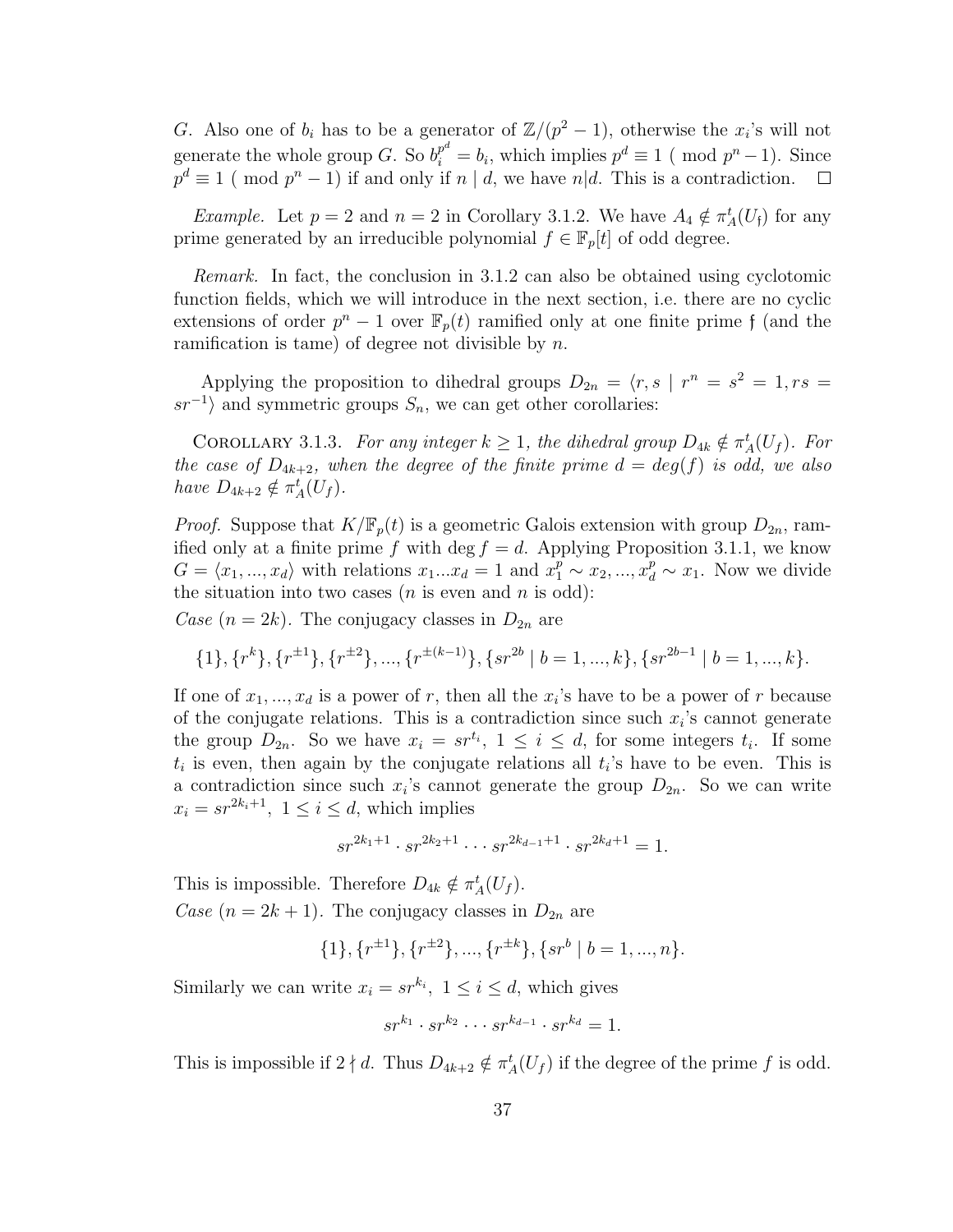COROLLARY 3.1.4. In the case  $p = 2$ , any symmetric group  $S_n \notin \pi_A^t(U_f)$  for any prime f of  $\mathbb{F}_p(t)$ . If  $p \neq 2$  and f is of odd degree, then any symmetric group  $S_n \notin \pi_A^t(U_f).$ 

*Proof.* Suppose that  $K/\mathbb{F}_p(t)$  is a geometric Galois extension with group  $S_n$ , ramified only at a finite prime f with deg  $f = d$ . Applying Proposition 3.1.1, we know there exist  $x_1, ..., x_d$  such that  $G = \langle x_1, ..., x_d \rangle$  with relations

$$
x_1 \cdots x_d = 1
$$
 and  $x_1^p \sim x_2, ..., x_d^p \sim x_1$ .

When  $p = 2$ , all  $x_i$ 's are even permutations since two permutations are conjugate in  $S_n$  if and only if they have the same cycle structure. This is impossible since they cannot generate  $S_n$ . So  $S_n \notin \pi_A^t(U_f)$  in the case  $p = 2$ .

When  $p \neq 2$ , all  $x_i$ 's are of the same parity. Since they generate  $S_n$ , they have to be odd permutations. So if d is odd, the product  $\prod_{i=1}^{d} x_i$  of an odd number of odd permutations  $x_i$ 's is still an odd permutation, which cannot be 1, contradiction. So  $S_n \notin \pi_A^t(U_f)$  when  $p \neq 2$  and f is of odd degree.  $\Box$ 

## 3.2 Cyclotomic function fields

Analogously to cyclotomic number fields, L. Carlitz [Ca1] defined a "cyclotomic function field"  $\mathbb{F}_q(t)(\lambda_f)$  for a polynomial  $f \in \mathbb{F}_q[t]$ , where  $\lambda_f$  is a primitive root of the equation  $C_f(z) = 0$  for the Carlitz module C for  $\mathbb{F}_q[t]$ . Later D. Hayes [Hay1] published an exposition of Carlitz's idea and showed that it provided an explicit class field theory for rational function fields. Later developments, due independently to Hayes [Hay2] and V. Drinfeld [Dr], showed that Carlitz's ideas can be generalized to provide an explicit class field theory for any global function field.

Consider extensions over function fields  $\mathbb{F}_q(t)$  where  $\mathbb{F}_q$  is a finite field of order q, a power of p. The extension is ramified only at one finite prime  $(f)$ , generated by an irreducible polynomial in  $\mathbb{F}_q[t]$ , and possibly at  $\infty$ . Similarly to cyclotomic number fields, Carlitz established a corresponding cyclotomic function field, such that for any finite abelian extension of  $\mathbb{F}_q(t)$  in which  $\infty$  is tamely ramified is contained in a constant field extension of a cyclotomic function field for some polynomial  $f \in \mathbb{F}_q[t]$ .

Let  $k = \mathbb{F}_q(t)$ , let  $A = \mathbb{F}_q[t]$  and let  $k^{ac}$  be the algebraic closure of k. Carlitz showed in [Ca1] and [Ca2] that the additive group of  $k^{ac}$  becomes a right module over A under the following action: For any  $u \in k^{ac}$  and any polynomial  $f \in A$ , define

$$
u^f = f(\varphi + \mu)(u),
$$

where  $\varphi : k^{ac} \to k^{ac}$  is the Frobenius automorphism  $\varphi(u) = u^q$  and  $\mu : k^{ac} \to k^{ac}$ is the multiplication by t, i.e.  $\mu(u) = tu$ . For example  $u^t = u^q + tu$ . It is easy to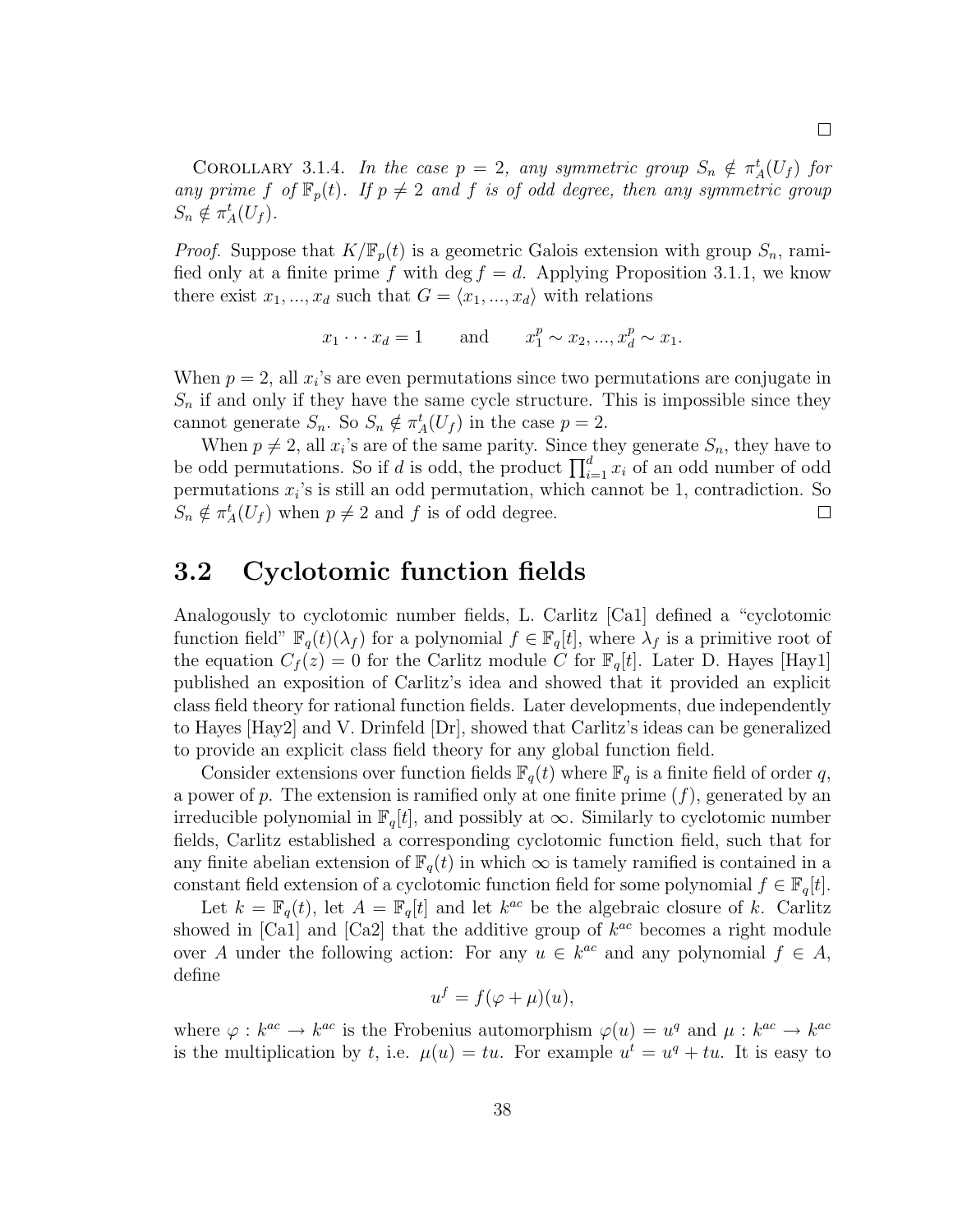check that  $(f, u) \to u^f$  gives the additive group of  $k^{ac}$  an A-module structure. For any polynomial  $f \in A$  and  $f \neq 0$ , the cyclotomic function field  $\mathbb{F}_q(t)(\lambda_f)$  is the field obtained from  $\mathbb{F}_q(t)$  after adjoining a primitive root of the equation:

$$
u^f=0.
$$

We will list some properties of Carlitz fields below:

- 1. Let  $f \in \mathbb{F}_q[t]$  be a polynomial and let  $(f) = (f_1)^{e_1}(f_2)^{e_2} \cdots (f_t)^{e_t}$  be its prime decomposition. Then the cyclotomic function field  $\mathbb{F}_q(t)(\lambda_f)$  is the compositum of the cyclotomic function fields  $\mathbb{F}_q(t)(\lambda_{f_i^{m_i}})$  (see Theorem 12.8) in [Ros]).
- 2. For an irreducible  $f \in \mathbb{F}_q[t]$  with  $\deg f = d$ , the extension  $\mathbb{F}_q(t)(\lambda_{f^n})/\mathbb{F}_q(t)$ has degree  $\Phi(f^n) = q^{dn} - q^{d(n-1)}$ , and the Galois group  $G_n$  is isomorphic to the group of units of  $\mathbb{F}_q[t]/(f^n)$  (see Theorem 2.3 in [Hay1]), i.e.

$$
G_n = \mathrm{Gal}(\mathbb{F}_q(t)(\lambda_{f^n})/\mathbb{F}_q(t)) \cong (\mathbb{F}_q[t]/(f^n))^*.
$$

3. The infinite prime  $\infty$  of  $\mathbb{F}_q(t)$  splits completely into  $\frac{\Phi(f^n)}{q-1}$  $\frac{\rho(f^n)}{q-1}$  prime divisors  $\infty_i$ 's in the sub-extension

$$
\mathbb{F}_q(t)(\lambda_f)^+ := \mathbb{F}_q(t)(\prod_{\theta \in \mathbb{F}_q^*} \theta \lambda_f) = \mathbb{F}_q(t)(\lambda_f^{q-1})
$$

of index q – 1 and then each  $\infty_i$  is totally ramified in  $\mathbb{F}_q(t)(\lambda_f)$  (see Theorem 3.10.1 in [Th]). In particular, the infinite prime  $\infty$  of  $\mathbb{F}_q(t)$  is tamely ramified in  $\mathbb{F}_q(t)(\lambda_f)/\mathbb{F}_q(t)$  with residue degree 1.

- 4. For any polynomial  $f \in \mathbb{F}_q[t]$ , the constant field of  $\mathbb{F}_q(t)(\lambda_f)$  is  $\mathbb{F}_q$  (see the corollary after Theorem 12.14 in [Ros]), i.e.  $\mathbb{F}_q(t)(\lambda_f)/\mathbb{F}_q(t)$  is a geometric extension.
- 5. Any geometric abelian extension of  $\mathbb{F}_q(t)$  with tame ramification at  $\infty$  and trivial residue degree is contained in a cyclotomic function field  $\mathbb{F}_q(t)(\lambda_f)$  for some f (see  $\S5$  in [Hay1]).
- 6. The conductor of  $\mathbb{F}_q(t)(\lambda_{f^n})/\mathbb{F}_q(t)$  is  $f^n$ . Let  $\mathfrak D$  be the different of the extension  $\mathbb{F}_q(t)(\lambda_{f^n})/\mathbb{F}_q(t)$ , where f a monic irreducible polynomial in  $\mathbb{F}_q[t]$  with  $\deg f = d$ . Then (see Theorem 4.1 in [Hay1])

$$
\mathfrak{D}=\mathfrak{f}^s\cdot\prod_{\mathfrak{p}\mid \infty}\mathfrak{p}^{q-2},
$$

where f is the unique prime of  $\mathbb{F}_q(t)(\lambda_{f^n})$  lying over f and  $s = n(q^{nd}-q^{(n-1)d})$  $q^{(n-1)d}$ .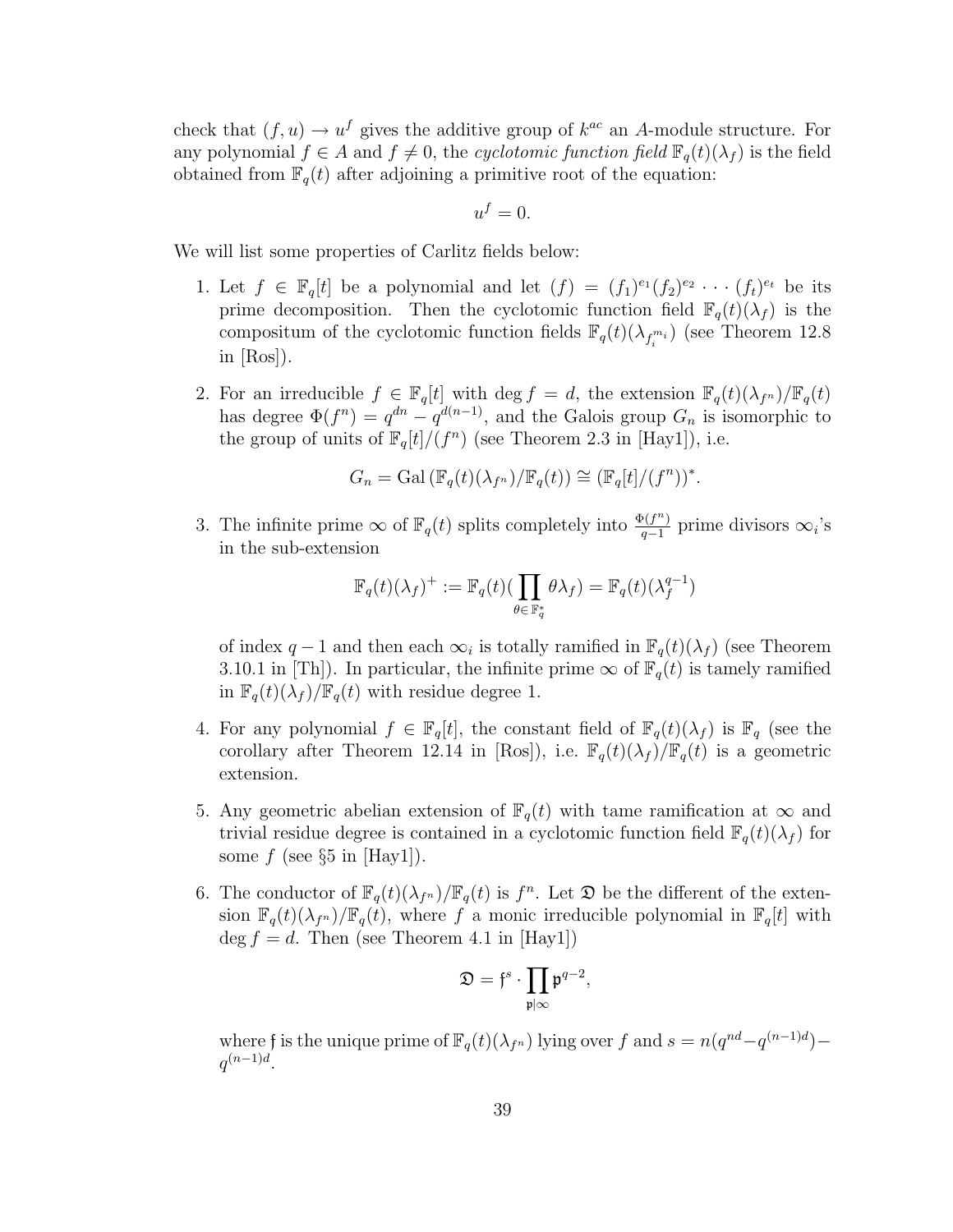7. For an irreducible  $f \in \mathbb{F}_q[t]$  with  $\deg f = d$ , denote by  $G_n$  the Galois group Gal  $(\mathbb{F}_q(t)(\lambda_{f^n})/\mathbb{F}_q(t))$ . Then  $G_n$  can be decomposed into a product  $G'_n \times G''_n$ , where  $G'_n \cong (\mathbb{F}_q[t]/(f))^*$  is a cyclic group of order  $q^d-1$  and  $G''_n$  is a product of cyclic *p*-groups  $G_n^{(i,j)}$  with orders  $g_n^{(j)}$  (see Proposition 3.2 in [GS]), i.e.

$$
G_n \cong G_n' \times \prod_{i=1}^r (G_n^{(i,1)} \times \ldots \times G_n^{(i,m)}),
$$

where  $g_n^{(1)} \geq ... \geq g_n^{(m)}$ . The order of  $G_n''$  is  $q^{d(n-1)}$ . In particular, when  $n = 1$ , the order of  $G''_n$  is 1. Let  $p^{d_n}$  be the exact power of p dividing n. For each  $0 \leq i$ , write  $n = u_i p^i + v_i$ ,  $0 \le v_i < p^i$ . Then for any integer k with  $1 \le k \le g_n^{(1)}$ , the number of  $G_n^{(i,j)}$  with order exactly  $p^k$  is :

$$
\begin{cases}\nrd(u_{k-1} - 2u_k + u_{k+1}) & \text{for } k < d_n, \\
rd(u_{k-1} - 2u_k + u_{k+1} + 1) & \text{for } k = d_n, \\
rd(u_{k-1} - 2u_k + u_{k+1} - 1) & \text{for } k = d_n + 1, \\
rd(u_{k-1} - 2u_k + u_{k+1}) & \text{for } k > d_n + 1,\n\end{cases}
$$
\n(3.2.1)

Now we consider the polynomial  $u^f$ . It is a separable polynomial in u of degree  $q^d$ ,

$$
u^f = \sum_{i=0}^d [f_i] u^{q^i},
$$

where d is the degree of f and  $\begin{bmatrix} f \\ i \end{bmatrix}$  is a polynomial in A of degree  $(d-i)q^i$ . For the coefficients, we know that  $\begin{bmatrix} f \\ 0 \end{bmatrix} = f$ , and  $\begin{bmatrix} f \\ d \end{bmatrix}$  is the leading coefficient of f. But the formula for  $\begin{bmatrix} f \\ d \end{bmatrix}$  is really complicated to compute  $\begin{bmatrix} f \\ d \end{bmatrix}$ .

*Example*. Take the irreducible polynomial  $f = t^2 + t + 1$ . Then

$$
u^f = u^{q^2} + (t^q + t + 1)u^q + (t^2 + t + 1)u.
$$

The cyclotomic function field for  $f = t^2 + t + 1$  is the field obtained by adjoining the roots of the equation  $0 = u^f = u^{q^2} + (t^q + t + 1)u^q + (t^2 + t + 1)u$  in  $k^{ac}$  to  $\mathbb{F}_q(t)$ .

It is hard to describe explicitly what cyclotomic function fields are in general. There is an explicit way to describe the cyclotomic function field over  $k = \mathbb{F}_q(t)$ ramified only at one prime  $f \in \mathbb{F}_q[t]$ . Consider a degree d irreducible polynomial  $f = \prod_{i=1}^{d} (t - \alpha_i)$ , where  $\alpha_i \in \mathbb{F}_{q^d}$  are the d roots of f, for  $1 \leq i \leq d$ .

PROPOSITION 3.2.2. For  $f = \prod_{i=1}^{d} (t - \alpha_i)$  as above, the cyclotomic function field  $\mathbb{F}_q(t)(\lambda_f)/\mathbb{F}_q(t)$  is the unique maximal cyclic geometric sub-extension  $K_0$  of  $K = \mathbb{F}_{q^d}(t)(y_0)$  over  $\mathbb{F}_q(t)$  such that the residue degree of the prime f is 1, where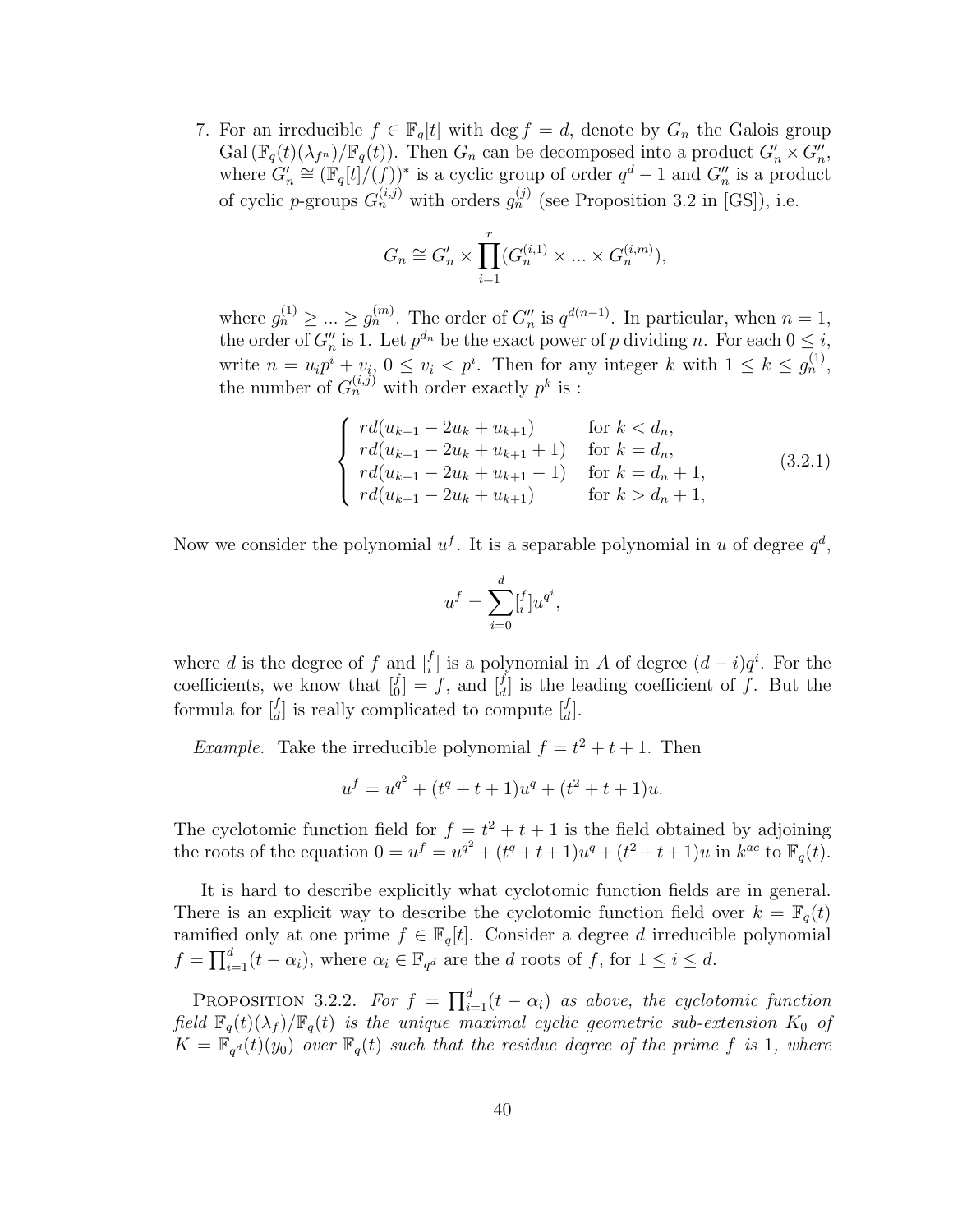K is the Kummer extension  $\mathbb{F}_{q^d}(t)(y_0)/\mathbb{F}_{q^d}(t)$  of degree  $q^d-1$  over the constant extension  $\mathbb{F}_{q^d}(t)/\mathbb{F}_q(t)$  and

$$
y_0^{q^d - 1} = \prod_{i=1}^d (x - \alpha_i)^{q^{d-i}}.
$$

*Proof.* First we will show that the extension  $\mathbb{F}_{q^d}(t)(y_0)/\mathbb{F}_q(t)$  is abelian with Galois group  $\mathbb{Z}/(q^d-1)\times\mathbb{Z}/d$ , thus it descends to a cyclic sub-extension of  $\mathbb{F}_q(t)$  of degree  $q<sup>d</sup> - 1$ . We consider the tower of extensions

$$
\mathbb{F}_{q^d}(t)(y_0)
$$
\n
$$
|z/(q^d-1)\cong < \tau>
$$
\n
$$
\mathbb{F}_{q^d}(t)
$$
\n
$$
|z/d \cong < \sigma^r>
$$
\n
$$
\mathbb{F}_q(t)
$$

The Frobenius automorphism  $\sigma^r$  generates Gal  $(\mathbb{F}_{q^d}(t)/\mathbb{F}_q(t))$ , where

$$
\sigma^r : \mathbb{F}_{q^d}(t) \longrightarrow \mathbb{F}_{q^d}(t)
$$

sends  $\alpha_i \to (\alpha_i)^q = \alpha_{i+1}$  for  $1 \leq i \leq d-1$ ,  $\alpha_d \to (\alpha_d)^q = \alpha_1$ , and sends t to t. Let  $\tau$  generate Gal  $(\mathbb{F}_{q^d}(t)(y_0)/\mathbb{F}_{q^d}(t))$ , where

$$
\tau : \mathbb{F}_{q^d}(t)(y_0) \longrightarrow \mathbb{F}_{q^d}(t)(y_0)
$$

fixes t and  $\alpha_i$ , for all  $1 \leq i \leq d$ , and sends  $y_0$  to  $\alpha_1 y_0$ .

Take a lift  $\bar{\sigma}^r$  of  $\sigma^r$  in Gal  $(\mathbb{F}_{q^d}(t)(y_0)/\mathbb{F}_q(t))$ . Then

$$
\bar{\sigma}^r : \mathbb{F}_{q^d}(t)(y_0) \to \mathbb{F}_{q^d}(t)(y_0)
$$

sends  $\alpha_d \to \alpha_1$ ,  $t \to t$ ,  $\alpha_i \to \alpha_{i+1}$  for  $1 \leq i \leq d-1$ . To get the image of  $y_0$  under the action of  $\bar{\sigma}^r$ , we consider the image of  $y_0^{q^d-1} = \prod_{i=1}^d (x - \alpha_i)^{q^{d-i}}$ ,

$$
(x - \alpha_1)^{q^{d-1}} \cdot (x - \alpha_{d-1})^{q^1} (x - \alpha_d)^{q^0} \mapsto (x - \alpha_2)^{q^{d-1}} \cdot (x - \alpha_d)^{q^1} (x - \alpha_1)^{q^0}.
$$

The image of  $y_0^{q^d-1}$  $\int_0^{q^d-1}$  is  $(x-\alpha_2)^{q^d-1}$ .  $(x-\alpha_d)^{q^1}(x-\alpha_1)^{q^0} = \left(\frac{y_0^q}{x}\right)^{q^d}$ 0  $x - \alpha_1$  $)$ <sup>q<sup>d</sup>-1. So we can</sup>

pick  $\frac{y_0^q}{\sqrt{y_0^q}}$ 0  $x - \alpha_1$ to be the image of  $y_0$  under the action of  $\bar{\sigma}^r$ . We know that  $\tau$  and  $\bar{\sigma}$ generate  $\tilde{Gal}(\mathbb{F}_{q^d}(t)(y_0)/\mathbb{F}_q(t))$ . To check  $\tau$  and  $\bar{\sigma}$  commute, we will look at the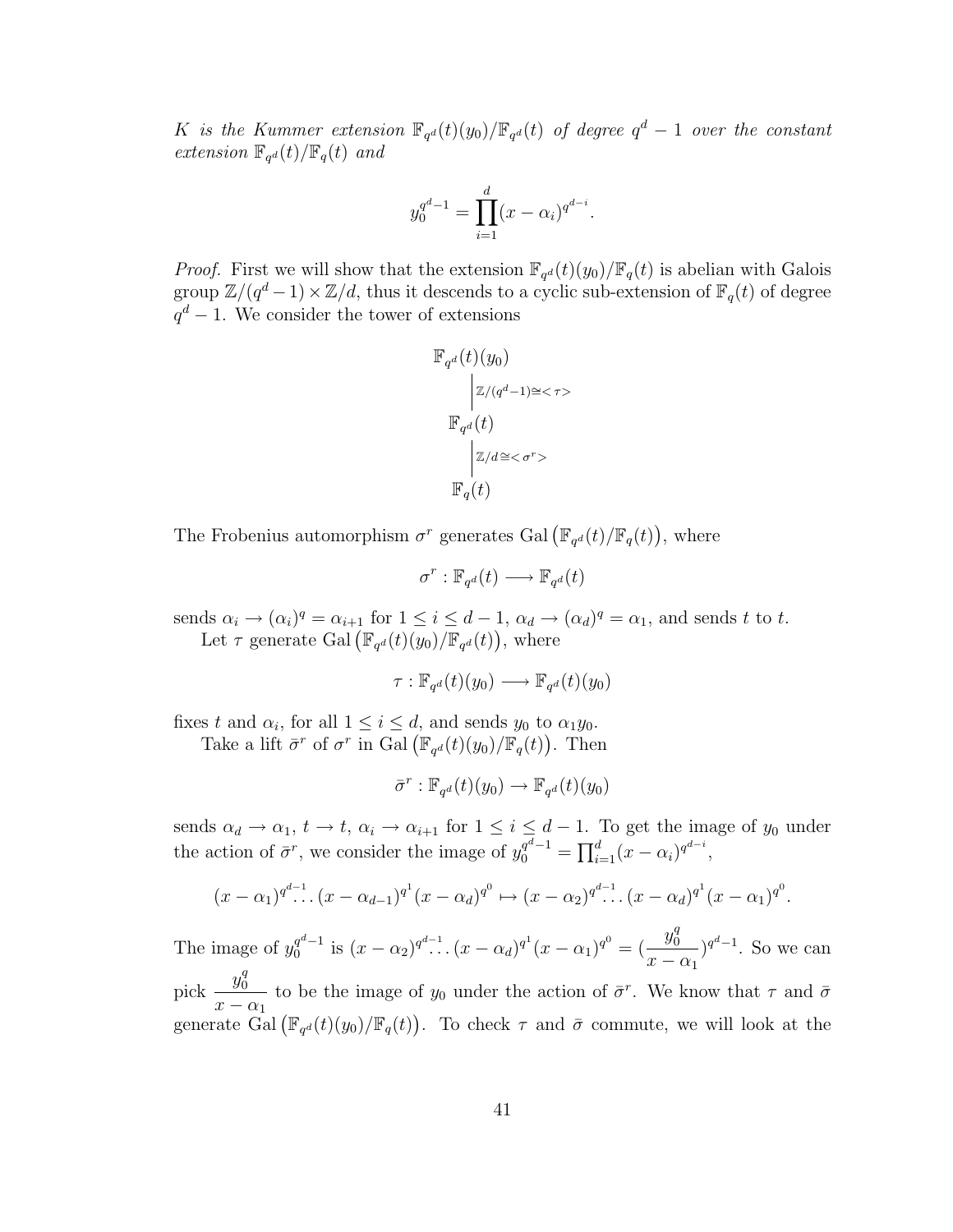images of  $\alpha_i$  for  $1 \leq i \leq d$  and  $y_0$  under the actions of  $\tau \bar{\sigma}^r$  and  $\bar{\sigma}^r \tau$ . The action of  $\tau \bar{\sigma}^r$  is as follows:

$$
\begin{array}{cccc}\n\alpha_1 & \xrightarrow{\tau} & \alpha_1 & \xrightarrow{\bar{\sigma}^r} & \alpha_2, \\
\vdots & \vdots & \vdots & \vdots \\
\alpha_d & \xrightarrow{\tau} & \alpha_d & \xrightarrow{\bar{\sigma}^r} & \alpha_1, \\
y_0 & \xrightarrow{\tau} & \alpha_1 y_0 & \xrightarrow{\bar{\sigma}^r} & \xrightarrow{\alpha_2 y_0^q} \\
\vdots & \vdots & \vdots & \ddots & \vdots \\
y_0 & \xrightarrow{\tau} & \alpha_1 y_0 & \xrightarrow{\bar{\sigma}^r} & \xrightarrow{\alpha_2 y_0^q} \\
\end{array}
$$

and the action of  $\bar{\sigma}^r \tau$  is as follows:

$$
\begin{array}{cccc}\n\alpha_1 & \xrightarrow{\bar{\sigma}^r} & \alpha_2 & \xrightarrow{\tau} & \alpha_2, \\
\vdots & \vdots & \vdots & \vdots \\
\alpha_d & \xrightarrow{\bar{\sigma}^r} & \alpha_1 & \xrightarrow{\tau} & \alpha_1, \\
y_0 & \xrightarrow{\bar{\sigma}^r} & \frac{y_0^q}{x - \alpha_1} & \xrightarrow{\tau} & \frac{\alpha_1^q y_0^q}{x - \alpha_1}\n\end{array}
$$

.

Since  $\alpha_1^q = \alpha_2$ , we know  $\tau \bar{\sigma}^r = \bar{\sigma}^r \tau$ . So there is an isomorphism

$$
Gal (K/\mathbb{F}_q(t)) \cong \mathbb{Z}/(q^d-1) \times \mathbb{Z}/d,
$$

where the residue extension at the prime f corresponds to the summand  $\mathbb{Z}/d$ , generated by  $(0, 1)$ . Denote by  $N_0$  the subgroup generated by  $(0, 1)$ . Let  $K_0$  be the fixed field of  $N_0$  in  $K/\mathbb{F}_q(t)$ . Then  $K_0$  is a maximal cyclic geometric sub-extension of  $K/\mathbb{F}_q(t)$ .

Next we will show  $K_0$  is the only such sub-extension with residue degree 1 at the prime f. Consider all possible sub-extensions of degree  $q^d - 1$  inside  $K/\mathbb{F}_q(t)$ . Each such sub-extension corresponds to a quotient group of  $\mathbb{Z}/(q^d-1) \times \mathbb{Z}/d$  by a subgroup of order d.



The element  $(0, 1)$  is not in any subgroup N of order d other than  $N_0$ , for otherwise  $(0, i) \in N$  for  $1 \le i \le d$ , which would imply  $N_0 \subset N$ . But N is a subgroup of order d, thus  $N_0 \subset N$ . But N is of order d, so  $N = N_0$ . So  $N_0$  is the unique subgroup of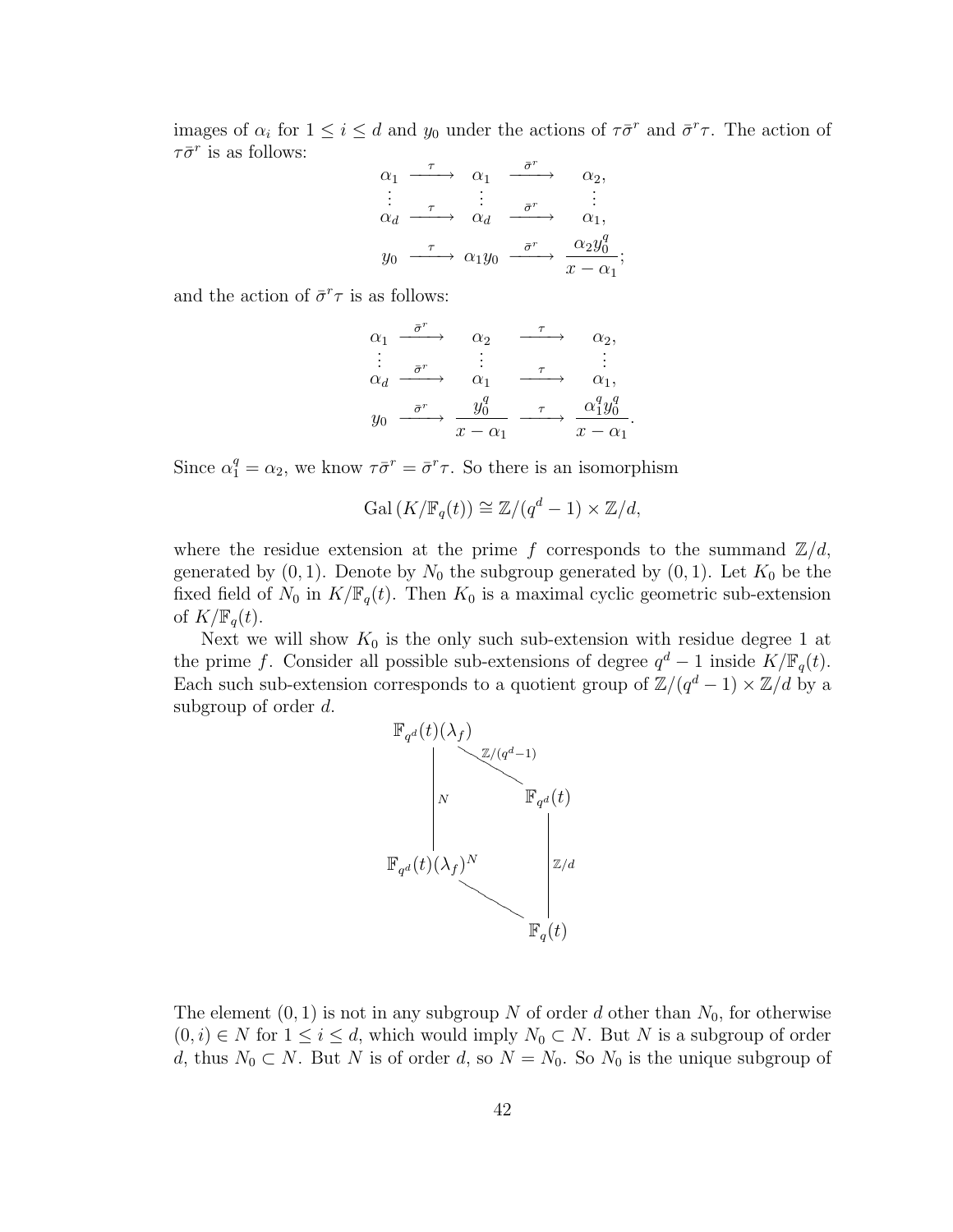$\mathbb{Z}/(q^d-1)\times\mathbb{Z}/d$ , which is of order d, such that  $\overline{(0,1)}=0$  in the quotient group; i.e. the fixed field  $K_0$  of  $N_0$  is the unique sub-extension of degree  $q^d-1$  with residue degree 1.

Finally we will show  $K_0$  is the cyclotomic function field  $\mathbb{F}_q(t)(\lambda_f)$ . We know  $K_0/\mathbb{F}_q(t)$  is a cyclic extension ramified only at f and  $\infty$  with residue degree 1 at the prime f. By Property 5 above of Carlitz fields, we know  $K_0$  is contained in a cyclotomic function field  $\mathbb{F}_q(t)(\lambda_{f^m})$  for some m. The Galois group Gal  $(\mathbb{F}_q(t)(\lambda_{f^m})/\mathbb{F}_q(t))$ has a unique p-Sylow subgroup by Sylow's theorem. Thus there is only one subextension of degree  $q^d-1$  in  $\mathbb{F}_q(t)(\lambda_{f^m})/\mathbb{F}_q(t)$ . Since  $\mathbb{F}_q(t)(\lambda_f)$  is the sub-extension of degree  $q^d-1$ , we have  $K_0 = \mathbb{F}_q(t)(\lambda_f)$ .  $\Box$ 

Notice that in Proposition 3.2.2, the cyclotomic function field is tamely ramified. We can generalize Proposition 3.2.2 to the wildly ramified case, i.e. a description of cyclotomic function fields  $\mathbb{F}_q(t)(\lambda_{f^n})/\mathbb{F}_q(t)$  for any positive integer n. Let  $\omega_1, \ldots, \omega_r$ be a basis of  $\mathbb{F}_q$  as vector space over  $\mathbb{F}_p$ . Again  $f = \prod_{i=1}^d (t - \alpha_i)$  will denote a degree d irreducible polynomial in  $\mathbb{F}_q[t]$ , where  $\alpha_i \in \mathbb{F}_{q^d}$  are the d roots of f, for  $1 \leq i \leq d$ .

THEOREM 3.2.3. The cyclotomic function field  $\mathbb{F}_q(t)(\lambda_{f^n})/\mathbb{F}_q(t)$  is given by the compositum of the Kummer extension  $K_0$  and the Witt-Artin-Schreier extensions  $K_n^{(i,j)}$  for  $i = 1, ..., r$ ,  $j = 1, ..., d(n-1)$ , where  $q = p^r$ ,  $K_0$  and  $K_n^{(i,j)}$ 's are defined inductively as follows:

1)  $K_0$  is defined as in Proposition 3.2.2, i.e. the unique maximal cyclic geometric  $sub-extension$  of  $\mathbb{F}_{q^d}(t)(y_0)/\mathbb{F}_q(t)$  such that the residue degree of the prime f is 1, where

$$
y_0^{q^d-1} = \prod_{i=1}^d (x - \alpha_i)^{q^{d-i}}.
$$

2) When  $p \nmid \left[\frac{j-1}{d}\right]$  $\frac{-1}{d}]+1$ , then  $K_n^{(i,j)} = \mathbb{F}_q(t)(y_{ij}),$  with

$$
y_{ij}^p - y_{ij} = \frac{\omega_i t^{j - \left[\frac{j-1}{d}\right] - 1}}{f^{1 + \left[\frac{j-1}{d}\right]}}.
$$

3) When  $p \mid \left[\frac{j-1}{d}\right]$  $\frac{d-1}{d}]+1$ , then  $K_n^{(i,j)}$  is the unique  $\mathbb{Z}/p$  geometric extension of  $K_n^{(i,t_j)}$ with residue degree 1, which is cyclic over  $\mathbb{F}_q(t)$  with ramification occurs only at f, where  $t_j = j - d(p-1)(\frac{\frac{j-1}{d}+1}{n})$  $\frac{-j+1}{p}$ ).

Before we prove Theorem 3.2.3, we need two lemmas. Both lemmas are under the same assumptions as before, i.e. let  $\omega_1, \ldots, \omega_r$  be a basis of  $\mathbb{F}_q$  as vector space over  $\mathbb{F}_p$ ; let f be an irreducible polynomial with degree d; and let  $\alpha_1, \ldots, \alpha_d \in \mathbb{F}_{p^d}(t)$ be the d roots of  $f$ .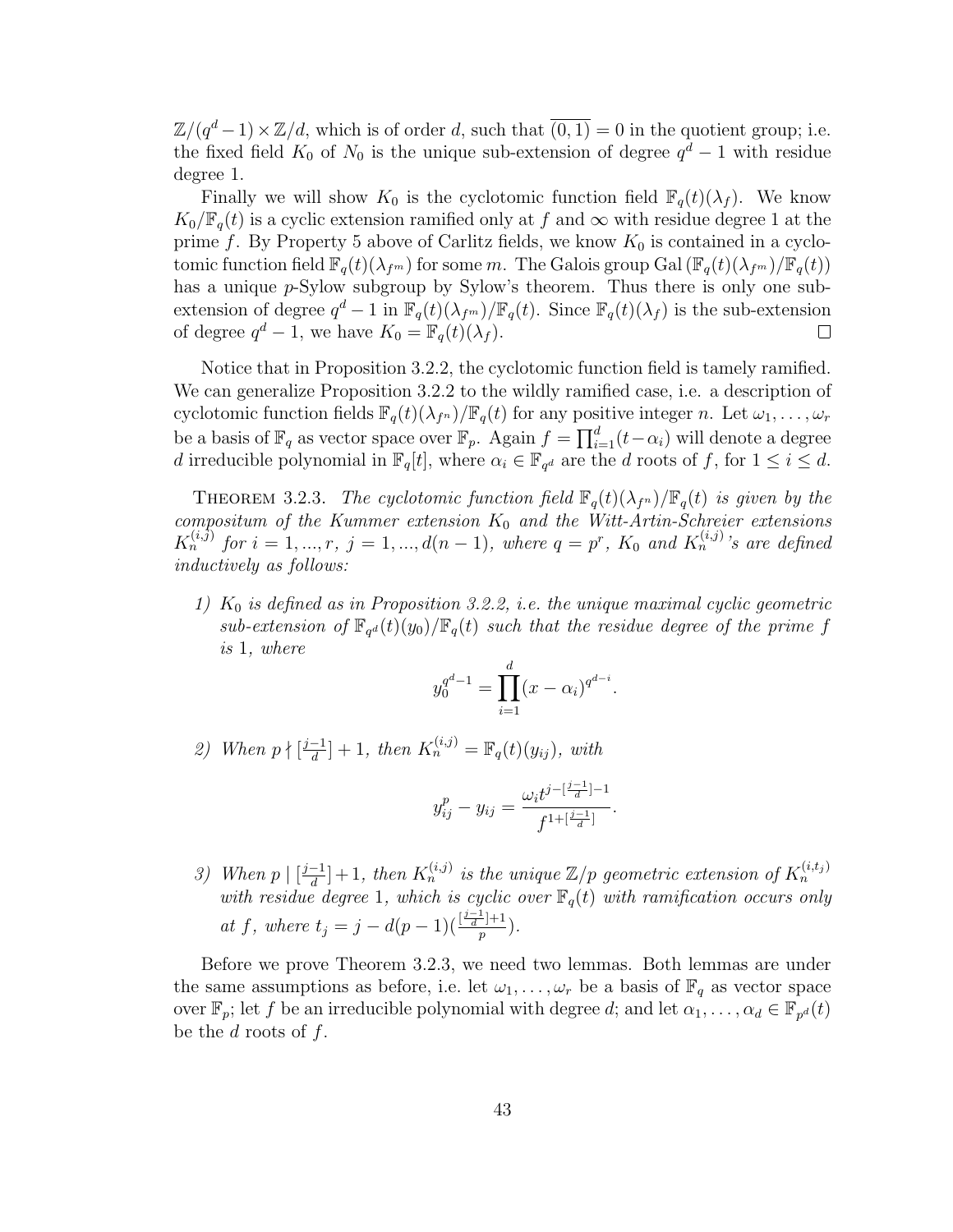LEMMA 3.2.4. Let  $K_2''$  be the maximal p-sub-extension of the extension  $\mathbb{F}_q(t)(\lambda_{f^2})$ over  $\mathbb{F}_q(t)$ . Then  $K_2''$  is the compositum of rd Artin-Scheier extensions  $K_2^{(i,j)}$  $x_2^{(i,j)}$ , where

$$
K_2^{(i,j)} = \mathbb{F}_q(t)(y_{ij})
$$
 with  $y_{ij}^p - y_{ij} = \frac{\omega_i t^{j-1}}{f}$ ,

for  $1 \le i \le r$ ,  $1 \le j \le d$ .

*Proof.* By Property 7 of cyclotomic function fields, we know the Galois group  $G_2 =$ Gal  $(\mathbb{F}_q(t)(\lambda_{f^3})/\mathbb{F}_q(t))$  is a product of a cyclic group  $G_2'$  of order  $q^d-1$  and a product  $G_2''$  of cyclic *p*-groups  $G_n^{(i,j)}$ :

$$
G_2 \cong G_2' \times G_2'' \cong \mathbb{Z}/(q^d - 1) \times (\prod_{(i,j)} G_2^{(i,j)}).
$$

So  $K_2''$  is the fixed field of  $G_2'$ , and the Galois group Gal  $(K_2''/\mathbb{F}_q(t)) \cong G_2''$ . Applying Proposition 3.2 in [GS] to the cyclotomic function field  $\mathbb{F}_q(t)(\lambda_{f^2})$ , we know  $G_2''$  is a product of  $\mathbb{Z}/p$ 's, and the number of  $\mathbb{Z}/p$ 's is rd, i.e.

$$
G_2'' \cong \prod_{1 \le i \le r, 1 \le j \le d} G_2^{(i,j)} \cong (\mathbb{Z}/p)^{rd}.
$$

Denote by  $K_2^{(i_0,j_0)}$  $\sum_{2}^{(i_0,j_0)}$  the fixed field of  $G'_2 \times \prod_{(i,j) \neq (i_0,j_0)} G_2^{(i,j)}$  $\mathbb{F}_q(t)(\lambda_{f^2})$  over  $\mathbb{F}_q(t)$ . Then the Galois group Gal $\left(K_2^{(i,j)}\right)$  $\mathbb{F}_q^{(i,j)}/\mathbb{F}_q(t)$   $\cong G_2^{(i,j)}$  $\chi_2^{(i,j)}$ . And  $K_2''$  is the compositum of all the  $K_2^{(i,j)}$  $\mathbb{F}_q(t)(\lambda_{f^2})/\mathbb{F}_q(t)$  is ramified and totally ramified only at the prime f, generated by the irreducible polynomial f. So each  $K_2^{(i,j)}$  $\int_2^{(i,j)}/\mathbb{F}_q(t)$  is also ramified only at the prime f and it is cyclic of degree p.



So each  $K_2^{(i,j)}$  $\mathbb{F}_q^{(i,j)}$  is an Artin-Scheier extension over  $\mathbb{F}_q(t)$  ramified only at f, which can be expressed in the following way:

$$
K_2^{(i,j)} = \mathbb{F}_q(t)(y_{ij}), \quad \text{where} \quad y_{ij}^p - y_{ij} = \beta_{ij}; \quad \beta_{i,j} \in \mathbb{F}_q(t).
$$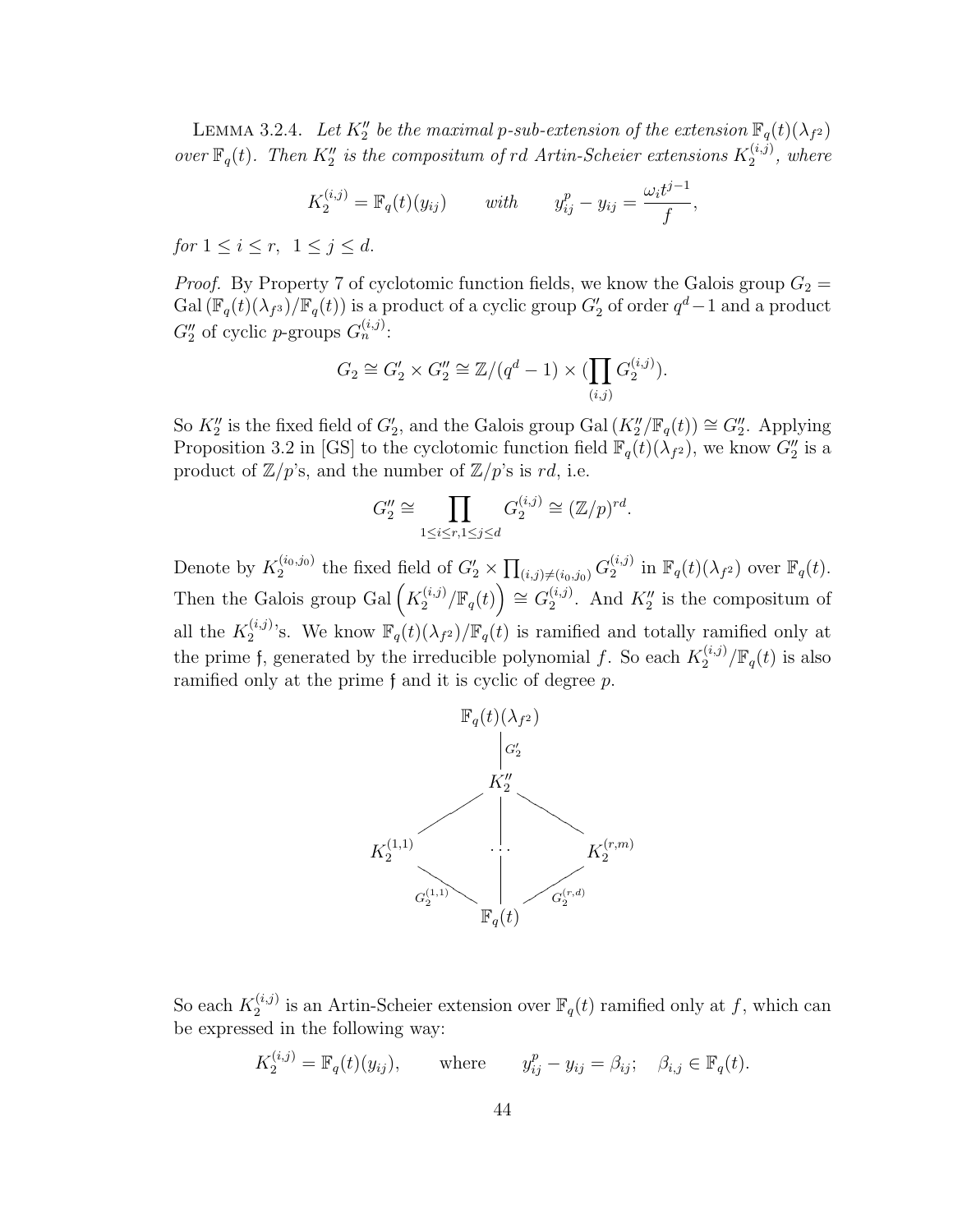Using the partial fraction decomposition of  $\beta_{i,j}$  to adjust the function  $y_{ij}$ , we can assume  $\beta_{i,j}$  is in the standard form, i.e.

$$
\beta_{ij} = \frac{q_{ij}(t)}{f^{\gamma_{ij}}},
$$

where  $q_{ij}(t)$  is a polynomial relatively prime to f with  $\deg(q_{ij}(t)) < \deg(f^{\gamma_{ij}}) = d\gamma_{ij}$ . The exponent f in the discriminant  $\mathfrak{d}_{K_n^{(i,j)}/\mathbb{F}_q(t)}$  is

$$
(p-1)(\gamma_{ij}+1).
$$

On the other hand, we know, from Property 6, the exponent of f in the discriminant  $\mathfrak{d}_{\mathbb{F}_q(t)(\lambda_{f^2})/\mathbb{F}_q(t)}$  is  $2q^{2d} - 3q^d$ . Using these discriminant, we can conclude that  $\gamma_{ij} = 1$ for all  $i, j$ 's. Otherwise suppose there exists a  $\gamma_{ij} \geq 2$ .

Case  $(p > 2)$ . In this case, we would have the discriminant  $\mathfrak{d}_{\mathbb{F}_q(t)(\lambda_{f^2})/\mathbb{F}_q(t)}$  given as follows:

$$
2q^{2d} - 3q^d = \mathfrak{d}_{\mathbb{F}_q(t)(\lambda_{f^2})/\mathbb{F}_q(t)} \ge 3(p-1)\frac{q^{2d} - q^d}{p} > 2q^{2d} - 3q^d;
$$

this is a contradiction.

Case  $(p = 2)$ . The extension  $K_2''/\mathbb{F}_q(t)$  is totally ramified, so each intermediate extension has to be ramified. Thus we have

$$
2q^{2d} - 3q^d = \mathfrak{d}_{\mathbb{F}_q(t)(\lambda_{f^2})/\mathbb{F}_q(t)} \ge 3(p-1)\frac{q^{2d} - q^d}{p} + (1+p+p^2+\dots+p^{rd-2})(q^d-1)
$$
  
=  $2q^{2d} - 3q^d + 1$   
>  $2q^{2d} - 3q^d$ ,

again getting a contradiction.

So the  $y_{ij}$ 's satisfying

$$
y_{ij}^p - y_{ij} = \frac{\omega_i t^{j-1}}{f} \quad \text{for} \quad 1 \le i \le r, \ 1 \le j \le d
$$

form a basis for the extension  $K_n''/\mathbb{F}_q(t)$ .

The next lemma describes how the Galois group

$$
G''_{n+1} = \text{Gal}\left(\mathbb{F}_q(t)(\lambda_{f^{n+1}})/\mathbb{F}_q(t)\right)
$$

is obtained from the Galois group  $G''_n = \text{Gal}(\mathbb{F}_q(t)(\lambda_{f^n})/\mathbb{F}_q(t))$ . For any  $n \geq 2$ , the group  $G''_n$  is a product  $\prod_{(i,j)} G_n^{(i,j)}$  of cyclic p-groups  $G_n^{(i,j)}$ . Denote the number of  $G_n^{(i,j)}$ 's with order exactly  $p^k$  by  $S_{n,k}$ .

 $\Box$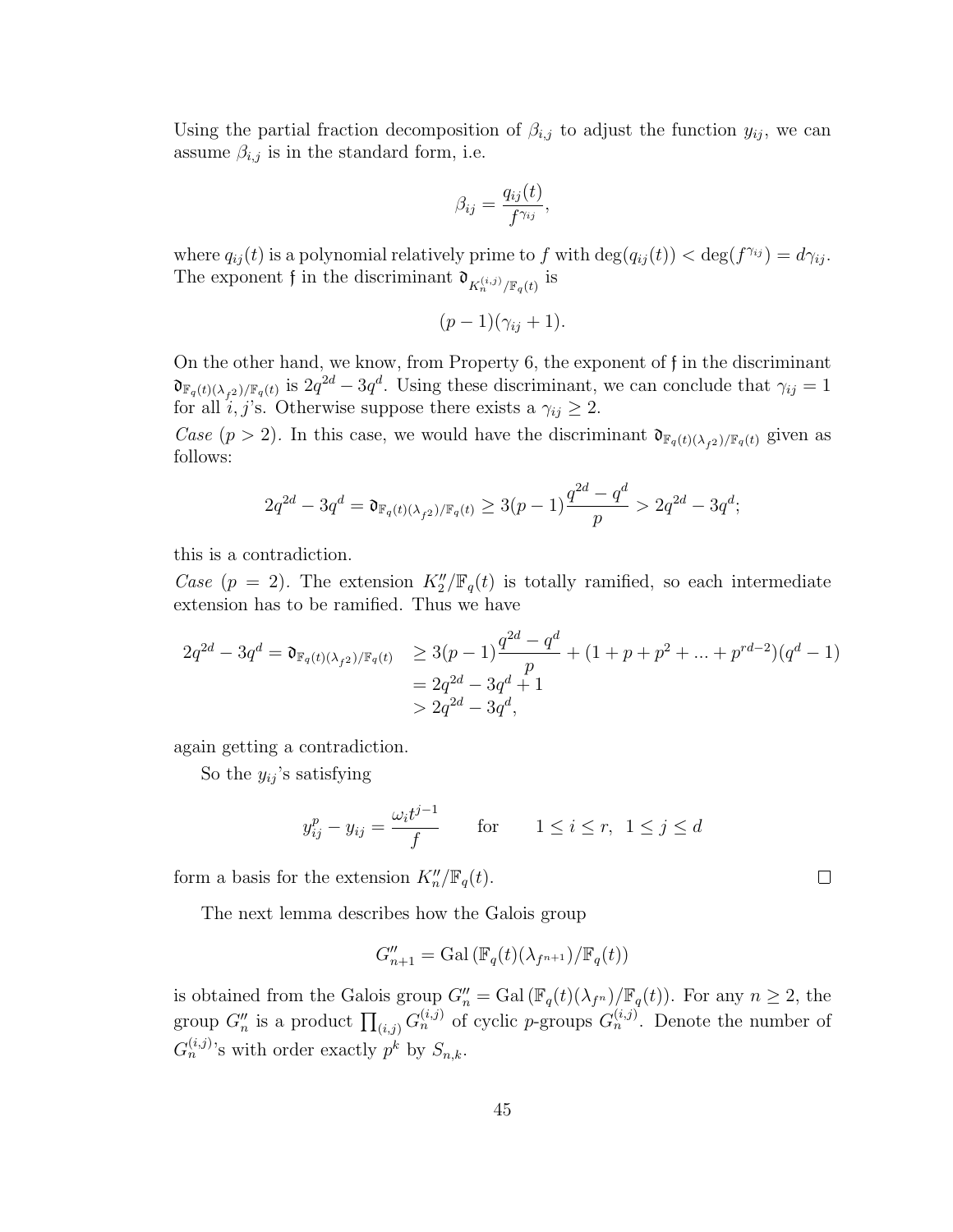LEMMA 3.2.5. Let  $p^{d_n}$  be the exact power of p dividing n. If  $d_n = 0$ , we have

$$
S_{n+1,k} = \begin{cases} S_{n,k} + rd & \text{if } k = 1, \\ S_{n,k} & \text{otherwise.} \end{cases}
$$

If  $d_n \geq 1$ , we have

$$
S_{n+1,k} = \begin{cases} S_{n,k} - rd & \text{if } k = d_n, \\ S_{n,k} + rd & \text{if } k = d_n + 1, \\ S_{n,k} & \text{otherwise.} \end{cases}
$$

Equivalently, when  $p \nmid n$ , we have  $G''_{n+1} = G''_n \times (\mathbb{Z}/p)^{rd}$ ; and when  $p \mid n$ , we know  $G_{n+1}''$  has rd more copies of  $\mathbb{Z}/p^{1+d_n}$  and rd less copies of  $\mathbb{Z}/p^{d_n}$ ,

*Proof.* The extension  $\mathbb{F}_q(t)(\lambda_{f^{n+1}})/\mathbb{F}_q(t)(\lambda_{f^n})$  is of degree  $q^d = p^{rd}$ . For each  $i \geq 0$ , we can write  $n = u_i p^i + v_i$  with  $0 \le v_i < p^i$ . We will divide the situation into three cases as follows, and apply Result 3.2.1 in Property 7 of cyclotomic function fields. *Case*  $(n \neq 0, -1 \pmod{p})$ . We have  $d_n = 0$  and  $d_{n+1} = 0$ . Applying 3.2.1, we know the number of  $G_n^{(i,j)}$  with order p is  $rd(n-2u_1+u_2-1)$ , while the number of  $G_{n+1}^{i,j}$  with order p is  $rd(n+1-2u_1+u_2-1)$ , the difference is exactly rd. So  $G''_{n+1} = G''_n \times (\mathbb{Z}/p)^{rd}.$ 

Case  $(n = -1 \pmod{p})$ . Here  $d_n = 0$ . Let  $n+1 = u'_i p^i + v'_i$ , then  $n = u'_{d_{n+1}} p^{d_{n+1}} - 1$ .

- $d_{n+1} = 1$ . By 3.2.1, the number of  $G_n^{(i,j)}$  with order p is  $rd(n 2u_1 + u_2 1)$ , while the number of  $G_{n+1}^{(i,j)}$  with order p is  $rd(n+1-2u'_1+u'_2+1)$ . We have  $n+1 = u'_1p$  and  $n = (u'_1 - 1)p + (p - 1)$ , so  $u_1 = u'_1 - 1$  and  $u'_2 = u_2$ , thus  $G''_{n+1} = G''_n \times (\mathbb{Z}/p)^{rd}.$
- $d_{n+1} \geq 2$ . By 3.2.1, the number of  $G_n^{(i,j)}$  with order p is  $rd(n-2u_1+u_2-1)$ , while the number of  $G_{n+1}^{(i,j)}$  with order p is  $rd(n+1-2u'_1+u'_2)$ . We have  $n+1 = u_2'p^2$  and  $n = (u_2'-1)p^2 + (p^2-1)$ , so  $u_1' = u_1 + 1$  and  $u_2' = u_2 + 1$ , thus  $G''_{n+1} = G''_n \times (\mathbb{Z}/p)^{rd}$ .

*Case*  $(n = 0 \ (\text{mod } p))$ . Here  $d_{n+1} = 0$ . Let  $n = u_i p^i + v_i$  and  $n + 1 = u'_i p^i + v'_i$ .

•  $d_n = 1$ . We have  $n = u_1 p$  and  $n + 1 = u_1 p + 1$ , so  $u_1 = u'_1$ ,  $u'_2 = u_2$  and  $u'_3 = u_3$ . By 3.2.1, the number of  $G_n^{(i,j)}$  with order p is  $rd(n - 2u_1 + u_2 + 1)$ , while the number of  $G_{n+1}^{(i,j)}$  with order p is  $rd(n+1-2u'_1+u'_2-1)$ , so  $G_{n+1}''$ has rd copies of  $\mathbb{Z}/p$  less than  $G''_n$ . Also the number of  $G_n^{(i,j)}$  with order  $p^2$  is  $rd(u_1-2u_2+u_3-1)$ , while the number of  $G_{n+1}^{(i,j)}$  with order  $p^2$  is  $rd(u'_1-2u'_2+u'_3)$ . So  $G''_{n+1}$  has rd copies of  $\mathbb{Z}/p^2$  more than  $G''_n$ .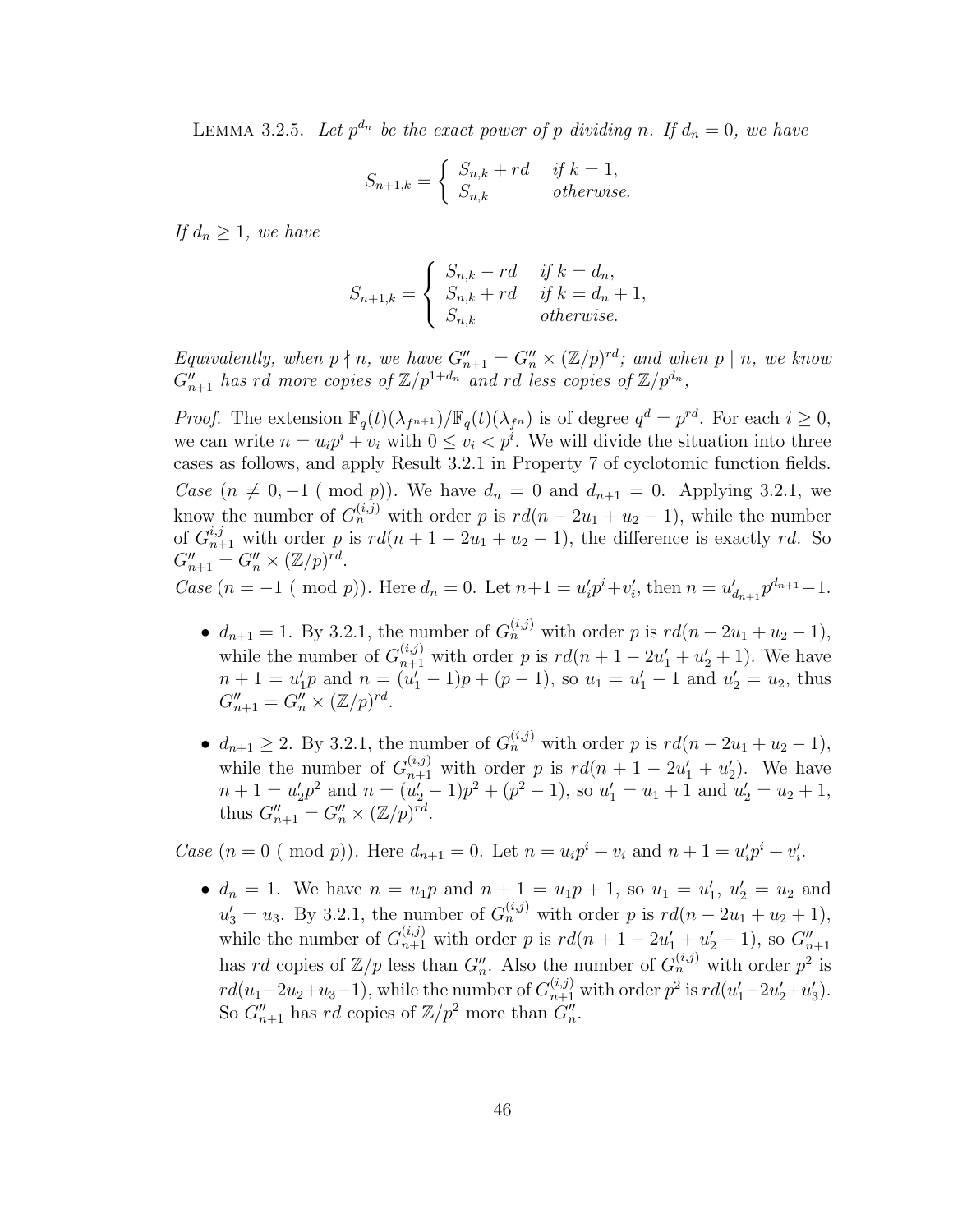•  $d_n \geq 2$ . We know  $u'_i = u_i$  for all  $i \geq 1$ . The number of  $G_n^{(i,j)}$  with order  $p^{d_n}$  is  $rd(u_{d_n-1}-2u_{d_n}+u_{d_n+1}+1)$ , while the number of  $G_{n+1}^{(i,j)}$  with order  $p^{d_n}$  is  $rd(u'_{d_n-1} - 2u'_{d_n} + u'_{d_n+1})$ . The number of  $G_n^{(i,j)}$  with order  $p^{d_n+1}$  is  $rd(u_{d_n}-2u_{d_n+1}+u_{d_n+2}-1)$ , while the number of  $G_{n+1}^{(i,j)}$  with order  $p^{d_n+1}$  is  $rd(u'_{d_n}-2u'_{d_n+1}+u'_{d_n+2})$ . So  $G''_{n+1}$  has rd more copies of  $\mathbb{Z}/p^{d_n+1}$  and rd less copies of  $\mathbb{Z}/p^{d_n}$ .

So when  $p \nmid n$ , we have  $G''_{n+1} = G''_n \times (\mathbb{Z}/p)^{rd}$ ; and when  $p \mid n$ , we know  $G''_{n+1}$  has rd more copies of  $\mathbb{Z}/p^{1+d_n}$  and rd less copies of  $\mathbb{Z}/p^{d_n}$ , where  $d_n$  is the exact power of  $p$  that divides  $n$ .  $\Box$ 

Now we can give the proof for Theorem 3.2.3.

*Proof.* The Galois group  $G_n = \text{Gal}(\mathbb{F}_q(t)(\lambda_{f^n})/\mathbb{F}_q(t))$  can be decomposed as a product of a cyclic group  $G'_n$  of order  $q^d-1$  and a product  $G''_n$  of cyclic p-groups  $G^{(i,j)}_n$ with order  $g_n^{(j)}$  by Property 7, i.e.

$$
G_n \cong G'_n \times G''_n = G'_n \times \prod_{i=1}^r (G_n^{(i,1)} \times \dots \times G_n^{(i,m)}),
$$

where  $g_n^{(1)} \geq ... \geq g_n^{(m)}$ , and the Galois group  $G_n''$  is of order  $q^{d(n-1)}$ . Let  $K_0$ be the fixed field of  $G''_n$  in  $\mathbb{F}_q(t)(\lambda_{f^n})/\mathbb{F}_q(t)$ . Let  $K''_n$  be the fixed field of  $G'_n$ in  $\mathbb{F}_q(t)(\lambda_{f^n})/\mathbb{F}_q(t)$ . And let  $K_n^{(a,b)}$  be the fixed field of  $G'_n \times \prod_{(i,j)\neq (a,b)} G_n^{(i,j)}$  in  $\mathbb{F}_q(t)(\lambda_{f^n})/\mathbb{F}_q(t)$ . So the cyclotomic function field  $\mathbb{F}_q(t)(\lambda_{f^n})$  is the compositum of the  $K_0$  and  $K_n^{(i,j)}$ 's. We will give descriptions of the  $K_0$  and  $K_n^{(i,j)}$ 's.



First we consider the field  $K_0$ . Since the Sylow-p subgroup  $G''_n$  is normal in  $G_n$ , it is the unique Sylow-p subgroup by the Sylow's theorem. So the field  $K_0$  is the unique subfield of order  $q^d-1$  in  $\mathbb{F}_q(t)(\lambda_{f^n})/\mathbb{F}_q(t)$ . Thus it is the cyclotomic function field  $\mathbb{F}_q(t)(\lambda_f)$ , which is the Kummer extension known from Proposition 3.2.2.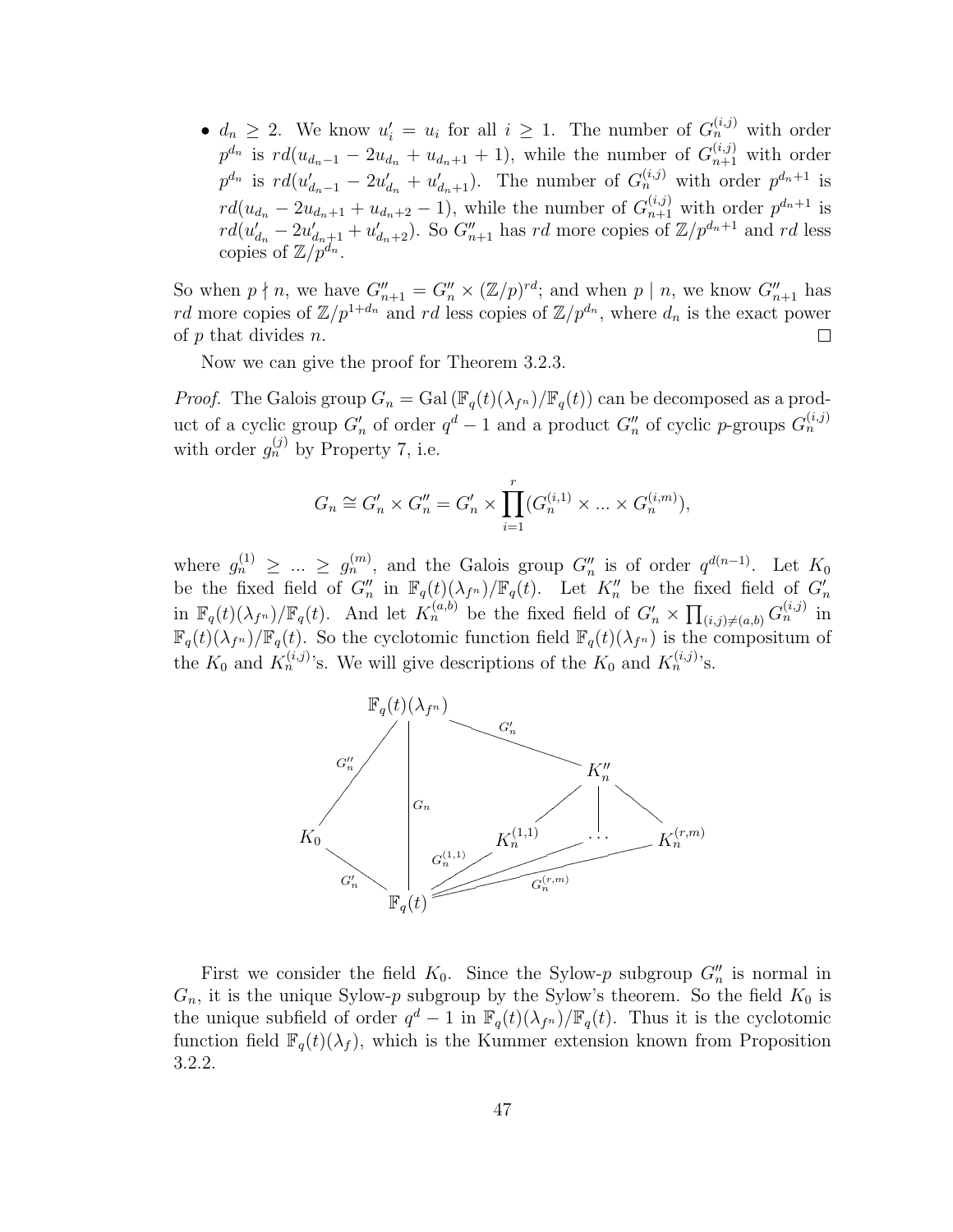Next we will give descriptions of  $K_n^{(i,j)}$ 's. Each field  $K_n^{(i,j)}$  is a cyclic p-extension over  $\mathbb{F}_q(t)$ , so it is a Witt-Artin-Scheier extension. We will use induction on n to show the field  $K_n^{(i,j)}$  is described as in 2) and 3). The induction starts with  $n=2$ , since  $G''_n$  is trivial when  $n = 1$ . The case  $n = 2$  is dealt in Lemma 3.2.4. Suppose ok for  $\leq n$ , we consider the case  $n + 1$ . We will analyze the situation in two cases using lemma 3.2.5.

• When  $p \nmid n$ , we know  $G''_{n+1} = G''_n \times (\mathbb{Z}/p)^{rd}$ . But these new  $\mathbb{Z}/p$  extensions all have conductor  $f^{n+1}$ . So the  $y_{ij}$ 's for  $1 \leq i \leq r$ ,  $d(n-1)+1 \leq j \leq dn$ satisfying

$$
y_{ij}^p - y_{ij} = \frac{\omega_i t^{j-1 - \left[\frac{j-1}{d}\right]}}{f^n} = \frac{\omega_i t^{j-1 - \left[\frac{j-1}{d}\right]}}{f^{1 + \left[\frac{j-1}{d}\right]}}
$$

form a basis for the extension  $K''_{n+1}/K''_n$ .

• When  $p \mid n$ , we know  $G''_{n+1}$  has rd more copies of  $\mathbb{Z}/p^{1+d_n}$  and rd less copies of  $\mathbb{Z}/p^{d_n}$ , where  $d_n$  is the exact power of p that divides n. The sub-extensions of  $K''_n/\mathbb{F}_q(t)$  corresponding to each copy of  $\mathbb{Z}/q^{d_n}$  are  $K^{(i,t_j)}_n$  for  $1 \leq i \leq r$  and  $d(n-1)+1 \leq j \leq dn$ , where  $t_j = j - d(p-1)(\frac{j-j+1}{n})$  $\frac{p}{p}$ . Since  $K_n''$  is contained in  $K_{n+1}''$ , so each sub-extension  $K_{n+1}^{i,j}$  of  $K_{n+1}''/\mathbb{F}_q(t)$  corresponding to  $\mathbb{Z}/p^{1+d_n}$ , where  $1 \leq i \leq r$  and  $d(n-1)+1 \leq j \leq dn$ , is the unique cyclic  $\mathbb{Z}/p$ -extension of  $K_n^{(i,t_j)}$  ramified only at the prime above f, such that  $K_{n+1}^{i,j}/\mathbb{F}_q(t)$  is an Witt-Artin-Schreier extension over  $\mathbb{F}_q(t)$  with conductor  $f^{n+1}$ .

So  $\mathbb{F}_q(t)(\lambda_{f^n})$  is the compositum of the  $K_0$  and  $K_n^{(i,j)}$  as described in the theorem.  $\Box$ 

Using this explicit description on of cyclotomic function fields, we can easily calculate the genus, discriminant and class number of abelian extensions over  $\mathbb{F}_q(t)$ ramified over only one prime. This helps to understand abelian and solvable extensions over  $\mathbb{F}_q(t)$  ramified over only one prime.

#### 3.3 Riemann-Hurwitz formula

Let  $K/\mathbb{F}_{q}(t)$  be a finite, separable, geometric extension of degree n with Galois group G, ramified only at one finite place f of degree d and unramified at  $\infty$ . Denote by g the genus of K. Let m be the conductor of the extension  $K/\mathbb{F}_q(t)$ , so the *i*th ramification group  $G_i$  vanishes for all  $i \geq m$ . Denote the order  $|G_i|$  of the ramification group  $G_i$  by  $e_i$ . We have by the Riemann-Hurwitz formula,

$$
2g - 2 = n(2 \cdot 0 - 2) + (e_0 + e_1 + e_2 + \dots + e_{m-1} - m) \frac{nd}{e_0}
$$
  
= -2n + (e\_0 + e\_1 + e\_2 + \dots + e\_{m-1} - m) \frac{nd}{e\_0}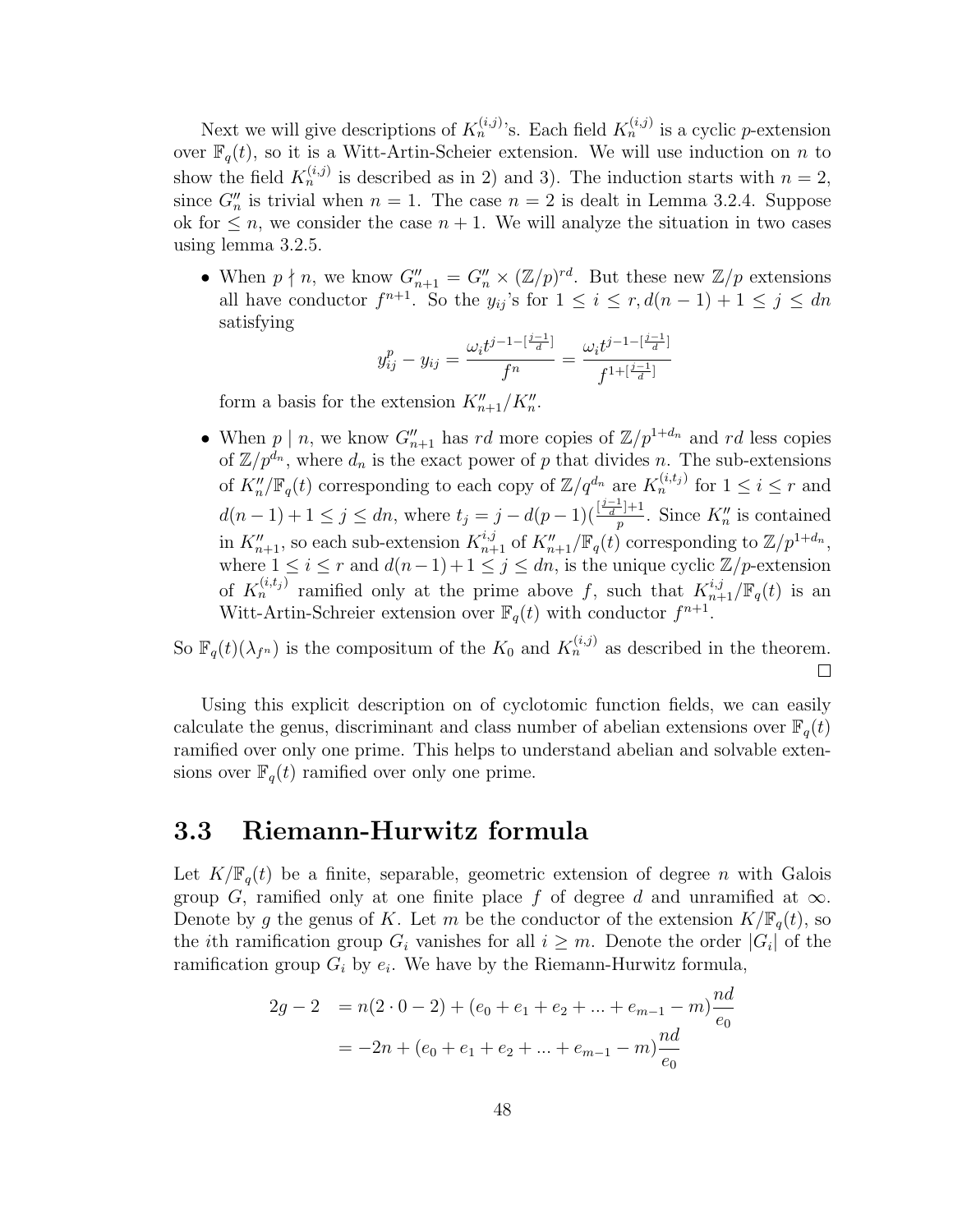Case  $(q = 0)$ .

**PROPOSITION 3.3.1.** Let  $K/\mathbb{F}_q(t)$  be a finite, separable, geometric extension with Galois group G, ramified only at one finite place f of degree d and unramified at  $\infty$ . Assume the genus of K is 0. If  $K/\mathbb{F}_q(t)$  is tamely ramified, then K is contained in the cyclotomic function field  $\mathbb{F}_q(t)(\lambda_f)$ ; if  $K/\mathbb{F}_q(t)$  is wildly ramified, then G is a p-group.

*Proof.* Plugging in  $q = 0$  into the Riemann-Hurwitz formula, we have

$$
-2e_0 = -2ne_0 + (e_0 + e_1 + e_2 + \dots + e_{m-1} - m)dn.
$$

So  $n|2e_0$ . Suppose  $n = 2e_0$ , then the inertia group  $I = G_0$  is normal in G, since every subgroup of index 2 is normal.

$$
K \nvert_I\nu_I\nu_I\nu_I\nu_I\nu_I\nu_I
$$

In this case, the fixed field  $K^I$  of I in  $K/\mathbb{F}_q(t)$  is unramified over  $\mathbb{F}_q(t)$  of degree 2; a contradiction. But  $e_0|n$ , so we get  $n = e_0$ , i.e.  $K/\mathbb{F}_q(t)$  is totally ramified. By Corollary 4 of Chapter IV in [Se3], we know  $G = P \rtimes C$  for some p-group P and some cyclic group  $C$  of order prime to  $p$ .

- If  $m = 1$ , i.e.  $K/\mathbb{F}_q(t)$  is tamely ramified. Then  $G = C$  is cyclic of order prime to p, and K is contained in the cyclotomic function field  $\mathbb{F}_q(t)(\lambda_f)$ . Since K is unramified over  $\mathbb{F}_q(t)$  at  $\infty$ , we have K is actually inside  $\mathbb{F}_q(t)(\lambda_f)^+$ .
- If  $m \geq 2$ , i.e.  $K/\mathbb{F}_q(t)$  is wildly ramified. The fixed field  $K^P$  of P will be contained in the cyclotomic function field  $\mathbb{F}_q(t)(\lambda_f)^+$ , since it is abelian over  $\mathbb{F}_q(t)$ , unramified at  $\infty$  and only ramified at the finite place f. By the Riemann-Hurwitz formula, we have

$$
d \le (1 + \frac{e_1}{e_0} + \dots + \frac{e_{m-1}}{e_0} - \frac{m}{e_0})d = \frac{2n-2}{n} < 2.
$$

 $\Box$ 

So  $d = 1$ . Thus  $K^P$  is just  $\mathbb{F}_q(t)$ , i.e. G is a p-group.

Case  $(g = 1)$ . We have  $2e_0 = (e_0 + e_1 + ... + e_{m-1} - m)d$ .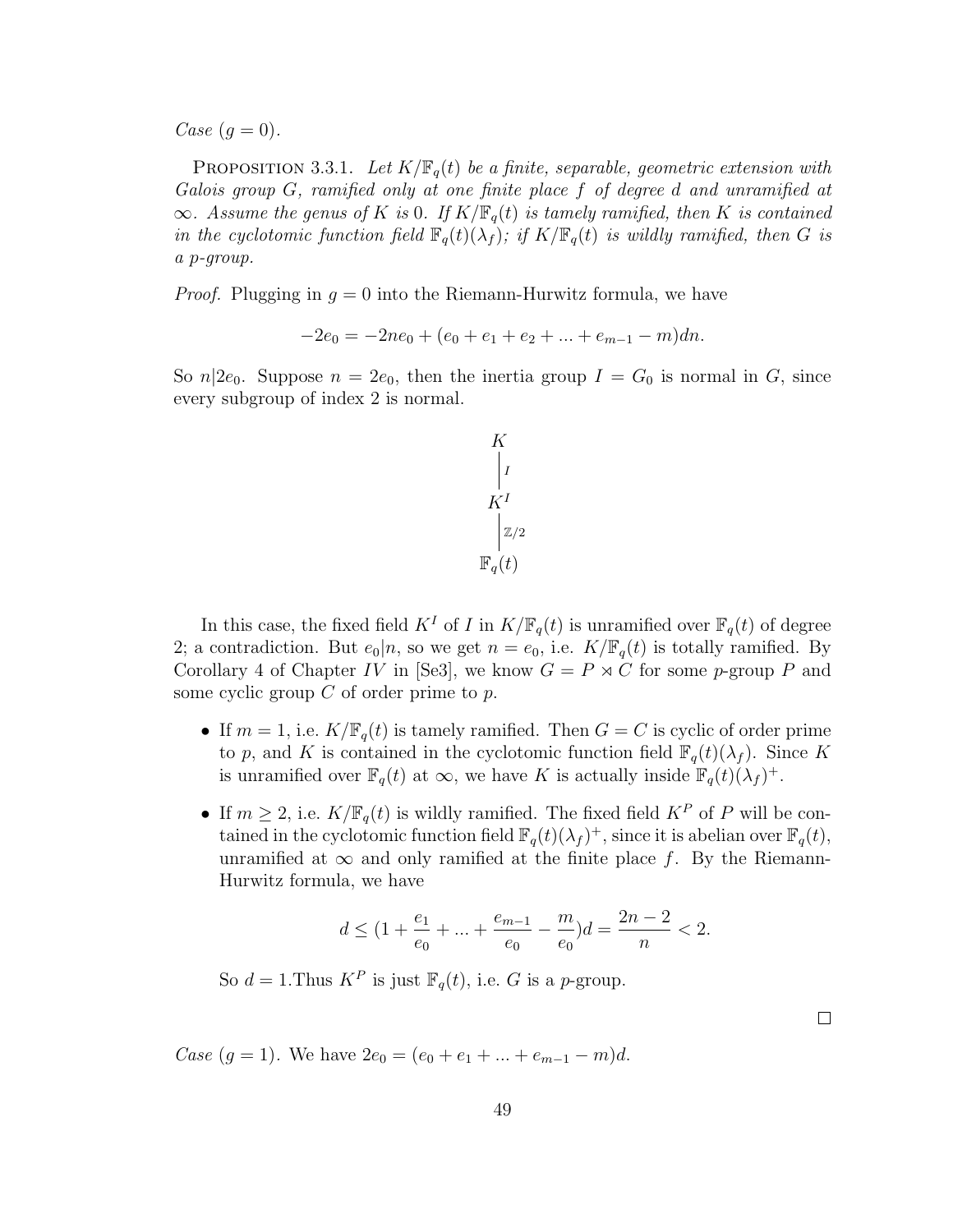| m      | đ   | $e_0$ | e <sub>1</sub> |
|--------|-----|-------|----------------|
| m<br>= |     |       |                |
|        | ر ، |       |                |

Table 3.1: Ramification indexes of  $K/\mathbb{F}_q(t)$  with  $g(K) = 1$  and  $m = 1$ .

- If  $m = 1$ , then either  $d = 4, e_0 = 2$  or  $d = 3, e_0 = 3$ .
- If  $m \geq 2$ , we have  $2 = (1 + \frac{e_1}{e_0} + ... + \frac{e_{m-1}}{e_0})$  $\frac{n-1}{e_0} - \frac{m}{e_0}$  $\frac{m}{e_0}$  $\big)d \geq d$ . If  $d = 2$ , then  $e_1 + ... + e_{m-1} = m$ . But  $e_i > 1$  for  $i < m$ , which implies  $m = e_1 + ... + e_{m-1} \ge$  $2(m-1)$ . So  $m=2$  and  $e_1=2$ . If  $d=1$ , then  $e_0=e_1+\ldots+e_{m-1}-m$ .

| m     | и |                                        |  | еŋ | $\cdots$ |  |  |
|-------|---|----------------------------------------|--|----|----------|--|--|
| $m$ . |   |                                        |  |    | $\cdots$ |  |  |
|       |   | $e_0 = e_1 + \cdots + e_{m-1}$<br>$-m$ |  |    |          |  |  |

Table 3.2: Ramification indexes of  $K/\mathbb{F}_q(t)$  with  $g(K) = 1$  and  $m \geq 2$ .

*Case*  $(g = 2)$ . We have  $2e_0 = -2ne_0 + (e_0 + ... + e_{m-1} - m)dn$ , so  $n|2e_0$ . So as in the case  $g = 0$ , we have  $n = e_0$ . So  $K/\mathbb{F}_p(t)$  is totally ramified. Thus  $G = P \rtimes C$ for some  $p$ -group  $P$  and some cyclic group  $C$ .

• If  $m = 1$ , we have  $2e_0 = -2ne_0+(e_0-1)dn$ . Since  $K/\mathbb{F}_q(t)$  is totally ramified, we know  $n = e_0$ . So  $2n+2 = (n-1)d$ . As a result we have either  $d = 3, n = 5$ , or  $d = 4, n = 3$ , or  $d = 6, n = 2$ . So K is a Galois extension over  $\mathbb{F}_q(t)$  of prime degree, thus cyclic. So K is an abelian extension over  $\mathbb{F}_q(t)$  contained in the cyclotomic function field  $\mathbb{F}_q(t)(\lambda_f)^+$ .

| $\,m$ | d | $\boldsymbol{n}$ | $e_0$ | e <sub>1</sub> |
|-------|---|------------------|-------|----------------|
| $m =$ | 3 | 5                | 5     |                |
|       |   | 3                |       |                |
|       | 6 |                  |       |                |

Table 3.3: Ramification indexes of  $K/\mathbb{F}_q(t)$  with  $g(K) = 2$  and  $m = 1$ .

• If  $m \ge 2$ , we have  $d \le (1 + \frac{e_1}{e_0} + ... + \frac{e_{m-1}}{e_0})$  $\frac{n-1}{e_0} - \frac{m}{e_0}$  $\frac{m}{e_0}$ ) $d =$  $2n + 2$  $\eta$  $\leq$  3. So  $d = 1, 2, 3$ . If  $d = 3$ , we have  $m = 2, n = e_0 = e_1 = 2$  and  $G \cong \mathbb{Z}/2$ . If  $d = 2$ , then either  $m = 3, e_1 = e_2 = 2$  or  $m = 2, e_1 = 3$ . If  $d = 1$ , then G is a p-group.

Case  $(g = 1 + 2<sup>s</sup>$  with  $s \ge 0$ ).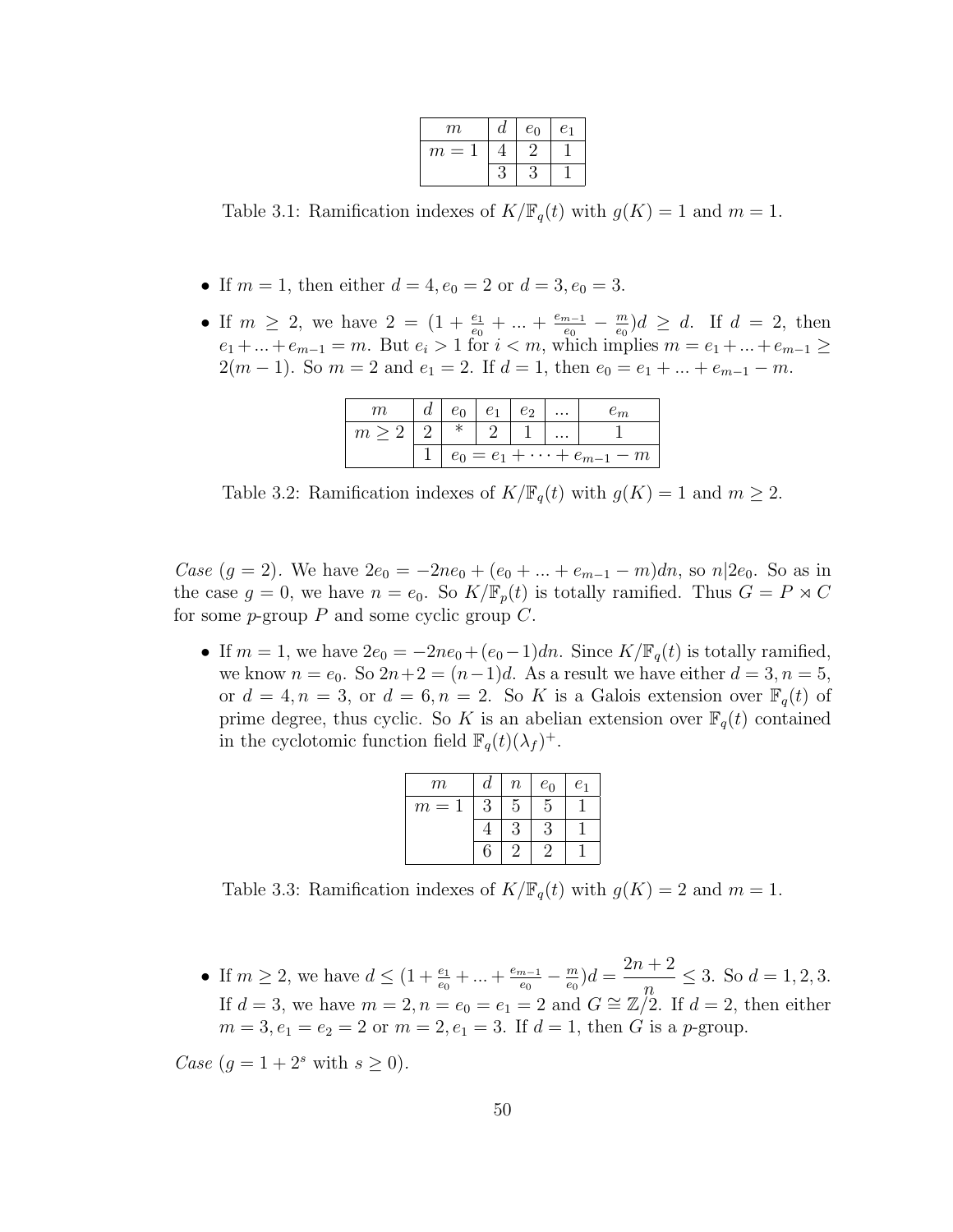|             | $m\,$            | $e_0$  | e <sub>1</sub> | e <sub>2</sub> | $e_3$ |  |
|-------------|------------------|--------|----------------|----------------|-------|--|
| $=$ 3<br>d. | ')               |        |                |                |       |  |
| $= 2$       | З                | $\ast$ |                |                |       |  |
|             | 9                | $\ast$ |                |                |       |  |
|             | $G$ is a p-group |        |                |                |       |  |

Table 3.4: Ramification indexes of  $K/\mathbb{F}_q(t)$  with  $g(K) = 2$  and  $m \geq 2$ .

**PROPOSITION 3.3.2.** Let  $K/\mathbb{F}_q(t)$  be a finite, separable, geometric extension with Galois group G, ramified only at one prime f and unramified at  $\infty$ . Assume the genus of K is  $1+2^s$  for some integer  $s\geq 0$ . Then  $K/\mathbb{F}_q(t)$  is totally ramified, thus G is a semi-direct product  $P \rtimes C$  of a p-group P and a cylclic group C of order prime to p.

*Proof.* Plugging in  $g = 1 + 2<sup>s</sup>$  into the Riemann-Hurwitz formula, we have

$$
2^{s+1}e_0 = -2ne_0 + (e_0 + \dots + e_{m-1} - m)dn,
$$

so  $n|2^{s+1}e_0$ . We can write  $n=2^t e_0$ , since  $e_0|n$ . Suppose  $t \geq 1$ , the inertia group I is normal in  $G$ , since every subgroup of index  $2$  is normal. In this case, the fixed field of I in  $K/\mathbb{F}_q(t)$  is unramified over  $\mathbb{F}_q(t)$  of degree 2. This is impossible. So  $t = 0$  and  $n = e_0$ , and  $K/\mathbb{F}_p(t)$  is totally ramified. By Corollary 4 of Chapter IV in [Se3], we know G is a semi-direct product  $P \rtimes C$  of a p-group P and a cylclic group  $C$  of order prime to  $p$ .  $\Box$ 

#### 3.4 Iwasawa theory

Iwasawa theory is a Galois module theory of ideal class groups, initiated by K. Iwasawa, as part of the theory of cyclotomic number fields (see [Gr]), which gives a description of the p-part of the class number of the intermediate subextension of a  $\mathbb{Z}/p$ -extension.

Let F be a finite extension of Q. Let p be a prime number. Suppose that  $F_{\infty}$  is a Galois extension of F with  $\Gamma = \text{Gal}(F_{\infty}/F) \cong \mathbb{Z}_p$ . The nontrivial closed subgroups of  $\Gamma$  are of the form  $\Gamma_n = p^n \Gamma$  for  $n \geq 0$ . Denote by  $F_n$  the fixed field of  $\Gamma_n$  in  $F_{\infty}/F$ , then we obtain a tower of number fields

$$
F = F_0 \subset F_1 \subset \ldots \subset F_n \subset \ldots
$$

such that  $F_n/F$  is a cyclic extension of degree  $p^n$ . The main structure theorem of Iwasawa theory is as follows:

THEOREM 3.4.1 (Iwasawa, [Iw]). For each n, let  $p^{e_n}$  be the p-part of the class number of the field  $F_n$  defined above. Then there exist integers  $\lambda$ ,  $\mu$ ,  $\nu$  such that  $e_n = \lambda p^n + \mu n + \nu$  for all n.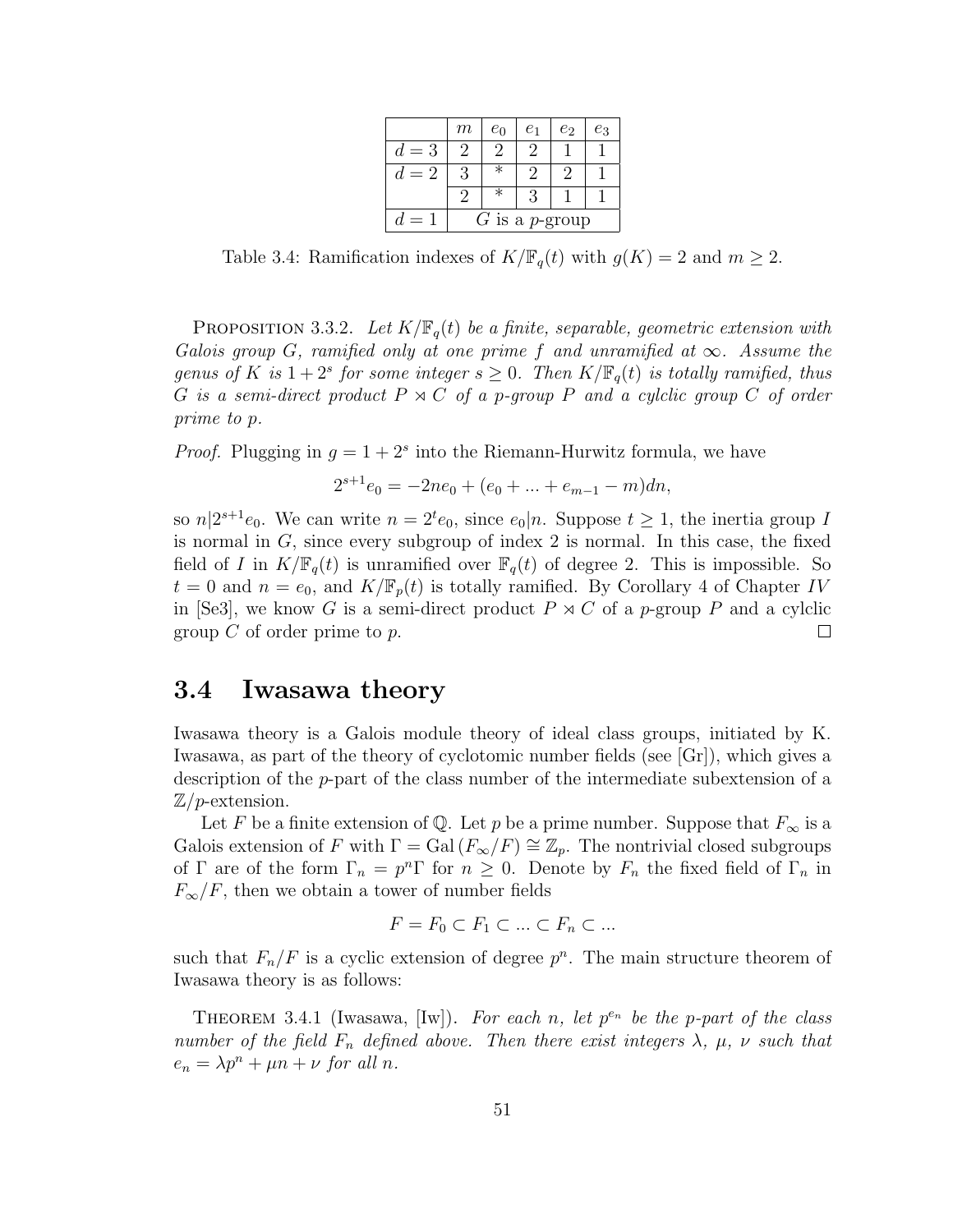Unlike the case in number fields, where  $\pi_1^p$  $_1^p(U_p) \cong \mathbb{Z}_p$  by class field theory, in function fields it is a free pro-p-group with infinitely many generators. But if we restrict the ramification, that will give an upper bound for the generators depending on the conductor.

**PROPOSITION** 3.4.2. Let  $K/\mathbb{F}_{p}(t)$  be a finite geometric Galois extension whose Galois group  $G$  is a finite p-group. Suppose that  $K$  is ramified only at one prime  $f$ of degree d and conductor m. Then G is generated by  $d(m-1-\frac{m-1}{n})$  $\frac{(-1)}{p}]$ ) elements.

*Proof.* Let  $\Phi(G)$  be the Frattini subgroup of the p-group G. The quotient group  $G/\Phi(G)$  corresponds to an elementary abelian extension over  $\mathbb{F}_p(t)$  ramified only at f, which is contained in the cyclotomic function field  $\mathbb{F}_p(t)(\lambda_{f^m})$ . The Galois group Gal  $(\mathbb{F}_p(t)(\lambda_{f^m})/\mathbb{F}_p(t))$  is generated by at most  $d(m-1-\lfloor \frac{m-1}{n}\rfloor)$  $\frac{-1}{p}$ ) elements, where [n] is the largest integer no more than n. By the Burnside basis theorem,  $G$  is also generated by at most  $d(m-1-\frac{m-1}{n})$  $\frac{(-1)}{p}]$  elements.  $\Box$ 

Remark. Define the ramification of  $K/\mathbb{F}_p(t)$  at f to be of depth m, if the ith ramification group  $G_i$  vanishes for all  $i \geq m$ . Then the depth-m ramified part of  $\pi_1^p$ 1 is the free pro-p group with  $d(m-1-\lceil \frac{m-1}{n} \rceil)$  $\frac{(-1)}{p}]$ ) generators.

Having the explicit description in Proposition 3.2.3 of cyclotomic function fields, we can construct an analog of Iwasawa theory for Carlitz fields more easily. Fix a positive integer m and consider any  $\mathbb{Z}_p^m$  extension  $F_{\infty}$  over a function field F of characteristic p ramified only at one prime f. Pick a set of generators  $\gamma_1, ..., \gamma_m$  of  $G = \text{Gal}(F_{\infty}/F) \cong \mathbb{Z}_p^m$ . Let  $\Gamma_i = \langle \gamma_1^{p^{[\frac{i+m-1}{m}]} }$  $\gamma_1^{p[\frac{i+m-1}{m}]},...,\gamma_m^{p[\frac{i}{m}]}\rangle$  for all  $i\geq 0$  and denote the fixed field of  $\Gamma_i$  by  $F_i$ .

$$
F_{\infty} \n\begin{array}{c}\n\Gamma_i \\
\Gamma_i \\
\Gamma/\Gamma_i \\
F\n\end{array}
$$

Let  $p^{e_n}$  be the highest power of p dividing the class number of  $F_n$ . In the case of  $m = 1$ , i.e. geometric cyclotomic  $\mathbb{Z}_p$ -extensions, R. Gold, H. Kisilevsky [GK] and A. Aiba [Ai] have some results about the Iwasawa modules and Iwasawa invariants. Much less is known if  $m > 1$ . When  $m = 2$ , the author believes it is possible to prove the following conjecture.

CONJECTURE 3.4.3. Given  $F_{\infty}/F$  ramified only at one prime f where it is totally ramified with Gal  $(F_{\infty}/F) \cong \mathbb{Z}_p^2$ , consider its sub-extensions  $F_{2n+k}$  with  $0 \leq k < 2$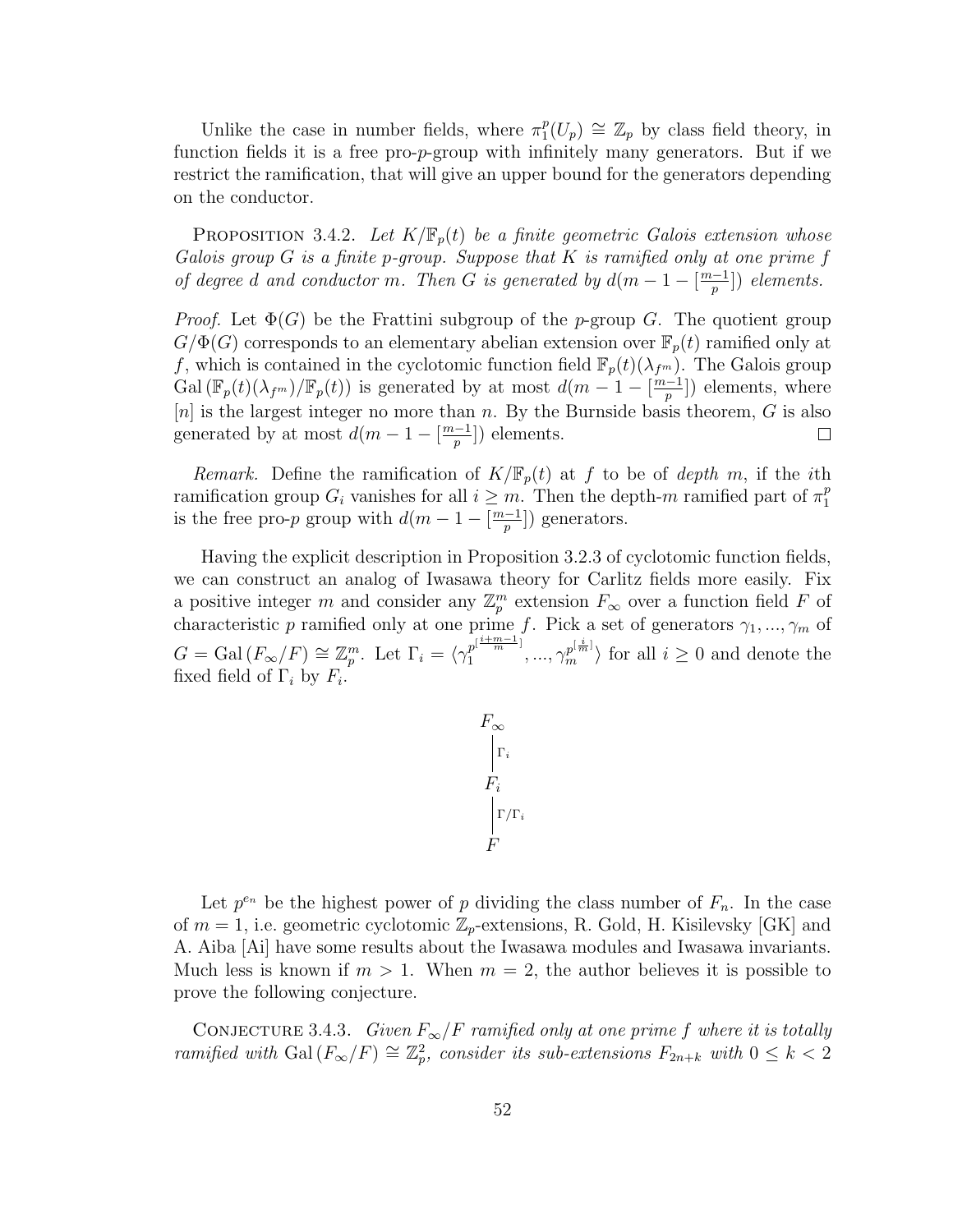as above. Then there exist integers  $\lambda$ ,  $\mu_1$ ,  $\mu_2$  and  $\nu$  depending only on f such that  $e_{2n+k} = \mu_1 p^{2n} + (\lambda n + \mu_2) p^n + \nu \text{ for all } n.$ 

In the remainder of this section, We give a partial proof of Conjecture 3.4.3.

We pick a set of generators of Gal $(F_{\infty}/F) = \langle \gamma_1, \gamma_2 \rangle$ . For all  $n \geq 0$ , as before we denote by  $F_{2n}$  the fixed field of  $\Gamma_{2n} = \langle \gamma_1^{p^n} \rangle$  $p^n\brack 1,\gamma_2^{p^n}$  $\binom{p^n}{2}$ ,  $F_{2n+1}$  the fixed field of  $\Gamma_{2n+1} =$  $\langle \gamma_1^{p^{n+1}}$  $\frac{p^{n+1}}{1}, \gamma_2^{p^n}$  $\binom{p^n}{2}$ . Also we denote by  $F'_{2n+1}$  the fixed field of  $\langle \gamma_1^{p^n} \rangle$  $\frac{p^n}{1}, \gamma_2^{p^{n+1}}$  $\binom{p^{n+1}}{2}$ 



We consider the tower of function fields

$$
F = F_0 \subset F_1 \subset \ldots \subset F_n \subset \ldots
$$

Let  $L_n$  be the maximal abelian p-extension of  $F_n$ ; so  $[L_n, F_n]$  equals the p-class number  $p^{e_n}$  of  $F_n$ . Let  $L_\infty = \bigcup_n L_n$ ,  $G_n = \text{Gal}(L_\infty/F_n)$  and  $X = \text{Gal}(L_\infty/F_\infty)$ . Let  $L_n^*$  denote the maximal abelian extension of  $F_n$  contained in  $L_{\infty}$  and  $X_n =$  $Gal (L_n^*/F_\infty)$ . Then  $L_n^* = L_n F_\infty \subset L_n^*$ , since  $L_n \subset L_n^*$  and  $F_\infty \subset L_n^*$ . On the other hand, by assumption there is only one prime ramified in  $L_n^*/F_n$ ;  $L_n^*$  is totally ramified over  $L_n$ ; but  $L_n^*$  is unramified over  $F_{\infty}$ . So  $L_n^* \subset L_n F_{\infty}$ . Thus  $L_n^* = L_n F_{\infty}$ . We have Gal  $(L_n/F_n) \cong X_n$ , since  $F_{\infty}/F_n$  and  $L_n/F_n$  are linearly disjoint. Since  $L_n^*$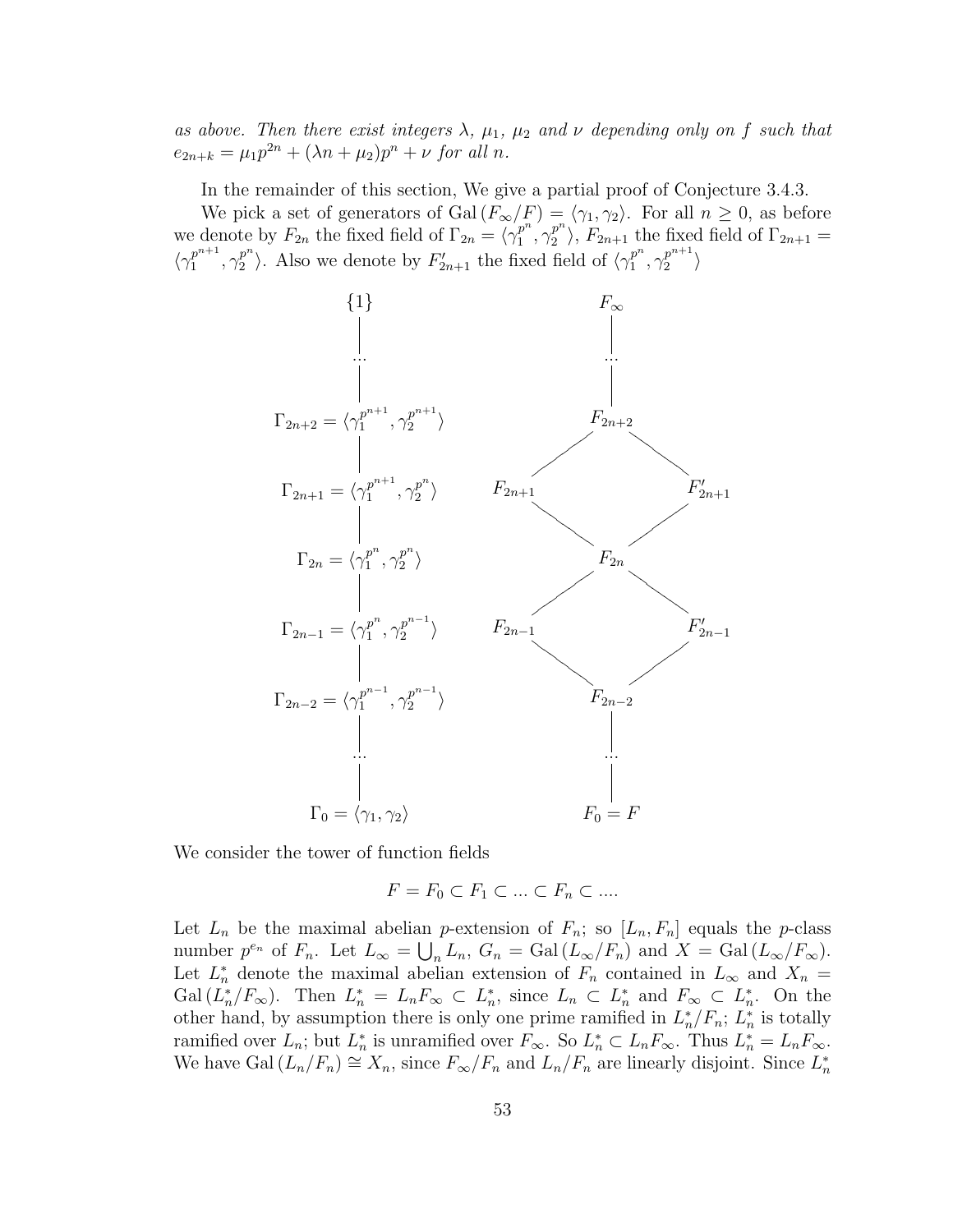is defined to be the maximal abelian extension of  $F_n$  inside  $L_{\infty}$ , the Galois group  $Gal (L_{\infty}/L_n^*)$  is the commutator group  $[G_n, G_n]$  of  $G_n = Gal (L_{\infty}/F_n)$ .



To determine  $p^{e_n}$ , which is the order of Gal  $(L_n/F_n)$ , we can consider the extension  $L_n^*/F_\infty$ , which is a quotient of  $X = \text{Gal}(L_\infty/F_\infty)$  by the commutator subgroup of  $G_n = \text{Gal}(L_\infty/F_n),$ 

$$
Gal (L_n / F_n) \cong X / [G_n, G_n].
$$

We have the following exact sequence

$$
0 \longrightarrow X \longrightarrow G_n \longrightarrow \Gamma_n \longrightarrow 0.
$$

Being a projective limit of finite abelian *p*-groups, X is a compact  $\mathbb{Z}_p$ -module. For the commutator subgroup  $[G_n, G_n]$ , we claim

$$
[G_n, G_n] = X^{\Gamma_n - 1} \equiv \{ \gamma(x) x^{-1} \mid \gamma \in \Gamma_n, x \in X \},
$$

Hence

$$
Gal (L_n / F_n) \cong X / X^{\Gamma_n - 1}.
$$

Denoting the power series ring in two variables over  $\mathbb{Z}_p$  by Λ, we know X is a finitely generated torsion Λ-module. By the structure theorem for torsion modules over discrete valuation rings, we have

$$
X \cong \Lambda / P_i^{r_i}
$$

as a pseudo-isomorphism with  $P_i$ 's are height 1 primes of  $\Lambda$ . (Here, two modules are said to be pseudo-isomorphic if they have isomorphic localizations at each height 1 primes of  $\Lambda$ .) It seems possible to show  $e_{2n+k} = \mu_1 p^{2n} + (\lambda n + \mu_2) p^n + \nu$  using a similar argument from the paper [CM] by Cuoco and Monsky.

Remark 3.4.4. Conjecture 3.4.3 coincides with the result in [CM] in the number field case.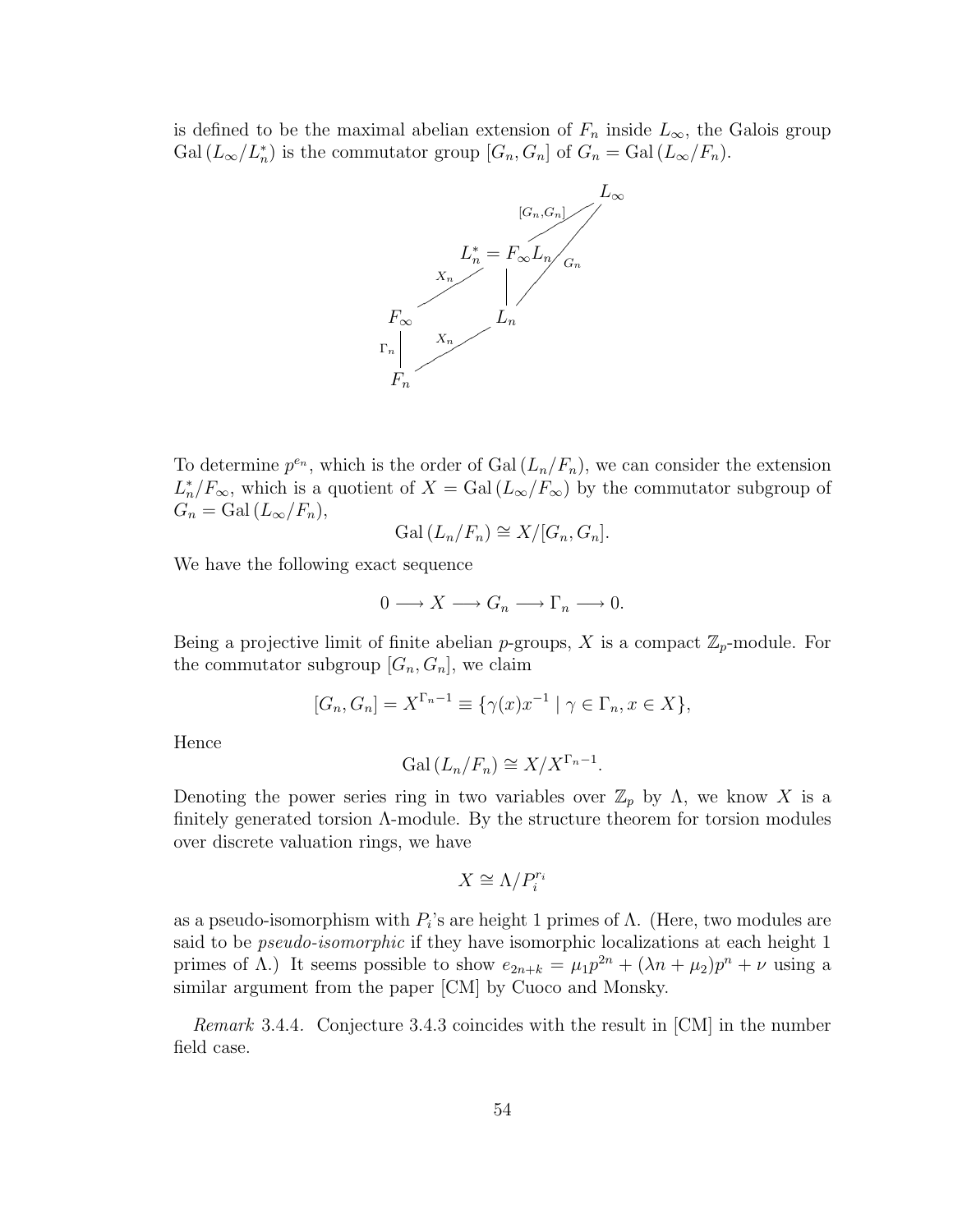# Bibliography

- [Ab] S. Abhyankar, Coverings of algebraic curves, Amer. J. Math. 79 (1957), 825- 856.
- [Ai] Akira Aiba, On the vanishing of Iwasawa invariants of geometric cyclotomic  $\mathbb{Z}_p$ -extensions, Acta Arithmetica 108 (2003), no. 2, 113-122.
- [Br1] Sharon Brueggeman, The nonexistence of certain Galois extensions unramified outside 5, Journal of Number Theory 75 (1999), 47-52.
- [Br2] Sharon Brueggeman, Septic number fields which are ramified only at one small *prime*, J. Symbolic Computation  $31$  (2001), 549-555.
- [Ca1] L. Carlitz, On certain functions connected with polynomials in a Galois field, Duke Math. J., 1 (1935), 137-168.
- [Ca2] L. Carlitz, A class of polynomials, Trans. Amer. Math. Soc., 43 (1938), 167-182.
- [CDO] H. Cohen; Diaz y Diaz; M. Oliver, Computing Ray Class Groups, Conductors and Discriminants, Mathematics of Computation, 67 (1998).
- [CM] Albert A. Cuoco; Paul Monsky, Class numbers in  $\mathbb{Z}_p^d$ -extensions, Mathematische Annalen, 255 (1981), 235-258.
- [De] P. Deligne, Formes modulaires et representations l-adiques, Seminaire Bourbaki, expose 355 (1971), 139-172.
- [Dr] V.G. Drinfeld (Russian), Elliptic Modules, Math. Sbornik 94 (1974), 594-627. English translation: Math. USSR, Sbornik 23 (1977), 159-170.
- [GK] R. Gold; H. Kisilevsky, On geometric  $\mathbb{Z}_p$ -extensions of function fields, Manuscripta Math. 62 (1988), 145-161.
- [GS] Li Guo; Linghsueh Shu, Class number of cyclotomic function fields, Transactions of the American Mathematical Society 351 (1999), no. 11, 4445-4467.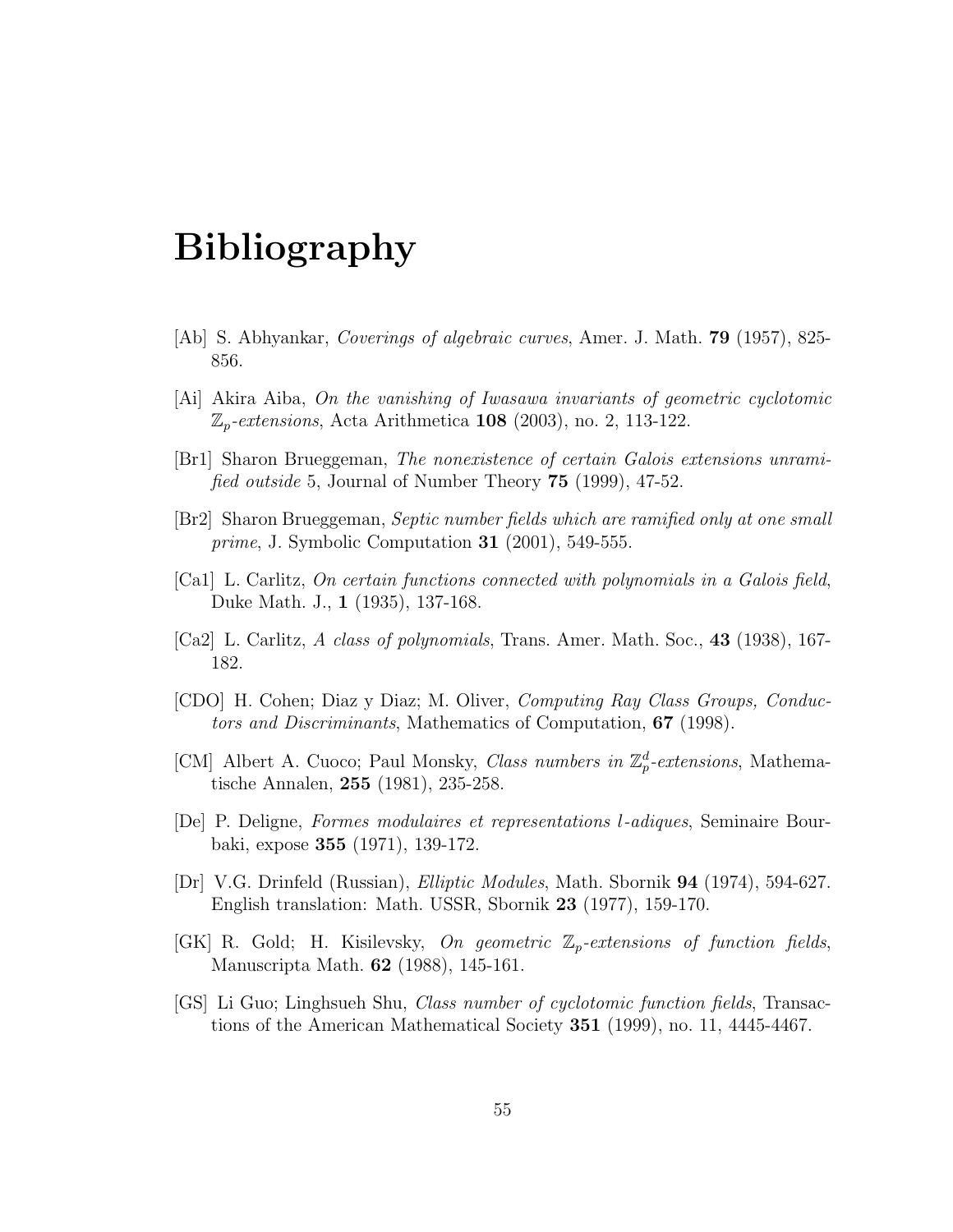- [Gr] Ralph Greenberg, Iwasawa theory—past and present. Class field theory—its centenary and prospect (Tokyo, 1998), 335-385, Adv. Stud. Pure Math., 30 Math. Soc. Japan, Tokyo, (2001)
- [Gro] A. Grothendieck, Revˆetements ´etales et groupe fondamental, SGA 1, Lecture Notes in Math., vol. 224, Springer-Verlag, Berlin-Heidelberg-New York, (1971)
- [Ha1] David Harbater, Mock covers and Galois extensions, J. Algebra, 91 (1984), No.2, 281-293.
- [Ha2] David Harbater, Abhyankar's conjecture on Galois groups over curves, Invent. Math., 117 (1994), No.1, 1-25.
- [Ha3] David Harbater, Galois groups with prescribed ramification, Contemporary Mathematics, 174 (1994), 35-60.
- [Haj] Farshid Hajir, On the class number of Hilbert Class Fields, Pacific Journal of Mathematics, 181 (1997), no. 3, 177-187.
- [Hay1] D.R. Hayes, Explicit class field theory for rational function fields, Trans. Amer. Math. Soc., 189 (1974), 77-91.
- [Hay2] D.R. Hayes, Explicit class field theory in global function fields, Studies in Algebra and Number Theory, (1979), 173-217.
- [Iw] K. Iwasawa, On Γ-extensions of algebraic number fields, Bull. Amer. Math. Soc., 65 (1959), 183-226.
- [Jo1] John Jones, Tables of number fields with prescribed ramification, available from http://math.asu.edu/~jj/numberfields/.
- [Jo2] John Jones, Number fields unramified away from 2, available from http://hobbes.la.asu.edu/papers/awayfrom2.pdf.
- [JY] Christian Jensen and Noriko Yui, *Polynomials with*  $D_p$  as Galois group, Journal of Number Theory, 15 (1982).
- [Kh] Chandrashekhar Khare, Serre's modularity conjecture: the level one case, Duke Math. Journal, 134 (2006), no. 3, 557-589.
- [Ma] Daniel J. Madden, Arithmetic in Generalized Artin-Schreier Extensions of  $k(x)$ , Journal of Number Theory, 10 (1978), 303-323
- [Ne] Jürgen Neukirch, *Algebraic Number Theory*, Springer-Verlag Berlin Heidelberg New York, 67 (1999).
- [Od] A.M. Odlyzko, On conductor and discriminants, Algebraic Number Fields, (1994), 377-407.